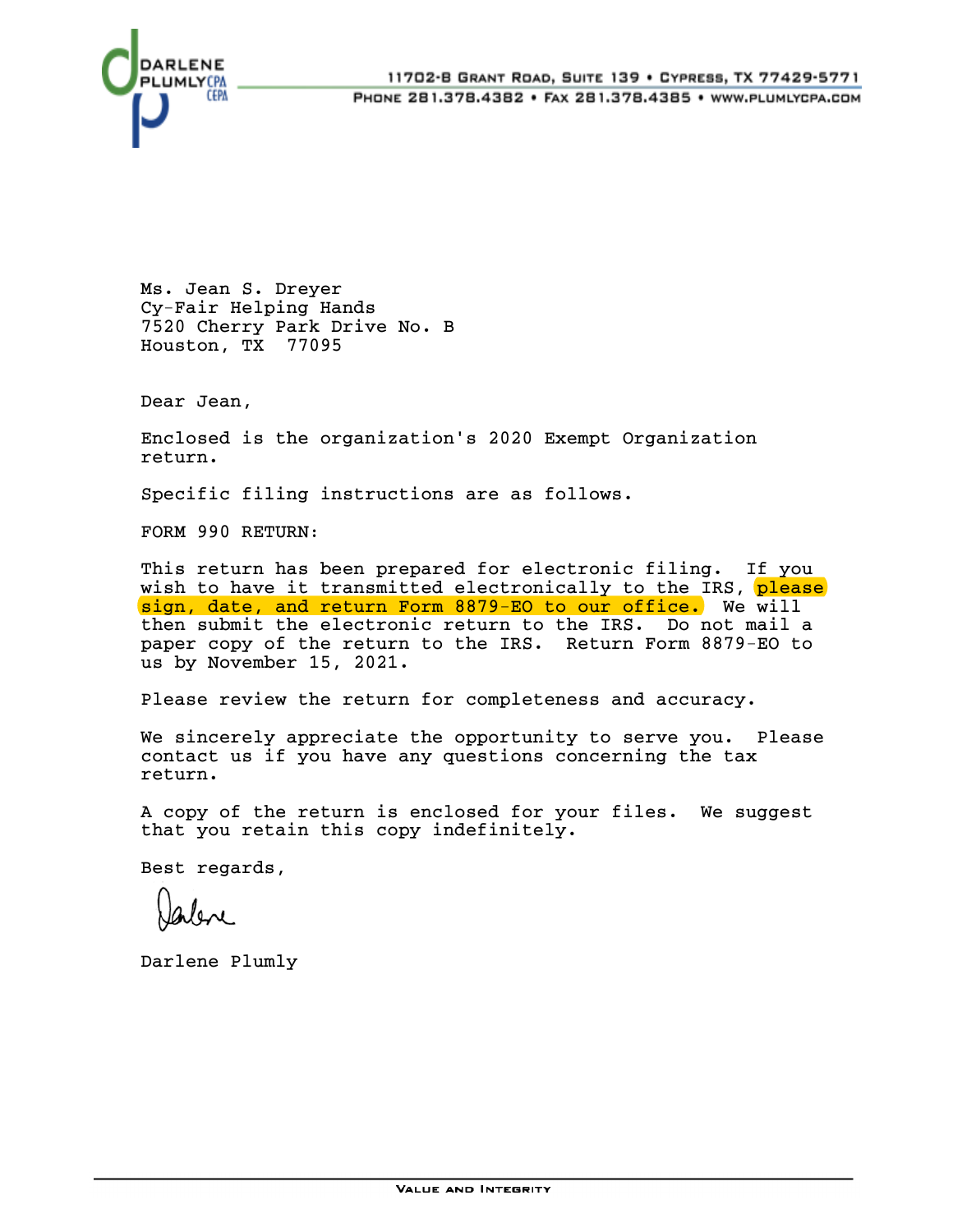# **990** Return of Organization Exempt From Income Tax **Punce 1845-004 2020**

▶ Do not enter social security numbers on this form as it may be made public. **Dependent Open to Public Dependent Open to Public and the latest information.** Inspection **| Go to www.irs.gov/Form990 for instructions and the latest information. Inspection**



Department of the Treasury Internal Revenue Service

|                                       |                                  | A For the 2020 calendar year, or tax year beginning<br>and ending                                                                                                          |            |                                                     |                                                           |
|---------------------------------------|----------------------------------|----------------------------------------------------------------------------------------------------------------------------------------------------------------------------|------------|-----------------------------------------------------|-----------------------------------------------------------|
|                                       | <b>B</b> Check if<br>applicable: | C Name of organization                                                                                                                                                     |            | D Employer identification number                    |                                                           |
|                                       | Address<br>Change                | CY-FAIR HELPING HANDS                                                                                                                                                      |            |                                                     |                                                           |
|                                       | Name<br>change                   | Doing business as                                                                                                                                                          |            | 45-2820606                                          |                                                           |
|                                       | Initial<br>return                | Number and street (or P.O. box if mail is not delivered to street address)                                                                                                 | Room/suite | E Telephone number                                  |                                                           |
|                                       | Final<br>return/                 | 7520 CHERRY PARK DRIVE<br>B                                                                                                                                                |            | $281 - 858 - 1222$                                  |                                                           |
|                                       | termin-<br>ated                  | City or town, state or province, country, and ZIP or foreign postal code                                                                                                   |            | G Gross receipts \$                                 | 269,872.                                                  |
|                                       | Amended<br>Ireturn               | 77095<br>HOUSTON, TX                                                                                                                                                       |            | H(a) Is this a group return                         |                                                           |
|                                       | Applica-<br>tion                 | F Name and address of principal officer: JEAN S. DREYER                                                                                                                    |            | for subordinates?                                   | $\Box$ Yes $\Box X$ No                                    |
|                                       | pending                          | 7520 CHERRY PARK DRIVE, HOUSTON, TX                                                                                                                                        | 77095      | $H(b)$ Are all subordinates included? $\Box$ Yes    | ⊿No                                                       |
|                                       |                                  | <b>I</b> Tax-exempt status: $\boxed{\mathbf{X}}$ 501(c)(3) $\boxed{\phantom{0}}$ 501(c) (<br>$\leq$ (insert no.)<br>4947(a)(1) or                                          | 527        |                                                     | If "No," attach a list. See instructions                  |
|                                       |                                  | J Website: CYFAIRHELPINGHANDS.ORG                                                                                                                                          |            | $H(c)$ Group exemption number $\blacktriangleright$ |                                                           |
|                                       |                                  | K Form of organization: $X$ Corporation<br>Other $\blacktriangleright$<br>Trust<br>Association                                                                             |            |                                                     | L Year of formation: $2011$ M State of legal domicile: TX |
|                                       | Part I                           | <b>Summary</b>                                                                                                                                                             |            |                                                     |                                                           |
|                                       | 1                                | Briefly describe the organization's mission or most significant activities: PROVIDING ASSISTANCE TO THE                                                                    |            |                                                     |                                                           |
|                                       |                                  | HOMELESS AND HUNGRY.                                                                                                                                                       |            |                                                     |                                                           |
| Governance<br><b>Activities &amp;</b> | 2                                | Check this box $\blacktriangleright$ $\Box$ if the organization discontinued its operations or disposed of more than 25% of its net assets.                                |            |                                                     |                                                           |
|                                       | 3                                |                                                                                                                                                                            |            | 3                                                   | 6                                                         |
|                                       | 4                                |                                                                                                                                                                            |            | $\overline{\mathbf{4}}$                             | $\overline{6}$                                            |
|                                       | 5                                |                                                                                                                                                                            |            | ${\bf 5}$                                           | $\overline{0}$                                            |
|                                       | 6                                |                                                                                                                                                                            |            | $\bf 6$                                             | 284                                                       |
|                                       |                                  |                                                                                                                                                                            |            | 7a                                                  | $\overline{0}$ .                                          |
|                                       |                                  |                                                                                                                                                                            |            | 7 <sub>b</sub>                                      | $\overline{0}$ .                                          |
|                                       |                                  |                                                                                                                                                                            |            | <b>Prior Year</b>                                   | <b>Current Year</b>                                       |
|                                       | 8                                |                                                                                                                                                                            |            | $\overline{0}$ .                                    | 269,872.                                                  |
|                                       | 9                                |                                                                                                                                                                            |            | σ.                                                  | $\overline{0}$ .                                          |
| Revenue                               | 10                               |                                                                                                                                                                            |            | $\overline{0}$ .                                    | $\overline{0}$ .                                          |
|                                       | 11                               | Other revenue (Part VIII, column (A), lines 5, 6d, 8c, 9c, 10c, and 11e)                                                                                                   |            | σ.                                                  | $\overline{0}$ .                                          |
|                                       | 12                               | Total revenue - add lines 8 through 11 (must equal Part VIII, column (A), line 12)                                                                                         |            | $\overline{0}$ .                                    | 269,872.                                                  |
|                                       | 13                               | Grants and similar amounts paid (Part IX, column (A), lines 1-3)                                                                                                           |            | σ.                                                  | 0.                                                        |
|                                       | 14                               |                                                                                                                                                                            |            | σ.                                                  | $\overline{0}$ .                                          |
|                                       | 15                               | Salaries, other compensation, employee benefits (Part IX, column (A), lines 5-10)                                                                                          |            | $\overline{0}$ .                                    | $\overline{0}$ .                                          |
| Expenses                              |                                  |                                                                                                                                                                            |            | σ.                                                  | $\overline{0}$ .                                          |
|                                       |                                  | <b>b</b> Total fundraising expenses (Part IX, column (D), line 25) $\blacktriangleright$                                                                                   |            |                                                     |                                                           |
|                                       |                                  |                                                                                                                                                                            |            | $\overline{0}$ .                                    | 188, 155.                                                 |
|                                       |                                  | 18 Total expenses. Add lines 13-17 (must equal Part IX, column (A), line 25)                                                                                               |            | σ.                                                  | 188, 155.                                                 |
|                                       |                                  | 19 Revenue less expenses. Subtract line 18 from line 12                                                                                                                    |            | $\overline{0}$ .                                    | 81,717.                                                   |
|                                       |                                  |                                                                                                                                                                            |            | <b>Beginning of Current Year</b>                    | <b>End of Year</b>                                        |
| Net Assets or<br>Fund Balances        |                                  | Total assets (Part X, line 16)                                                                                                                                             |            | 55,954.                                             | 137,671.                                                  |
|                                       | 20                               | Total liabilities (Part X, line 26)                                                                                                                                        |            | 0.                                                  | 0.                                                        |
|                                       | 21                               |                                                                                                                                                                            |            | 55,954.                                             | 137,671.                                                  |
|                                       | 22<br><b>Part II</b>             | <b>Signature Block</b>                                                                                                                                                     |            |                                                     |                                                           |
|                                       |                                  | Under penalties of perjury, I declare that I have examined this return, including accompanying schedules and statements, and to the best of my knowledge and belief, it is |            |                                                     |                                                           |
|                                       |                                  | true, correct, and complete. Declaration of preparer (other than officer) is based on all information of which preparer has any knowledge.                                 |            |                                                     |                                                           |
|                                       |                                  |                                                                                                                                                                            |            |                                                     |                                                           |
|                                       |                                  | Signature of officer                                                                                                                                                       |            | Date                                                |                                                           |
| Sign                                  |                                  |                                                                                                                                                                            |            |                                                     |                                                           |

| $-0.5$<br>Here  | DREYER,<br>EXECUTIVE DIRECTOR<br>JEAN S.<br>Type or print name and title                                 |                                |
|-----------------|----------------------------------------------------------------------------------------------------------|--------------------------------|
|                 | Digitally signed <b>Datearlene Plumly</b> , Check<br>Print/Type preparer's name<br>Preparer's signature. | PTIN                           |
| Paid            | Venleve Pleme 924<br><b>CPA</b><br>DARLENE PLUMLY<br>Date: 2021.06.28 10:37:19 -05'00'                   | P00273492<br>self-employed     |
| Preparer        | DARLENE PLUMLY, CPA<br>Firm's name                                                                       | Firm's EIN $\geq 90 - 0260545$ |
| Use Only        | Firm's address 11702-B GRANT ROAD, SUITE 139                                                             |                                |
|                 | CYPRESS, TX 77429                                                                                        | Phone no. $281 - 378 - 4382$   |
|                 | May the IRS discuss this return with the preparer shown above? See instructions                          | ΧI<br>Yes<br><b>No</b>         |
| 032001 12-23-20 | LHA For Paperwork Reduction Act Notice, see the separate instructions.                                   | Form 990 (2020)                |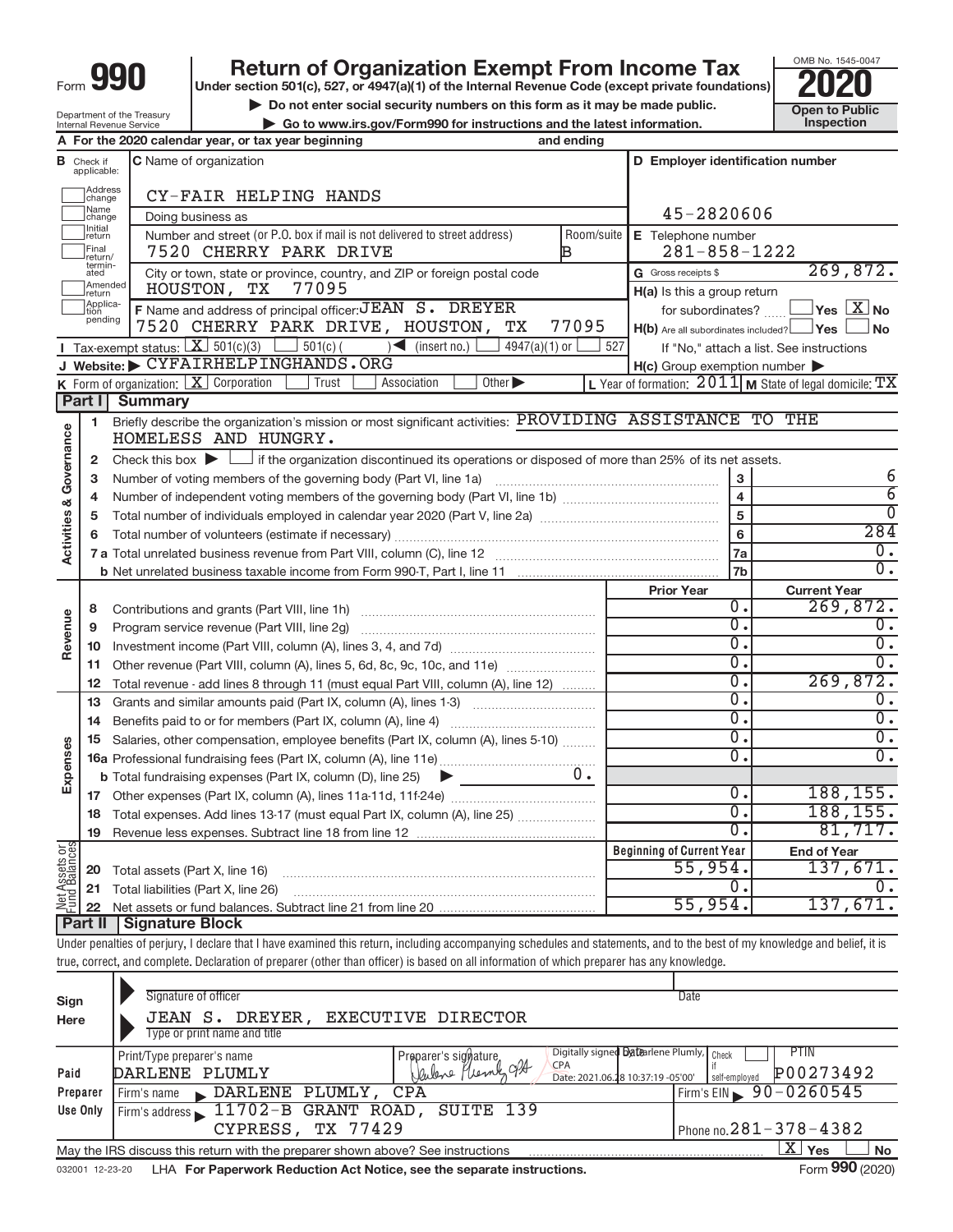|              | Part III   Statement of Program Service Accomplishments                                                                                      |                           |                                                |
|--------------|----------------------------------------------------------------------------------------------------------------------------------------------|---------------------------|------------------------------------------------|
|              |                                                                                                                                              |                           |                                                |
|              | Briefly describe the organization's mission:                                                                                                 |                           |                                                |
|              | PROVIDING ASSISTANCE TO THE HOMELESS AND HUNGRY.                                                                                             |                           |                                                |
|              |                                                                                                                                              |                           |                                                |
|              |                                                                                                                                              |                           |                                                |
| $\mathbf{2}$ | Did the organization undertake any significant program services during the year which were not listed on the                                 |                           |                                                |
|              |                                                                                                                                              |                           | $\overline{\ }$ Yes $\overline{\ \text{X}}$ No |
|              | If "Yes," describe these new services on Schedule O.                                                                                         |                           |                                                |
| 3            | Did the organization cease conducting, or make significant changes in how it conducts, any program services?                                 | $\Box$ Yes $\boxed{X}$ No |                                                |
|              | If "Yes," describe these changes on Schedule O.                                                                                              |                           |                                                |
| 4            | Describe the organization's program service accomplishments for each of its three largest program services, as measured by expenses.         |                           |                                                |
|              | Section 501(c)(3) and 501(c)(4) organizations are required to report the amount of grants and allocations to others, the total expenses, and |                           |                                                |
|              | revenue, if any, for each program service reported.                                                                                          |                           |                                                |
|              | 44, 135. including grants of \$<br>) (Expenses \$<br>4a (Code:<br>) (Revenue \$                                                              |                           |                                                |
|              | COMMUNITY OUTREACH - FOOD PANTRY THAT PROVIDES FOOD, TOILETRIES, AND                                                                         |                           |                                                |
|              | HOUSEHOLD GOODS TO THE IMPOVERISHED, SERVING APPROXIMATELY 44,124<br><b>INDIVIDUALS A YEAR.</b>                                              |                           |                                                |
|              |                                                                                                                                              |                           |                                                |
|              |                                                                                                                                              |                           |                                                |
|              |                                                                                                                                              |                           |                                                |
|              |                                                                                                                                              |                           |                                                |
|              |                                                                                                                                              |                           |                                                |
|              |                                                                                                                                              |                           |                                                |
|              |                                                                                                                                              |                           |                                                |
|              |                                                                                                                                              |                           |                                                |
|              |                                                                                                                                              |                           |                                                |
|              |                                                                                                                                              |                           |                                                |
|              |                                                                                                                                              |                           |                                                |
| 4b           | $\overline{76}$ , $\overline{636}$ including grants of \$<br>) (Expenses \$<br>) (Revenue \$<br>(Code:                                       |                           |                                                |
|              | HOMELESS INITIATIVES - PROVIDES FOOD, SHELTER, FINANICAL ASSISTANCE TO                                                                       |                           |                                                |
|              | SERVING APPROXIMATELY 659 HOMELESS TEENS, 100 CHRONICALLY<br>THE HOMELESS,                                                                   |                           |                                                |
|              | HOMELESS, AND 138 HOMELESS FAMILIES.                                                                                                         |                           |                                                |
|              |                                                                                                                                              |                           |                                                |
|              |                                                                                                                                              |                           |                                                |
|              |                                                                                                                                              |                           |                                                |
|              |                                                                                                                                              |                           |                                                |
|              |                                                                                                                                              |                           |                                                |
|              |                                                                                                                                              |                           |                                                |
|              |                                                                                                                                              |                           |                                                |
|              |                                                                                                                                              |                           |                                                |
|              |                                                                                                                                              |                           |                                                |
| 4с           | ) (Revenue \$<br>(Code: ) (Expenses \$<br>including grants of \$                                                                             |                           |                                                |
|              |                                                                                                                                              |                           |                                                |
|              |                                                                                                                                              |                           |                                                |
|              |                                                                                                                                              |                           |                                                |
|              |                                                                                                                                              |                           |                                                |
|              |                                                                                                                                              |                           |                                                |
|              |                                                                                                                                              |                           |                                                |
|              |                                                                                                                                              |                           |                                                |
|              |                                                                                                                                              |                           |                                                |
|              |                                                                                                                                              |                           |                                                |
|              |                                                                                                                                              |                           |                                                |
|              |                                                                                                                                              |                           |                                                |
|              |                                                                                                                                              |                           |                                                |
| 4d           | Other program services (Describe on Schedule O.)                                                                                             |                           |                                                |
|              | (Expenses \$<br>Revenue \$<br>including grants of \$                                                                                         |                           |                                                |
| 4е           | 120,771.<br>Total program service expenses >                                                                                                 |                           |                                                |
|              | 032002 12-23-20                                                                                                                              | Form 990 (2020)           |                                                |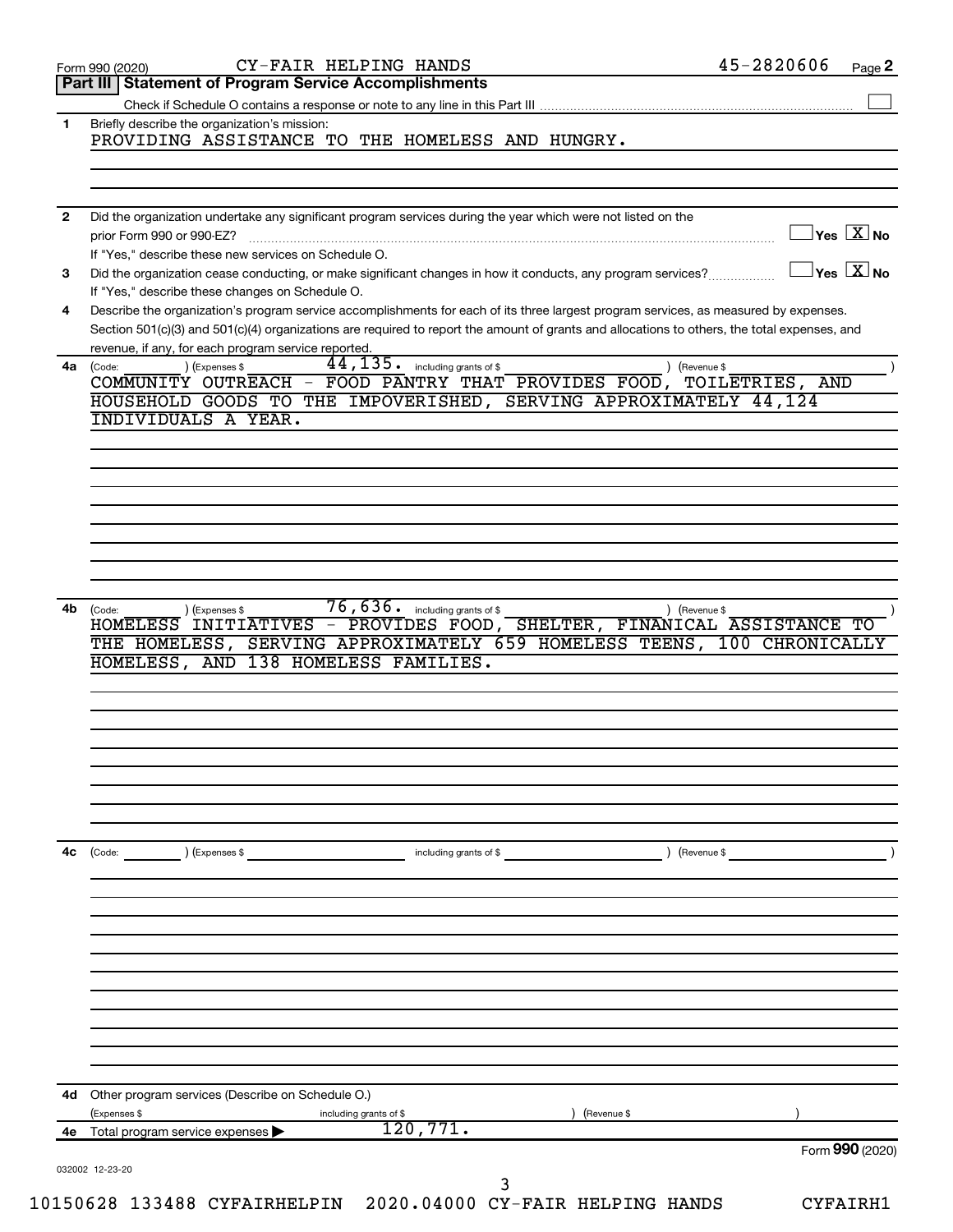|  | Form 990 (2020) |
|--|-----------------|

**Part IV Checklist of Required Schedules**

Form 990 (2020)  $CY-FAIR$   $HELPING$   $HANDS$   $45-2820606$   $Page$ 

|    |                                                                                                                                       |                        | Yes                          | No                      |
|----|---------------------------------------------------------------------------------------------------------------------------------------|------------------------|------------------------------|-------------------------|
| 1  | Is the organization described in section $501(c)(3)$ or $4947(a)(1)$ (other than a private foundation)?                               |                        |                              |                         |
|    | If "Yes," complete Schedule A                                                                                                         | 1                      | x<br>$\overline{\textbf{x}}$ |                         |
| 2  | Did the organization engage in direct or indirect political campaign activities on behalf of or in opposition to candidates for       | $\mathbf{2}$           |                              |                         |
| 3  | public office? If "Yes," complete Schedule C, Part I                                                                                  | 3                      |                              | x                       |
| 4  | Section 501(c)(3) organizations. Did the organization engage in lobbying activities, or have a section 501(h) election in effect      |                        |                              |                         |
|    |                                                                                                                                       | 4                      |                              | x                       |
| 5  | Is the organization a section 501(c)(4), 501(c)(5), or 501(c)(6) organization that receives membership dues, assessments, or          |                        |                              |                         |
|    |                                                                                                                                       | 5                      |                              | x                       |
| 6  | Did the organization maintain any donor advised funds or any similar funds or accounts for which donors have the right to             |                        |                              |                         |
|    | provide advice on the distribution or investment of amounts in such funds or accounts? If "Yes," complete Schedule D, Part I          | 6                      |                              | x                       |
| 7  | Did the organization receive or hold a conservation easement, including easements to preserve open space,                             |                        |                              |                         |
|    | the environment, historic land areas, or historic structures? If "Yes," complete Schedule D, Part II                                  | $\overline{7}$         |                              | X.                      |
| 8  | Did the organization maintain collections of works of art, historical treasures, or other similar assets? If "Yes," complete          |                        |                              |                         |
|    | Schedule D, Part III                                                                                                                  | 8                      |                              | x                       |
| 9  | Did the organization report an amount in Part X, line 21, for escrow or custodial account liability, serve as a custodian for         |                        |                              |                         |
|    | amounts not listed in Part X; or provide credit counseling, debt management, credit repair, or debt negotiation services?             | 9                      |                              | x                       |
| 10 | Did the organization, directly or through a related organization, hold assets in donor-restricted endowments                          |                        |                              |                         |
|    |                                                                                                                                       | 10                     |                              | x                       |
| 11 | If the organization's answer to any of the following questions is "Yes," then complete Schedule D, Parts VI, VII, VIII, IX, or X      |                        |                              |                         |
|    | as applicable.                                                                                                                        |                        |                              |                         |
|    | a Did the organization report an amount for land, buildings, and equipment in Part X, line 10? If "Yes," complete Schedule D,         |                        |                              |                         |
|    | Part VI                                                                                                                               | 11a                    |                              | x                       |
|    | <b>b</b> Did the organization report an amount for investments - other securities in Part X, line 12, that is 5% or more of its total |                        |                              |                         |
|    |                                                                                                                                       | 11b                    |                              | X.                      |
|    | c Did the organization report an amount for investments - program related in Part X, line 13, that is 5% or more of its total         |                        |                              |                         |
|    |                                                                                                                                       | 11c                    |                              | x                       |
|    | d Did the organization report an amount for other assets in Part X, line 15, that is 5% or more of its total assets reported in       | 11d                    |                              | х                       |
|    | e Did the organization report an amount for other liabilities in Part X, line 25? If "Yes," complete Schedule D, Part X               | 11e                    |                              | $\overline{\mathbf{x}}$ |
| f. | Did the organization's separate or consolidated financial statements for the tax year include a footnote that addresses               |                        |                              |                         |
|    | the organization's liability for uncertain tax positions under FIN 48 (ASC 740)? If "Yes," complete Schedule D, Part X                | 11f                    |                              | x                       |
|    | 12a Did the organization obtain separate, independent audited financial statements for the tax year? If "Yes," complete               |                        |                              |                         |
|    | Schedule D, Parts XI and XII                                                                                                          | 12a                    |                              | x                       |
|    | <b>b</b> Was the organization included in consolidated, independent audited financial statements for the tax year?                    |                        |                              |                         |
|    | If "Yes," and if the organization answered "No" to line 12a, then completing Schedule D, Parts XI and XII is optional                 | 12 <sub>b</sub>        |                              | х                       |
| 13 |                                                                                                                                       | 13                     |                              | $\overline{\textbf{x}}$ |
|    | 14a Did the organization maintain an office, employees, or agents outside of the United States?                                       | 14a                    |                              | X                       |
|    | <b>b</b> Did the organization have aggregate revenues or expenses of more than \$10,000 from grantmaking, fundraising, business,      |                        |                              |                         |
|    | investment, and program service activities outside the United States, or aggregate foreign investments valued at \$100,000            | 14b                    |                              | x                       |
| 15 | Did the organization report on Part IX, column (A), line 3, more than \$5,000 of grants or other assistance to or for any             |                        |                              |                         |
|    |                                                                                                                                       | 15                     |                              | x                       |
| 16 | Did the organization report on Part IX, column (A), line 3, more than \$5,000 of aggregate grants or other assistance to              |                        |                              |                         |
|    |                                                                                                                                       | 16                     |                              | x                       |
| 17 | Did the organization report a total of more than \$15,000 of expenses for professional fundraising services on Part IX,               |                        |                              |                         |
|    |                                                                                                                                       | 17                     |                              | x                       |
| 18 | Did the organization report more than \$15,000 total of fundraising event gross income and contributions on Part VIII, lines          |                        |                              |                         |
|    |                                                                                                                                       | 18                     |                              | X.                      |
| 19 | Did the organization report more than \$15,000 of gross income from gaming activities on Part VIII, line 9a? If "Yes,"                |                        |                              | X                       |
|    |                                                                                                                                       | 19                     |                              | X                       |
|    |                                                                                                                                       | 20a<br>20 <sub>b</sub> |                              |                         |
| 21 | Did the organization report more than \$5,000 of grants or other assistance to any domestic organization or                           |                        |                              |                         |
|    |                                                                                                                                       | 21                     |                              | x                       |
|    |                                                                                                                                       |                        |                              |                         |

032003 12-23-20

Form (2020) **990**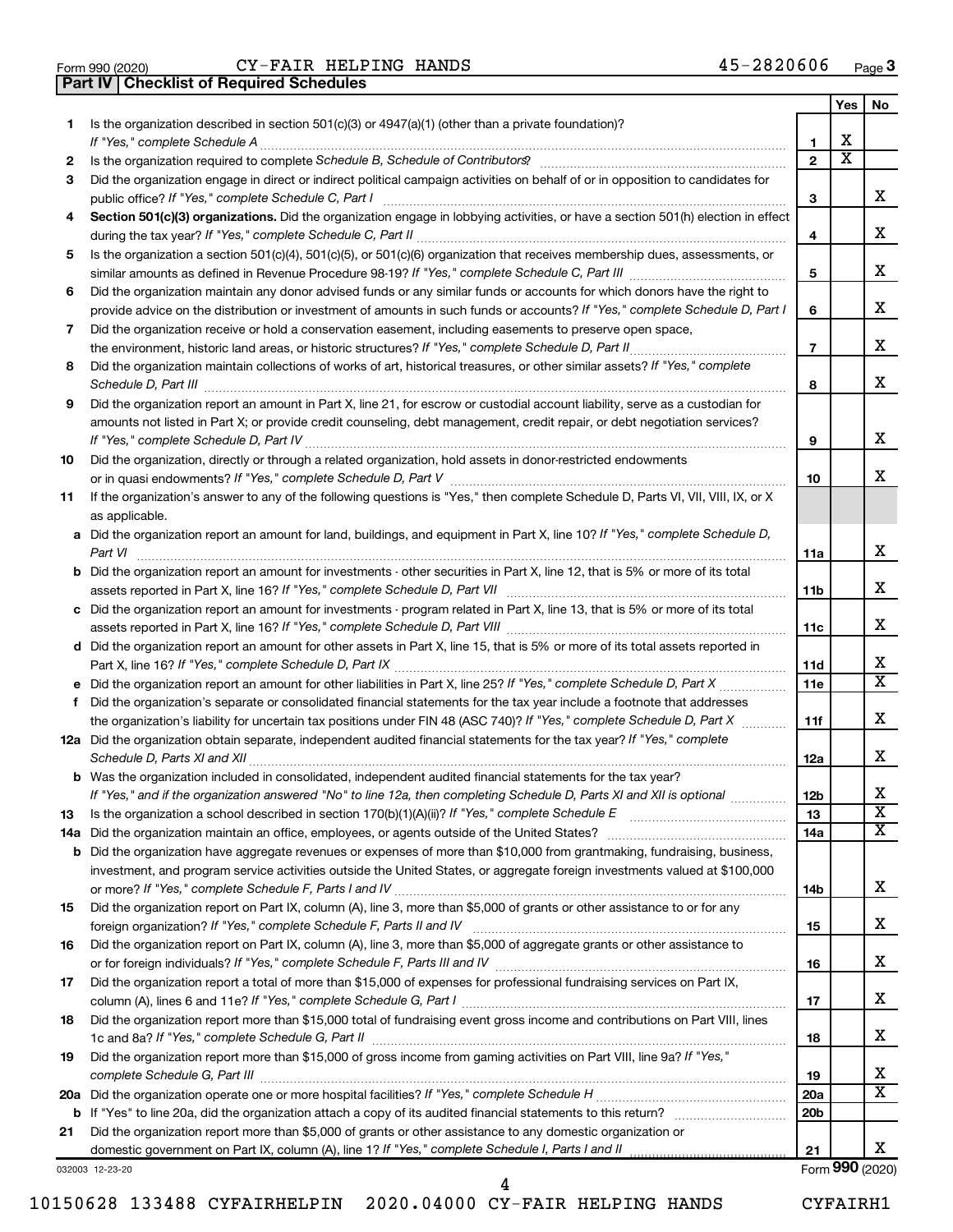|  | Form 990 (2020) |
|--|-----------------|
|  |                 |

*(continued)* **Part IV Checklist of Required Schedules**

|               |                                                                                                                                                                 |                 | Yes | No                          |
|---------------|-----------------------------------------------------------------------------------------------------------------------------------------------------------------|-----------------|-----|-----------------------------|
| 22            | Did the organization report more than \$5,000 of grants or other assistance to or for domestic individuals on                                                   | 22              |     | х                           |
| 23            | Did the organization answer "Yes" to Part VII, Section A, line 3, 4, or 5 about compensation of the organization's current                                      |                 |     |                             |
|               | and former officers, directors, trustees, key employees, and highest compensated employees? If "Yes," complete                                                  |                 |     |                             |
|               | Schedule J                                                                                                                                                      | 23              |     | х                           |
|               | 24a Did the organization have a tax-exempt bond issue with an outstanding principal amount of more than \$100,000 as of the                                     |                 |     |                             |
|               | last day of the year, that was issued after December 31, 2002? If "Yes," answer lines 24b through 24d and complete                                              |                 |     |                             |
|               |                                                                                                                                                                 | 24a             |     | x                           |
|               |                                                                                                                                                                 | 24b             |     |                             |
|               | c Did the organization maintain an escrow account other than a refunding escrow at any time during the year to defease                                          |                 |     |                             |
|               |                                                                                                                                                                 | 24c             |     |                             |
|               |                                                                                                                                                                 | 24d             |     |                             |
|               | 25a Section 501(c)(3), 501(c)(4), and 501(c)(29) organizations. Did the organization engage in an excess benefit                                                |                 |     |                             |
|               |                                                                                                                                                                 | 25a             |     | х                           |
|               | <b>b</b> Is the organization aware that it engaged in an excess benefit transaction with a disqualified person in a prior year, and                             |                 |     |                             |
|               | that the transaction has not been reported on any of the organization's prior Forms 990 or 990-EZ? If "Yes," complete                                           |                 |     |                             |
|               | Schedule L, Part I                                                                                                                                              | 25b             |     | х                           |
| 26            | Did the organization report any amount on Part X, line 5 or 22, for receivables from or payables to any current                                                 |                 |     |                             |
|               | or former officer, director, trustee, key employee, creator or founder, substantial contributor, or 35%                                                         |                 |     |                             |
|               | controlled entity or family member of any of these persons? If "Yes," complete Schedule L, Part II                                                              | 26              |     | х                           |
| 27            | Did the organization provide a grant or other assistance to any current or former officer, director, trustee, key employee,                                     |                 |     |                             |
|               | creator or founder, substantial contributor or employee thereof, a grant selection committee member, or to a 35% controlled                                     |                 |     |                             |
|               | entity (including an employee thereof) or family member of any of these persons? If "Yes," complete Schedule L, Part III.                                       | 27              |     | х                           |
| 28            | Was the organization a party to a business transaction with one of the following parties (see Schedule L, Part IV                                               |                 |     |                             |
|               | instructions, for applicable filing thresholds, conditions, and exceptions):                                                                                    |                 |     |                             |
|               | a A current or former officer, director, trustee, key employee, creator or founder, or substantial contributor? If                                              |                 |     | x                           |
|               |                                                                                                                                                                 | 28a             |     | $\overline{\text{x}}$       |
|               |                                                                                                                                                                 | 28 <sub>b</sub> |     |                             |
|               | c A 35% controlled entity of one or more individuals and/or organizations described in lines 28a or 28b?If                                                      | 28c             |     | x                           |
| 29            |                                                                                                                                                                 | 29              |     | $\overline{\textbf{x}}$     |
| 30            | Did the organization receive contributions of art, historical treasures, or other similar assets, or qualified conservation                                     |                 |     |                             |
|               |                                                                                                                                                                 | 30              |     | x                           |
| 31            | Did the organization liquidate, terminate, or dissolve and cease operations? If "Yes," complete Schedule N, Part I                                              | 31              |     | $\overline{\textnormal{x}}$ |
| 32            | Did the organization sell, exchange, dispose of, or transfer more than 25% of its net assets? If "Yes," complete                                                |                 |     |                             |
|               | Schedule N, Part II                                                                                                                                             | 32              |     | х                           |
| 33            | Did the organization own 100% of an entity disregarded as separate from the organization under Regulations                                                      |                 |     |                             |
|               | sections 301.7701-2 and 301.7701-3? If "Yes," complete Schedule R, Part I                                                                                       | 33              |     | х                           |
| 34            | Was the organization related to any tax-exempt or taxable entity? If "Yes," complete Schedule R, Part II, III, or IV, and                                       |                 |     |                             |
|               | Part V, line 1                                                                                                                                                  | 34              |     | х                           |
|               | 35a Did the organization have a controlled entity within the meaning of section 512(b)(13)?                                                                     | 35a             |     | $\overline{\mathbf{X}}$     |
|               | <b>b</b> If "Yes" to line 35a, did the organization receive any payment from or engage in any transaction with a controlled entity                              |                 |     |                             |
|               |                                                                                                                                                                 | 35b             |     |                             |
| 36            | Section 501(c)(3) organizations. Did the organization make any transfers to an exempt non-charitable related organization?                                      |                 |     |                             |
|               |                                                                                                                                                                 | 36              |     | х                           |
| 37            | Did the organization conduct more than 5% of its activities through an entity that is not a related organization                                                |                 |     |                             |
|               |                                                                                                                                                                 | 37              |     | x                           |
| 38            | Did the organization complete Schedule O and provide explanations in Schedule O for Part VI, lines 11b and 19?                                                  |                 |     |                             |
|               | Note: All Form 990 filers are required to complete Schedule O.                                                                                                  | 38              | х   |                             |
| <b>Part V</b> | <b>Statements Regarding Other IRS Filings and Tax Compliance</b>                                                                                                |                 |     |                             |
|               | Check if Schedule O contains a response or note to any line in this Part V [11] [12] Check if Schedule O contains a response or note to any line in this Part V |                 |     |                             |
|               | 0                                                                                                                                                               |                 | Yes | No                          |
|               | <b>1a</b> Enter the number reported in Box 3 of Form 1096. Enter -0- if not applicable <i>manumumumum</i><br>1a<br>1 <sub>b</sub>                               |                 |     |                             |
|               | c Did the organization comply with backup withholding rules for reportable payments to vendors and reportable gaming                                            |                 |     |                             |
|               |                                                                                                                                                                 | 1c              |     |                             |
|               | 032004 12-23-20                                                                                                                                                 |                 |     | Form 990 (2020)             |
|               | 5                                                                                                                                                               |                 |     |                             |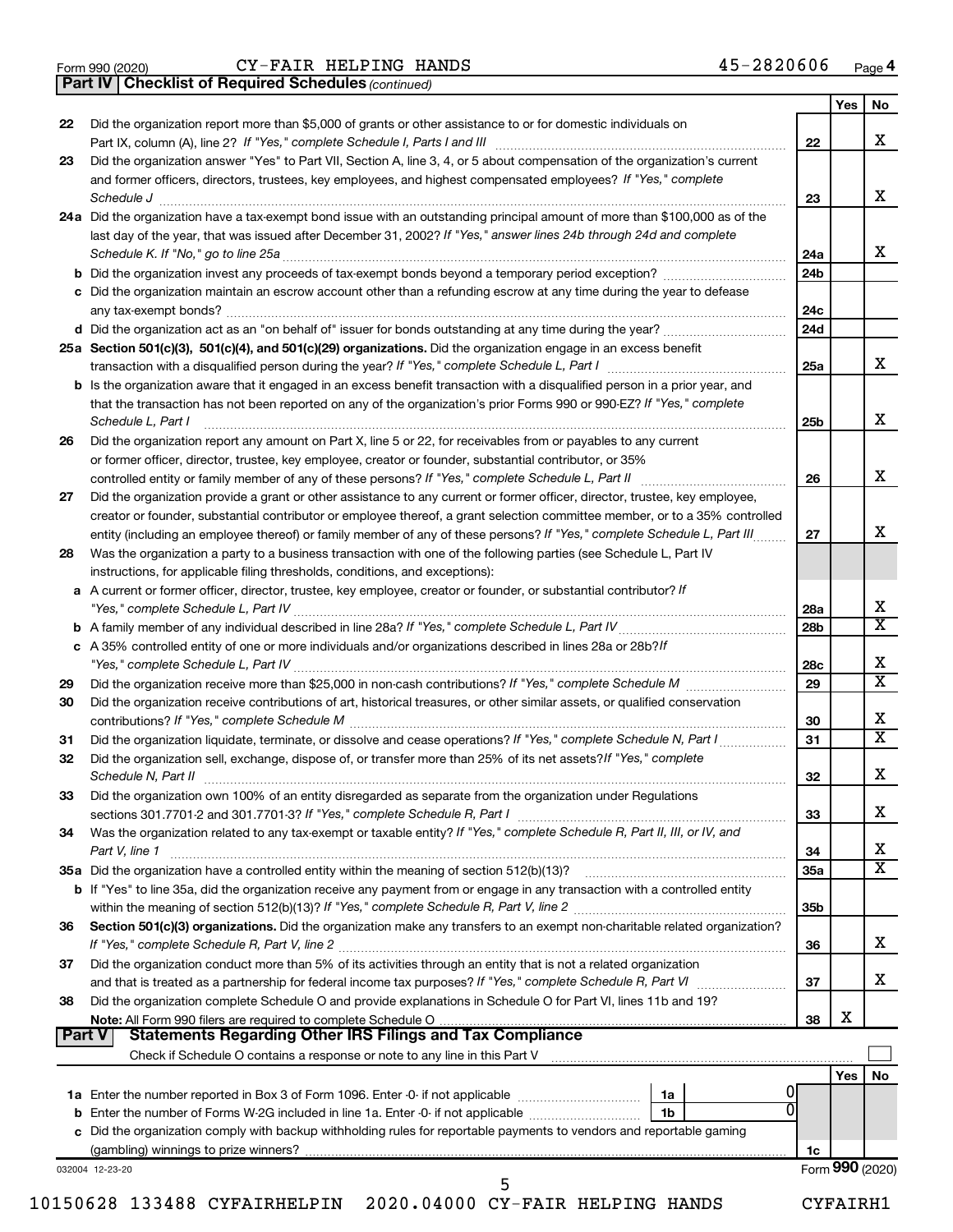| Form 990 (2020) |                                                                                     | CY-FAIR HELPING HANDS |  | 45-2820606 | Page |
|-----------------|-------------------------------------------------------------------------------------|-----------------------|--|------------|------|
|                 | <b>Part V</b> Statements Regarding Other IRS Filings and Tax Compliance (continued) |                       |  |            |      |

|        |                                                                                                                                                                                                                                            |                | Yes | No                      |  |  |
|--------|--------------------------------------------------------------------------------------------------------------------------------------------------------------------------------------------------------------------------------------------|----------------|-----|-------------------------|--|--|
|        | 2a Enter the number of employees reported on Form W-3, Transmittal of Wage and Tax Statements,                                                                                                                                             |                |     |                         |  |  |
|        | $\overline{0}$<br>filed for the calendar year ending with or within the year covered by this return<br>2a                                                                                                                                  |                |     |                         |  |  |
|        |                                                                                                                                                                                                                                            | 2 <sub>b</sub> |     |                         |  |  |
|        |                                                                                                                                                                                                                                            |                |     |                         |  |  |
|        | 3a Did the organization have unrelated business gross income of \$1,000 or more during the year?                                                                                                                                           |                |     |                         |  |  |
|        |                                                                                                                                                                                                                                            | 3b             |     |                         |  |  |
|        | 4a At any time during the calendar year, did the organization have an interest in, or a signature or other authority over, a                                                                                                               |                |     |                         |  |  |
|        | financial account in a foreign country (such as a bank account, securities account, or other financial account)?                                                                                                                           |                |     |                         |  |  |
|        | <b>b</b> If "Yes," enter the name of the foreign country $\blacktriangleright$                                                                                                                                                             |                |     |                         |  |  |
|        | See instructions for filing requirements for FinCEN Form 114, Report of Foreign Bank and Financial Accounts (FBAR).                                                                                                                        |                |     |                         |  |  |
|        |                                                                                                                                                                                                                                            | 5a             |     | x                       |  |  |
| b      |                                                                                                                                                                                                                                            | 5b             |     | $\overline{\textbf{x}}$ |  |  |
|        |                                                                                                                                                                                                                                            | 5c             |     |                         |  |  |
|        | 6a Does the organization have annual gross receipts that are normally greater than \$100,000, and did the organization solicit                                                                                                             |                |     |                         |  |  |
|        | any contributions that were not tax deductible as charitable contributions?                                                                                                                                                                | 6a             |     | х                       |  |  |
| b      | If "Yes," did the organization include with every solicitation an express statement that such contributions or gifts                                                                                                                       |                |     |                         |  |  |
|        | were not tax deductible?                                                                                                                                                                                                                   | 6b             |     |                         |  |  |
| 7      | Organizations that may receive deductible contributions under section 170(c).                                                                                                                                                              |                |     |                         |  |  |
| a      | Did the organization receive a payment in excess of \$75 made partly as a contribution and partly for goods and services provided to the payor?                                                                                            | 7a             |     | x                       |  |  |
| b      |                                                                                                                                                                                                                                            | 7b             |     |                         |  |  |
| c      | Did the organization sell, exchange, or otherwise dispose of tangible personal property for which it was required                                                                                                                          |                |     | x                       |  |  |
|        | to file Form 8282?                                                                                                                                                                                                                         | 7c             |     |                         |  |  |
| d      | 7d                                                                                                                                                                                                                                         |                |     |                         |  |  |
|        |                                                                                                                                                                                                                                            | 7e             |     |                         |  |  |
| Ť.     |                                                                                                                                                                                                                                            | 7f             |     |                         |  |  |
| g      | If the organization received a contribution of qualified intellectual property, did the organization file Form 8899 as required?                                                                                                           | 7g<br>7h       |     |                         |  |  |
| h<br>8 | If the organization received a contribution of cars, boats, airplanes, or other vehicles, did the organization file a Form 1098-C?<br>Sponsoring organizations maintaining donor advised funds. Did a donor advised fund maintained by the |                |     |                         |  |  |
|        | sponsoring organization have excess business holdings at any time during the year?                                                                                                                                                         | 8              |     |                         |  |  |
| 9      | Sponsoring organizations maintaining donor advised funds.                                                                                                                                                                                  |                |     |                         |  |  |
| а      | Did the sponsoring organization make any taxable distributions under section 4966?                                                                                                                                                         | <b>9a</b>      |     |                         |  |  |
| b      |                                                                                                                                                                                                                                            | 9b             |     |                         |  |  |
| 10     | Section 501(c)(7) organizations. Enter:                                                                                                                                                                                                    |                |     |                         |  |  |
| а      | 10a                                                                                                                                                                                                                                        |                |     |                         |  |  |
| b      | 10 <sub>b</sub><br>Gross receipts, included on Form 990, Part VIII, line 12, for public use of club facilities                                                                                                                             |                |     |                         |  |  |
| 11     | Section 501(c)(12) organizations. Enter:                                                                                                                                                                                                   |                |     |                         |  |  |
|        | 11a                                                                                                                                                                                                                                        |                |     |                         |  |  |
|        | Gross income from other sources (Do not net amounts due or paid to other sources against                                                                                                                                                   |                |     |                         |  |  |
|        | 11b                                                                                                                                                                                                                                        |                |     |                         |  |  |
|        | 12a Section 4947(a)(1) non-exempt charitable trusts. Is the organization filing Form 990 in lieu of Form 1041?                                                                                                                             | 12a            |     |                         |  |  |
|        | <b>b</b> If "Yes," enter the amount of tax-exempt interest received or accrued during the year<br>12b                                                                                                                                      |                |     |                         |  |  |
| 13     | Section 501(c)(29) qualified nonprofit health insurance issuers.                                                                                                                                                                           |                |     |                         |  |  |
|        |                                                                                                                                                                                                                                            | 13a            |     |                         |  |  |
|        | <b>Note:</b> See the instructions for additional information the organization must report on Schedule O.                                                                                                                                   |                |     |                         |  |  |
|        | <b>b</b> Enter the amount of reserves the organization is required to maintain by the states in which the                                                                                                                                  |                |     |                         |  |  |
|        | 13b                                                                                                                                                                                                                                        |                |     |                         |  |  |
| с      | Enter the amount of reserves on hand<br>13с                                                                                                                                                                                                |                |     |                         |  |  |
|        | 14a Did the organization receive any payments for indoor tanning services during the tax year?                                                                                                                                             | 14a            |     | x                       |  |  |
|        | <b>b</b> If "Yes," has it filed a Form 720 to report these payments? If "No," provide an explanation on Schedule O                                                                                                                         | 14b            |     |                         |  |  |
| 15     | Is the organization subject to the section 4960 tax on payment(s) of more than \$1,000,000 in remuneration or                                                                                                                              |                |     |                         |  |  |
|        |                                                                                                                                                                                                                                            | 15             |     | x                       |  |  |
|        | If "Yes," see instructions and file Form 4720, Schedule N.                                                                                                                                                                                 |                |     | x                       |  |  |
| 16     | Is the organization an educational institution subject to the section 4968 excise tax on net investment income?                                                                                                                            | 16             |     |                         |  |  |
|        | If "Yes," complete Form 4720, Schedule O.                                                                                                                                                                                                  |                |     |                         |  |  |

Form (2020) **990**

032005 12-23-20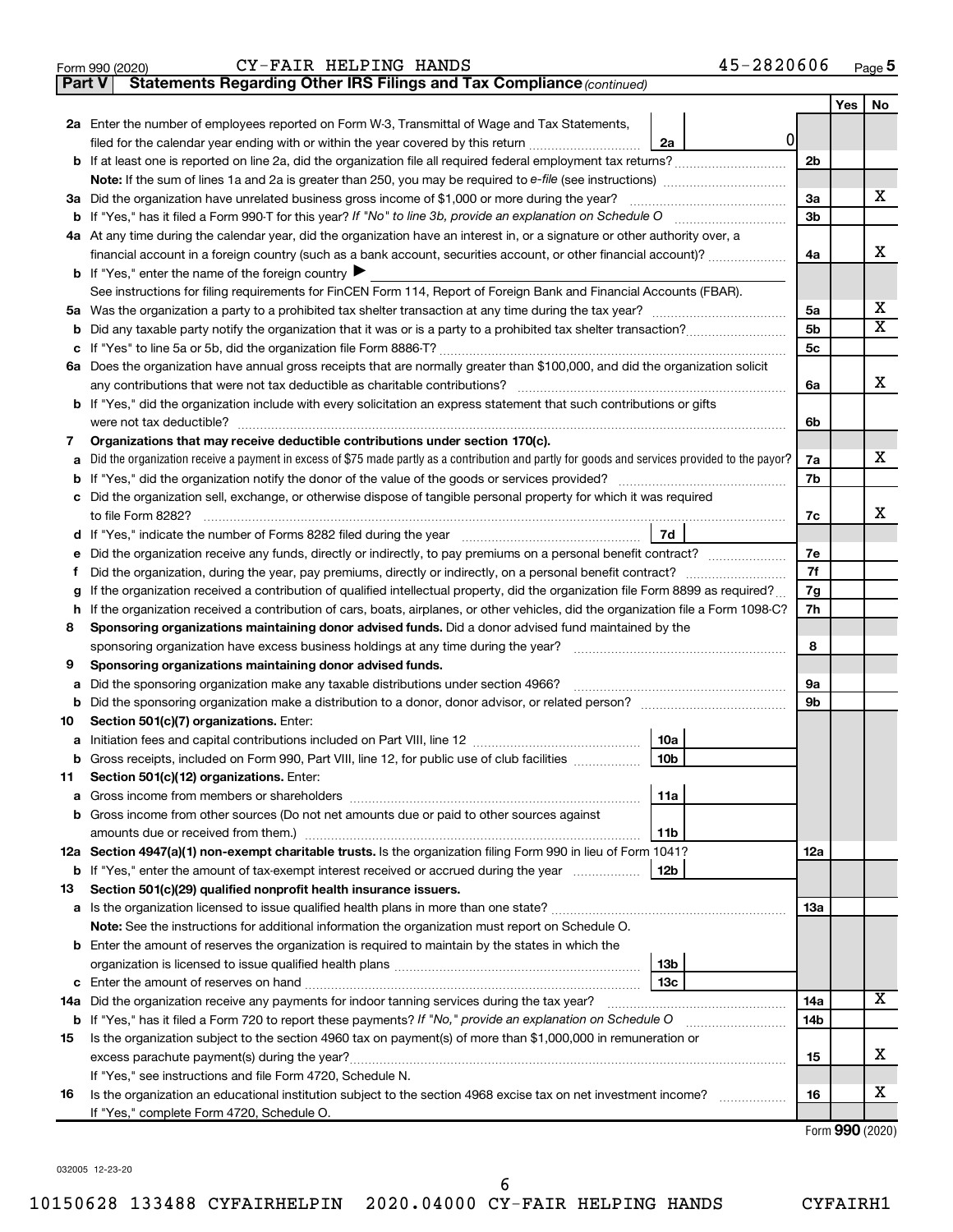| Form 990 (2020) |  |
|-----------------|--|
|-----------------|--|

#### Form 990 (2020)  $CY-FAIR$   $HELPING$   $HANDS$   $45-2820606$   $Page$

**Part VI** Governance, Management, and Disclosure For each "Yes" response to lines 2 through 7b below, and for a "No" response *to line 8a, 8b, or 10b below, describe the circumstances, processes, or changes on Schedule O. See instructions.*

| Yes<br>61<br>1a<br>1a Enter the number of voting members of the governing body at the end of the tax year<br>If there are material differences in voting rights among members of the governing body, or if the governing<br>body delegated broad authority to an executive committee or similar committee, explain on Schedule O.<br>6<br>Enter the number of voting members included on line 1a, above, who are independent<br>1b<br>b<br>Did any officer, director, trustee, or key employee have a family relationship or a business relationship with any other<br>2<br>$\mathbf{2}$<br>officer, director, trustee, or key employee?<br>Did the organization delegate control over management duties customarily performed by or under the direct supervision<br>3<br>3<br>$\overline{4}$<br>Did the organization make any significant changes to its governing documents since the prior Form 990 was filed?<br>4<br>5<br>5<br>6<br>6<br>Did the organization have members, stockholders, or other persons who had the power to elect or appoint one or<br>7a<br>7a<br><b>b</b> Are any governance decisions of the organization reserved to (or subject to approval by) members, stockholders, or<br>7b<br>persons other than the governing body?<br>Did the organization contemporaneously document the meetings held or written actions undertaken during the year by the following:<br>х<br>8а<br>$\overline{\text{x}}$<br>8b<br>Is there any officer, director, trustee, or key employee listed in Part VII, Section A, who cannot be reached at the<br>9<br>Section B. Policies (This Section B requests information about policies not required by the Internal Revenue Code.)<br>Yes<br>10a<br>b If "Yes," did the organization have written policies and procedures governing the activities of such chapters, affiliates,<br>10 <sub>b</sub><br>and branches to ensure their operations are consistent with the organization's exempt purposes? <i>managereconominion</i><br>$\overline{\mathbf{X}}$<br>11a Has the organization provided a complete copy of this Form 990 to all members of its governing body before filing the form?<br>11a<br><b>b</b> Describe in Schedule O the process, if any, used by the organization to review this Form 990.<br>х<br>12a<br>$\overline{\text{x}}$<br>12 <sub>b</sub><br>Were officers, directors, or trustees, and key employees required to disclose annually interests that could give rise to conflicts?<br>b<br>c Did the organization regularly and consistently monitor and enforce compliance with the policy? If "Yes," describe<br>in Schedule O how this was done manufactured and continuum and contact the way to the set of the set of the schedule O how this was done<br>12c<br>13<br>14<br>Did the organization have a written document retention and destruction policy? [11] manufaction manufaction in<br>Did the process for determining compensation of the following persons include a review and approval by independent<br>persons, comparability data, and contemporaneous substantiation of the deliberation and decision?<br>15a<br>15b<br>If "Yes" to line 15a or 15b, describe the process in Schedule O (see instructions).<br>16a Did the organization invest in, contribute assets to, or participate in a joint venture or similar arrangement with a<br>taxable entity during the year?<br>16a<br><b>b</b> If "Yes," did the organization follow a written policy or procedure requiring the organization to evaluate its participation<br>in joint venture arrangements under applicable federal tax law, and take steps to safeguard the organization's<br>16b<br>exempt status with respect to such arrangements?<br><b>Section C. Disclosure</b><br><b>NONE</b><br>List the states with which a copy of this Form 990 is required to be filed ><br>17<br>Section 6104 requires an organization to make its Forms 1023 (1024 or 1024-A, if applicable), 990, and 990-T (Section 501(c)(3)s only) available<br>for public inspection. Indicate how you made these available. Check all that apply.<br>$\lfloor X \rfloor$ Another's website<br>$ \underline{X} $ Upon request<br>Own website<br>Other (explain on Schedule O)<br>Describe on Schedule O whether (and if so, how) the organization made its governing documents, conflict of interest policy, and financial<br>19<br>statements available to the public during the tax year.<br>State the name, address, and telephone number of the person who possesses the organization's books and records<br>20<br>JEAN S. DREYER - 713-202-8769<br>7520 CHERRY PARK DRIVE SUITE B, HOUSTON, TX<br>77095<br>Form 990 (2020)<br>032006 12-23-20<br>10150628 133488 CYFAIRHELPIN 2020.04000 CY-FAIR HELPING HANDS<br>CYFAIRH1 |     | Check if Schedule O contains a response or note to any line in this Part VI [11] [12] [12] Check if Schedule O contains a response or note to any line in this Part VI |  | $\overline{\mathbf{X}}$                            |
|--------------------------------------------------------------------------------------------------------------------------------------------------------------------------------------------------------------------------------------------------------------------------------------------------------------------------------------------------------------------------------------------------------------------------------------------------------------------------------------------------------------------------------------------------------------------------------------------------------------------------------------------------------------------------------------------------------------------------------------------------------------------------------------------------------------------------------------------------------------------------------------------------------------------------------------------------------------------------------------------------------------------------------------------------------------------------------------------------------------------------------------------------------------------------------------------------------------------------------------------------------------------------------------------------------------------------------------------------------------------------------------------------------------------------------------------------------------------------------------------------------------------------------------------------------------------------------------------------------------------------------------------------------------------------------------------------------------------------------------------------------------------------------------------------------------------------------------------------------------------------------------------------------------------------------------------------------------------------------------------------------------------------------------------------------------------------------------------------------------------------------------------------------------------------------------------------------------------------------------------------------------------------------------------------------------------------------------------------------------------------------------------------------------------------------------------------------------------------------------------------------------------------------------------------------------------------------------------------------------------------------------------------------------------------------------------------------------------------------------------------------------------------------------------------------------------------------------------------------------------------------------------------------------------------------------------------------------------------------------------------------------------------------------------------------------------------------------------------------------------------------------------------------------------------------------------------------------------------------------------------------------------------------------------------------------------------------------------------------------------------------------------------------------------------------------------------------------------------------------------------------------------------------------------------------------------------------------------------------------------------------------------------------------------------------------------------------------------------------------------------------------------------------------------------------------------------------------------------------------------------------------------------------------------------------------------------------------------------------------------------------------------------------------------------------------------------------------------------------------------------------------------------------------------------------------------------------------------------------------------------------------------------------------------------------------------------------------------------------------------------------------------------------------------------------------------------------------------------------------------------------------------------------------------------------------------------------------------------------------------------------------------------------------------------------------------------------------------------------------------------------------------------------|-----|------------------------------------------------------------------------------------------------------------------------------------------------------------------------|--|----------------------------------------------------|
|                                                                                                                                                                                                                                                                                                                                                                                                                                                                                                                                                                                                                                                                                                                                                                                                                                                                                                                                                                                                                                                                                                                                                                                                                                                                                                                                                                                                                                                                                                                                                                                                                                                                                                                                                                                                                                                                                                                                                                                                                                                                                                                                                                                                                                                                                                                                                                                                                                                                                                                                                                                                                                                                                                                                                                                                                                                                                                                                                                                                                                                                                                                                                                                                                                                                                                                                                                                                                                                                                                                                                                                                                                                                                                                                                                                                                                                                                                                                                                                                                                                                                                                                                                                                                                                                                                                                                                                                                                                                                                                                                                                                                                                                                                                                                                                |     | <b>Section A. Governing Body and Management</b>                                                                                                                        |  | No                                                 |
|                                                                                                                                                                                                                                                                                                                                                                                                                                                                                                                                                                                                                                                                                                                                                                                                                                                                                                                                                                                                                                                                                                                                                                                                                                                                                                                                                                                                                                                                                                                                                                                                                                                                                                                                                                                                                                                                                                                                                                                                                                                                                                                                                                                                                                                                                                                                                                                                                                                                                                                                                                                                                                                                                                                                                                                                                                                                                                                                                                                                                                                                                                                                                                                                                                                                                                                                                                                                                                                                                                                                                                                                                                                                                                                                                                                                                                                                                                                                                                                                                                                                                                                                                                                                                                                                                                                                                                                                                                                                                                                                                                                                                                                                                                                                                                                |     |                                                                                                                                                                        |  |                                                    |
|                                                                                                                                                                                                                                                                                                                                                                                                                                                                                                                                                                                                                                                                                                                                                                                                                                                                                                                                                                                                                                                                                                                                                                                                                                                                                                                                                                                                                                                                                                                                                                                                                                                                                                                                                                                                                                                                                                                                                                                                                                                                                                                                                                                                                                                                                                                                                                                                                                                                                                                                                                                                                                                                                                                                                                                                                                                                                                                                                                                                                                                                                                                                                                                                                                                                                                                                                                                                                                                                                                                                                                                                                                                                                                                                                                                                                                                                                                                                                                                                                                                                                                                                                                                                                                                                                                                                                                                                                                                                                                                                                                                                                                                                                                                                                                                |     |                                                                                                                                                                        |  |                                                    |
|                                                                                                                                                                                                                                                                                                                                                                                                                                                                                                                                                                                                                                                                                                                                                                                                                                                                                                                                                                                                                                                                                                                                                                                                                                                                                                                                                                                                                                                                                                                                                                                                                                                                                                                                                                                                                                                                                                                                                                                                                                                                                                                                                                                                                                                                                                                                                                                                                                                                                                                                                                                                                                                                                                                                                                                                                                                                                                                                                                                                                                                                                                                                                                                                                                                                                                                                                                                                                                                                                                                                                                                                                                                                                                                                                                                                                                                                                                                                                                                                                                                                                                                                                                                                                                                                                                                                                                                                                                                                                                                                                                                                                                                                                                                                                                                |     |                                                                                                                                                                        |  |                                                    |
|                                                                                                                                                                                                                                                                                                                                                                                                                                                                                                                                                                                                                                                                                                                                                                                                                                                                                                                                                                                                                                                                                                                                                                                                                                                                                                                                                                                                                                                                                                                                                                                                                                                                                                                                                                                                                                                                                                                                                                                                                                                                                                                                                                                                                                                                                                                                                                                                                                                                                                                                                                                                                                                                                                                                                                                                                                                                                                                                                                                                                                                                                                                                                                                                                                                                                                                                                                                                                                                                                                                                                                                                                                                                                                                                                                                                                                                                                                                                                                                                                                                                                                                                                                                                                                                                                                                                                                                                                                                                                                                                                                                                                                                                                                                                                                                |     |                                                                                                                                                                        |  |                                                    |
|                                                                                                                                                                                                                                                                                                                                                                                                                                                                                                                                                                                                                                                                                                                                                                                                                                                                                                                                                                                                                                                                                                                                                                                                                                                                                                                                                                                                                                                                                                                                                                                                                                                                                                                                                                                                                                                                                                                                                                                                                                                                                                                                                                                                                                                                                                                                                                                                                                                                                                                                                                                                                                                                                                                                                                                                                                                                                                                                                                                                                                                                                                                                                                                                                                                                                                                                                                                                                                                                                                                                                                                                                                                                                                                                                                                                                                                                                                                                                                                                                                                                                                                                                                                                                                                                                                                                                                                                                                                                                                                                                                                                                                                                                                                                                                                |     |                                                                                                                                                                        |  |                                                    |
|                                                                                                                                                                                                                                                                                                                                                                                                                                                                                                                                                                                                                                                                                                                                                                                                                                                                                                                                                                                                                                                                                                                                                                                                                                                                                                                                                                                                                                                                                                                                                                                                                                                                                                                                                                                                                                                                                                                                                                                                                                                                                                                                                                                                                                                                                                                                                                                                                                                                                                                                                                                                                                                                                                                                                                                                                                                                                                                                                                                                                                                                                                                                                                                                                                                                                                                                                                                                                                                                                                                                                                                                                                                                                                                                                                                                                                                                                                                                                                                                                                                                                                                                                                                                                                                                                                                                                                                                                                                                                                                                                                                                                                                                                                                                                                                |     |                                                                                                                                                                        |  | x                                                  |
|                                                                                                                                                                                                                                                                                                                                                                                                                                                                                                                                                                                                                                                                                                                                                                                                                                                                                                                                                                                                                                                                                                                                                                                                                                                                                                                                                                                                                                                                                                                                                                                                                                                                                                                                                                                                                                                                                                                                                                                                                                                                                                                                                                                                                                                                                                                                                                                                                                                                                                                                                                                                                                                                                                                                                                                                                                                                                                                                                                                                                                                                                                                                                                                                                                                                                                                                                                                                                                                                                                                                                                                                                                                                                                                                                                                                                                                                                                                                                                                                                                                                                                                                                                                                                                                                                                                                                                                                                                                                                                                                                                                                                                                                                                                                                                                |     |                                                                                                                                                                        |  |                                                    |
|                                                                                                                                                                                                                                                                                                                                                                                                                                                                                                                                                                                                                                                                                                                                                                                                                                                                                                                                                                                                                                                                                                                                                                                                                                                                                                                                                                                                                                                                                                                                                                                                                                                                                                                                                                                                                                                                                                                                                                                                                                                                                                                                                                                                                                                                                                                                                                                                                                                                                                                                                                                                                                                                                                                                                                                                                                                                                                                                                                                                                                                                                                                                                                                                                                                                                                                                                                                                                                                                                                                                                                                                                                                                                                                                                                                                                                                                                                                                                                                                                                                                                                                                                                                                                                                                                                                                                                                                                                                                                                                                                                                                                                                                                                                                                                                |     |                                                                                                                                                                        |  | х                                                  |
|                                                                                                                                                                                                                                                                                                                                                                                                                                                                                                                                                                                                                                                                                                                                                                                                                                                                                                                                                                                                                                                                                                                                                                                                                                                                                                                                                                                                                                                                                                                                                                                                                                                                                                                                                                                                                                                                                                                                                                                                                                                                                                                                                                                                                                                                                                                                                                                                                                                                                                                                                                                                                                                                                                                                                                                                                                                                                                                                                                                                                                                                                                                                                                                                                                                                                                                                                                                                                                                                                                                                                                                                                                                                                                                                                                                                                                                                                                                                                                                                                                                                                                                                                                                                                                                                                                                                                                                                                                                                                                                                                                                                                                                                                                                                                                                |     |                                                                                                                                                                        |  | $\overline{\textbf{x}}$                            |
|                                                                                                                                                                                                                                                                                                                                                                                                                                                                                                                                                                                                                                                                                                                                                                                                                                                                                                                                                                                                                                                                                                                                                                                                                                                                                                                                                                                                                                                                                                                                                                                                                                                                                                                                                                                                                                                                                                                                                                                                                                                                                                                                                                                                                                                                                                                                                                                                                                                                                                                                                                                                                                                                                                                                                                                                                                                                                                                                                                                                                                                                                                                                                                                                                                                                                                                                                                                                                                                                                                                                                                                                                                                                                                                                                                                                                                                                                                                                                                                                                                                                                                                                                                                                                                                                                                                                                                                                                                                                                                                                                                                                                                                                                                                                                                                |     |                                                                                                                                                                        |  |                                                    |
|                                                                                                                                                                                                                                                                                                                                                                                                                                                                                                                                                                                                                                                                                                                                                                                                                                                                                                                                                                                                                                                                                                                                                                                                                                                                                                                                                                                                                                                                                                                                                                                                                                                                                                                                                                                                                                                                                                                                                                                                                                                                                                                                                                                                                                                                                                                                                                                                                                                                                                                                                                                                                                                                                                                                                                                                                                                                                                                                                                                                                                                                                                                                                                                                                                                                                                                                                                                                                                                                                                                                                                                                                                                                                                                                                                                                                                                                                                                                                                                                                                                                                                                                                                                                                                                                                                                                                                                                                                                                                                                                                                                                                                                                                                                                                                                |     |                                                                                                                                                                        |  | $\overline{\textbf{x}}$<br>$\overline{\textbf{x}}$ |
|                                                                                                                                                                                                                                                                                                                                                                                                                                                                                                                                                                                                                                                                                                                                                                                                                                                                                                                                                                                                                                                                                                                                                                                                                                                                                                                                                                                                                                                                                                                                                                                                                                                                                                                                                                                                                                                                                                                                                                                                                                                                                                                                                                                                                                                                                                                                                                                                                                                                                                                                                                                                                                                                                                                                                                                                                                                                                                                                                                                                                                                                                                                                                                                                                                                                                                                                                                                                                                                                                                                                                                                                                                                                                                                                                                                                                                                                                                                                                                                                                                                                                                                                                                                                                                                                                                                                                                                                                                                                                                                                                                                                                                                                                                                                                                                |     |                                                                                                                                                                        |  |                                                    |
|                                                                                                                                                                                                                                                                                                                                                                                                                                                                                                                                                                                                                                                                                                                                                                                                                                                                                                                                                                                                                                                                                                                                                                                                                                                                                                                                                                                                                                                                                                                                                                                                                                                                                                                                                                                                                                                                                                                                                                                                                                                                                                                                                                                                                                                                                                                                                                                                                                                                                                                                                                                                                                                                                                                                                                                                                                                                                                                                                                                                                                                                                                                                                                                                                                                                                                                                                                                                                                                                                                                                                                                                                                                                                                                                                                                                                                                                                                                                                                                                                                                                                                                                                                                                                                                                                                                                                                                                                                                                                                                                                                                                                                                                                                                                                                                |     |                                                                                                                                                                        |  | x                                                  |
|                                                                                                                                                                                                                                                                                                                                                                                                                                                                                                                                                                                                                                                                                                                                                                                                                                                                                                                                                                                                                                                                                                                                                                                                                                                                                                                                                                                                                                                                                                                                                                                                                                                                                                                                                                                                                                                                                                                                                                                                                                                                                                                                                                                                                                                                                                                                                                                                                                                                                                                                                                                                                                                                                                                                                                                                                                                                                                                                                                                                                                                                                                                                                                                                                                                                                                                                                                                                                                                                                                                                                                                                                                                                                                                                                                                                                                                                                                                                                                                                                                                                                                                                                                                                                                                                                                                                                                                                                                                                                                                                                                                                                                                                                                                                                                                |     |                                                                                                                                                                        |  |                                                    |
|                                                                                                                                                                                                                                                                                                                                                                                                                                                                                                                                                                                                                                                                                                                                                                                                                                                                                                                                                                                                                                                                                                                                                                                                                                                                                                                                                                                                                                                                                                                                                                                                                                                                                                                                                                                                                                                                                                                                                                                                                                                                                                                                                                                                                                                                                                                                                                                                                                                                                                                                                                                                                                                                                                                                                                                                                                                                                                                                                                                                                                                                                                                                                                                                                                                                                                                                                                                                                                                                                                                                                                                                                                                                                                                                                                                                                                                                                                                                                                                                                                                                                                                                                                                                                                                                                                                                                                                                                                                                                                                                                                                                                                                                                                                                                                                |     |                                                                                                                                                                        |  |                                                    |
|                                                                                                                                                                                                                                                                                                                                                                                                                                                                                                                                                                                                                                                                                                                                                                                                                                                                                                                                                                                                                                                                                                                                                                                                                                                                                                                                                                                                                                                                                                                                                                                                                                                                                                                                                                                                                                                                                                                                                                                                                                                                                                                                                                                                                                                                                                                                                                                                                                                                                                                                                                                                                                                                                                                                                                                                                                                                                                                                                                                                                                                                                                                                                                                                                                                                                                                                                                                                                                                                                                                                                                                                                                                                                                                                                                                                                                                                                                                                                                                                                                                                                                                                                                                                                                                                                                                                                                                                                                                                                                                                                                                                                                                                                                                                                                                |     |                                                                                                                                                                        |  | x                                                  |
|                                                                                                                                                                                                                                                                                                                                                                                                                                                                                                                                                                                                                                                                                                                                                                                                                                                                                                                                                                                                                                                                                                                                                                                                                                                                                                                                                                                                                                                                                                                                                                                                                                                                                                                                                                                                                                                                                                                                                                                                                                                                                                                                                                                                                                                                                                                                                                                                                                                                                                                                                                                                                                                                                                                                                                                                                                                                                                                                                                                                                                                                                                                                                                                                                                                                                                                                                                                                                                                                                                                                                                                                                                                                                                                                                                                                                                                                                                                                                                                                                                                                                                                                                                                                                                                                                                                                                                                                                                                                                                                                                                                                                                                                                                                                                                                | 8   |                                                                                                                                                                        |  |                                                    |
|                                                                                                                                                                                                                                                                                                                                                                                                                                                                                                                                                                                                                                                                                                                                                                                                                                                                                                                                                                                                                                                                                                                                                                                                                                                                                                                                                                                                                                                                                                                                                                                                                                                                                                                                                                                                                                                                                                                                                                                                                                                                                                                                                                                                                                                                                                                                                                                                                                                                                                                                                                                                                                                                                                                                                                                                                                                                                                                                                                                                                                                                                                                                                                                                                                                                                                                                                                                                                                                                                                                                                                                                                                                                                                                                                                                                                                                                                                                                                                                                                                                                                                                                                                                                                                                                                                                                                                                                                                                                                                                                                                                                                                                                                                                                                                                |     |                                                                                                                                                                        |  |                                                    |
|                                                                                                                                                                                                                                                                                                                                                                                                                                                                                                                                                                                                                                                                                                                                                                                                                                                                                                                                                                                                                                                                                                                                                                                                                                                                                                                                                                                                                                                                                                                                                                                                                                                                                                                                                                                                                                                                                                                                                                                                                                                                                                                                                                                                                                                                                                                                                                                                                                                                                                                                                                                                                                                                                                                                                                                                                                                                                                                                                                                                                                                                                                                                                                                                                                                                                                                                                                                                                                                                                                                                                                                                                                                                                                                                                                                                                                                                                                                                                                                                                                                                                                                                                                                                                                                                                                                                                                                                                                                                                                                                                                                                                                                                                                                                                                                |     |                                                                                                                                                                        |  |                                                    |
|                                                                                                                                                                                                                                                                                                                                                                                                                                                                                                                                                                                                                                                                                                                                                                                                                                                                                                                                                                                                                                                                                                                                                                                                                                                                                                                                                                                                                                                                                                                                                                                                                                                                                                                                                                                                                                                                                                                                                                                                                                                                                                                                                                                                                                                                                                                                                                                                                                                                                                                                                                                                                                                                                                                                                                                                                                                                                                                                                                                                                                                                                                                                                                                                                                                                                                                                                                                                                                                                                                                                                                                                                                                                                                                                                                                                                                                                                                                                                                                                                                                                                                                                                                                                                                                                                                                                                                                                                                                                                                                                                                                                                                                                                                                                                                                | 9   |                                                                                                                                                                        |  |                                                    |
|                                                                                                                                                                                                                                                                                                                                                                                                                                                                                                                                                                                                                                                                                                                                                                                                                                                                                                                                                                                                                                                                                                                                                                                                                                                                                                                                                                                                                                                                                                                                                                                                                                                                                                                                                                                                                                                                                                                                                                                                                                                                                                                                                                                                                                                                                                                                                                                                                                                                                                                                                                                                                                                                                                                                                                                                                                                                                                                                                                                                                                                                                                                                                                                                                                                                                                                                                                                                                                                                                                                                                                                                                                                                                                                                                                                                                                                                                                                                                                                                                                                                                                                                                                                                                                                                                                                                                                                                                                                                                                                                                                                                                                                                                                                                                                                |     |                                                                                                                                                                        |  |                                                    |
|                                                                                                                                                                                                                                                                                                                                                                                                                                                                                                                                                                                                                                                                                                                                                                                                                                                                                                                                                                                                                                                                                                                                                                                                                                                                                                                                                                                                                                                                                                                                                                                                                                                                                                                                                                                                                                                                                                                                                                                                                                                                                                                                                                                                                                                                                                                                                                                                                                                                                                                                                                                                                                                                                                                                                                                                                                                                                                                                                                                                                                                                                                                                                                                                                                                                                                                                                                                                                                                                                                                                                                                                                                                                                                                                                                                                                                                                                                                                                                                                                                                                                                                                                                                                                                                                                                                                                                                                                                                                                                                                                                                                                                                                                                                                                                                |     |                                                                                                                                                                        |  |                                                    |
|                                                                                                                                                                                                                                                                                                                                                                                                                                                                                                                                                                                                                                                                                                                                                                                                                                                                                                                                                                                                                                                                                                                                                                                                                                                                                                                                                                                                                                                                                                                                                                                                                                                                                                                                                                                                                                                                                                                                                                                                                                                                                                                                                                                                                                                                                                                                                                                                                                                                                                                                                                                                                                                                                                                                                                                                                                                                                                                                                                                                                                                                                                                                                                                                                                                                                                                                                                                                                                                                                                                                                                                                                                                                                                                                                                                                                                                                                                                                                                                                                                                                                                                                                                                                                                                                                                                                                                                                                                                                                                                                                                                                                                                                                                                                                                                |     |                                                                                                                                                                        |  | No.                                                |
|                                                                                                                                                                                                                                                                                                                                                                                                                                                                                                                                                                                                                                                                                                                                                                                                                                                                                                                                                                                                                                                                                                                                                                                                                                                                                                                                                                                                                                                                                                                                                                                                                                                                                                                                                                                                                                                                                                                                                                                                                                                                                                                                                                                                                                                                                                                                                                                                                                                                                                                                                                                                                                                                                                                                                                                                                                                                                                                                                                                                                                                                                                                                                                                                                                                                                                                                                                                                                                                                                                                                                                                                                                                                                                                                                                                                                                                                                                                                                                                                                                                                                                                                                                                                                                                                                                                                                                                                                                                                                                                                                                                                                                                                                                                                                                                |     |                                                                                                                                                                        |  |                                                    |
|                                                                                                                                                                                                                                                                                                                                                                                                                                                                                                                                                                                                                                                                                                                                                                                                                                                                                                                                                                                                                                                                                                                                                                                                                                                                                                                                                                                                                                                                                                                                                                                                                                                                                                                                                                                                                                                                                                                                                                                                                                                                                                                                                                                                                                                                                                                                                                                                                                                                                                                                                                                                                                                                                                                                                                                                                                                                                                                                                                                                                                                                                                                                                                                                                                                                                                                                                                                                                                                                                                                                                                                                                                                                                                                                                                                                                                                                                                                                                                                                                                                                                                                                                                                                                                                                                                                                                                                                                                                                                                                                                                                                                                                                                                                                                                                |     |                                                                                                                                                                        |  |                                                    |
|                                                                                                                                                                                                                                                                                                                                                                                                                                                                                                                                                                                                                                                                                                                                                                                                                                                                                                                                                                                                                                                                                                                                                                                                                                                                                                                                                                                                                                                                                                                                                                                                                                                                                                                                                                                                                                                                                                                                                                                                                                                                                                                                                                                                                                                                                                                                                                                                                                                                                                                                                                                                                                                                                                                                                                                                                                                                                                                                                                                                                                                                                                                                                                                                                                                                                                                                                                                                                                                                                                                                                                                                                                                                                                                                                                                                                                                                                                                                                                                                                                                                                                                                                                                                                                                                                                                                                                                                                                                                                                                                                                                                                                                                                                                                                                                |     |                                                                                                                                                                        |  |                                                    |
|                                                                                                                                                                                                                                                                                                                                                                                                                                                                                                                                                                                                                                                                                                                                                                                                                                                                                                                                                                                                                                                                                                                                                                                                                                                                                                                                                                                                                                                                                                                                                                                                                                                                                                                                                                                                                                                                                                                                                                                                                                                                                                                                                                                                                                                                                                                                                                                                                                                                                                                                                                                                                                                                                                                                                                                                                                                                                                                                                                                                                                                                                                                                                                                                                                                                                                                                                                                                                                                                                                                                                                                                                                                                                                                                                                                                                                                                                                                                                                                                                                                                                                                                                                                                                                                                                                                                                                                                                                                                                                                                                                                                                                                                                                                                                                                |     |                                                                                                                                                                        |  |                                                    |
|                                                                                                                                                                                                                                                                                                                                                                                                                                                                                                                                                                                                                                                                                                                                                                                                                                                                                                                                                                                                                                                                                                                                                                                                                                                                                                                                                                                                                                                                                                                                                                                                                                                                                                                                                                                                                                                                                                                                                                                                                                                                                                                                                                                                                                                                                                                                                                                                                                                                                                                                                                                                                                                                                                                                                                                                                                                                                                                                                                                                                                                                                                                                                                                                                                                                                                                                                                                                                                                                                                                                                                                                                                                                                                                                                                                                                                                                                                                                                                                                                                                                                                                                                                                                                                                                                                                                                                                                                                                                                                                                                                                                                                                                                                                                                                                |     |                                                                                                                                                                        |  |                                                    |
|                                                                                                                                                                                                                                                                                                                                                                                                                                                                                                                                                                                                                                                                                                                                                                                                                                                                                                                                                                                                                                                                                                                                                                                                                                                                                                                                                                                                                                                                                                                                                                                                                                                                                                                                                                                                                                                                                                                                                                                                                                                                                                                                                                                                                                                                                                                                                                                                                                                                                                                                                                                                                                                                                                                                                                                                                                                                                                                                                                                                                                                                                                                                                                                                                                                                                                                                                                                                                                                                                                                                                                                                                                                                                                                                                                                                                                                                                                                                                                                                                                                                                                                                                                                                                                                                                                                                                                                                                                                                                                                                                                                                                                                                                                                                                                                | 12a |                                                                                                                                                                        |  |                                                    |
|                                                                                                                                                                                                                                                                                                                                                                                                                                                                                                                                                                                                                                                                                                                                                                                                                                                                                                                                                                                                                                                                                                                                                                                                                                                                                                                                                                                                                                                                                                                                                                                                                                                                                                                                                                                                                                                                                                                                                                                                                                                                                                                                                                                                                                                                                                                                                                                                                                                                                                                                                                                                                                                                                                                                                                                                                                                                                                                                                                                                                                                                                                                                                                                                                                                                                                                                                                                                                                                                                                                                                                                                                                                                                                                                                                                                                                                                                                                                                                                                                                                                                                                                                                                                                                                                                                                                                                                                                                                                                                                                                                                                                                                                                                                                                                                |     |                                                                                                                                                                        |  |                                                    |
|                                                                                                                                                                                                                                                                                                                                                                                                                                                                                                                                                                                                                                                                                                                                                                                                                                                                                                                                                                                                                                                                                                                                                                                                                                                                                                                                                                                                                                                                                                                                                                                                                                                                                                                                                                                                                                                                                                                                                                                                                                                                                                                                                                                                                                                                                                                                                                                                                                                                                                                                                                                                                                                                                                                                                                                                                                                                                                                                                                                                                                                                                                                                                                                                                                                                                                                                                                                                                                                                                                                                                                                                                                                                                                                                                                                                                                                                                                                                                                                                                                                                                                                                                                                                                                                                                                                                                                                                                                                                                                                                                                                                                                                                                                                                                                                |     |                                                                                                                                                                        |  |                                                    |
|                                                                                                                                                                                                                                                                                                                                                                                                                                                                                                                                                                                                                                                                                                                                                                                                                                                                                                                                                                                                                                                                                                                                                                                                                                                                                                                                                                                                                                                                                                                                                                                                                                                                                                                                                                                                                                                                                                                                                                                                                                                                                                                                                                                                                                                                                                                                                                                                                                                                                                                                                                                                                                                                                                                                                                                                                                                                                                                                                                                                                                                                                                                                                                                                                                                                                                                                                                                                                                                                                                                                                                                                                                                                                                                                                                                                                                                                                                                                                                                                                                                                                                                                                                                                                                                                                                                                                                                                                                                                                                                                                                                                                                                                                                                                                                                |     |                                                                                                                                                                        |  |                                                    |
|                                                                                                                                                                                                                                                                                                                                                                                                                                                                                                                                                                                                                                                                                                                                                                                                                                                                                                                                                                                                                                                                                                                                                                                                                                                                                                                                                                                                                                                                                                                                                                                                                                                                                                                                                                                                                                                                                                                                                                                                                                                                                                                                                                                                                                                                                                                                                                                                                                                                                                                                                                                                                                                                                                                                                                                                                                                                                                                                                                                                                                                                                                                                                                                                                                                                                                                                                                                                                                                                                                                                                                                                                                                                                                                                                                                                                                                                                                                                                                                                                                                                                                                                                                                                                                                                                                                                                                                                                                                                                                                                                                                                                                                                                                                                                                                | 13  |                                                                                                                                                                        |  |                                                    |
|                                                                                                                                                                                                                                                                                                                                                                                                                                                                                                                                                                                                                                                                                                                                                                                                                                                                                                                                                                                                                                                                                                                                                                                                                                                                                                                                                                                                                                                                                                                                                                                                                                                                                                                                                                                                                                                                                                                                                                                                                                                                                                                                                                                                                                                                                                                                                                                                                                                                                                                                                                                                                                                                                                                                                                                                                                                                                                                                                                                                                                                                                                                                                                                                                                                                                                                                                                                                                                                                                                                                                                                                                                                                                                                                                                                                                                                                                                                                                                                                                                                                                                                                                                                                                                                                                                                                                                                                                                                                                                                                                                                                                                                                                                                                                                                | 14  |                                                                                                                                                                        |  |                                                    |
|                                                                                                                                                                                                                                                                                                                                                                                                                                                                                                                                                                                                                                                                                                                                                                                                                                                                                                                                                                                                                                                                                                                                                                                                                                                                                                                                                                                                                                                                                                                                                                                                                                                                                                                                                                                                                                                                                                                                                                                                                                                                                                                                                                                                                                                                                                                                                                                                                                                                                                                                                                                                                                                                                                                                                                                                                                                                                                                                                                                                                                                                                                                                                                                                                                                                                                                                                                                                                                                                                                                                                                                                                                                                                                                                                                                                                                                                                                                                                                                                                                                                                                                                                                                                                                                                                                                                                                                                                                                                                                                                                                                                                                                                                                                                                                                | 15  |                                                                                                                                                                        |  |                                                    |
|                                                                                                                                                                                                                                                                                                                                                                                                                                                                                                                                                                                                                                                                                                                                                                                                                                                                                                                                                                                                                                                                                                                                                                                                                                                                                                                                                                                                                                                                                                                                                                                                                                                                                                                                                                                                                                                                                                                                                                                                                                                                                                                                                                                                                                                                                                                                                                                                                                                                                                                                                                                                                                                                                                                                                                                                                                                                                                                                                                                                                                                                                                                                                                                                                                                                                                                                                                                                                                                                                                                                                                                                                                                                                                                                                                                                                                                                                                                                                                                                                                                                                                                                                                                                                                                                                                                                                                                                                                                                                                                                                                                                                                                                                                                                                                                |     |                                                                                                                                                                        |  |                                                    |
|                                                                                                                                                                                                                                                                                                                                                                                                                                                                                                                                                                                                                                                                                                                                                                                                                                                                                                                                                                                                                                                                                                                                                                                                                                                                                                                                                                                                                                                                                                                                                                                                                                                                                                                                                                                                                                                                                                                                                                                                                                                                                                                                                                                                                                                                                                                                                                                                                                                                                                                                                                                                                                                                                                                                                                                                                                                                                                                                                                                                                                                                                                                                                                                                                                                                                                                                                                                                                                                                                                                                                                                                                                                                                                                                                                                                                                                                                                                                                                                                                                                                                                                                                                                                                                                                                                                                                                                                                                                                                                                                                                                                                                                                                                                                                                                |     |                                                                                                                                                                        |  |                                                    |
|                                                                                                                                                                                                                                                                                                                                                                                                                                                                                                                                                                                                                                                                                                                                                                                                                                                                                                                                                                                                                                                                                                                                                                                                                                                                                                                                                                                                                                                                                                                                                                                                                                                                                                                                                                                                                                                                                                                                                                                                                                                                                                                                                                                                                                                                                                                                                                                                                                                                                                                                                                                                                                                                                                                                                                                                                                                                                                                                                                                                                                                                                                                                                                                                                                                                                                                                                                                                                                                                                                                                                                                                                                                                                                                                                                                                                                                                                                                                                                                                                                                                                                                                                                                                                                                                                                                                                                                                                                                                                                                                                                                                                                                                                                                                                                                |     |                                                                                                                                                                        |  |                                                    |
|                                                                                                                                                                                                                                                                                                                                                                                                                                                                                                                                                                                                                                                                                                                                                                                                                                                                                                                                                                                                                                                                                                                                                                                                                                                                                                                                                                                                                                                                                                                                                                                                                                                                                                                                                                                                                                                                                                                                                                                                                                                                                                                                                                                                                                                                                                                                                                                                                                                                                                                                                                                                                                                                                                                                                                                                                                                                                                                                                                                                                                                                                                                                                                                                                                                                                                                                                                                                                                                                                                                                                                                                                                                                                                                                                                                                                                                                                                                                                                                                                                                                                                                                                                                                                                                                                                                                                                                                                                                                                                                                                                                                                                                                                                                                                                                |     |                                                                                                                                                                        |  |                                                    |
|                                                                                                                                                                                                                                                                                                                                                                                                                                                                                                                                                                                                                                                                                                                                                                                                                                                                                                                                                                                                                                                                                                                                                                                                                                                                                                                                                                                                                                                                                                                                                                                                                                                                                                                                                                                                                                                                                                                                                                                                                                                                                                                                                                                                                                                                                                                                                                                                                                                                                                                                                                                                                                                                                                                                                                                                                                                                                                                                                                                                                                                                                                                                                                                                                                                                                                                                                                                                                                                                                                                                                                                                                                                                                                                                                                                                                                                                                                                                                                                                                                                                                                                                                                                                                                                                                                                                                                                                                                                                                                                                                                                                                                                                                                                                                                                |     |                                                                                                                                                                        |  |                                                    |
|                                                                                                                                                                                                                                                                                                                                                                                                                                                                                                                                                                                                                                                                                                                                                                                                                                                                                                                                                                                                                                                                                                                                                                                                                                                                                                                                                                                                                                                                                                                                                                                                                                                                                                                                                                                                                                                                                                                                                                                                                                                                                                                                                                                                                                                                                                                                                                                                                                                                                                                                                                                                                                                                                                                                                                                                                                                                                                                                                                                                                                                                                                                                                                                                                                                                                                                                                                                                                                                                                                                                                                                                                                                                                                                                                                                                                                                                                                                                                                                                                                                                                                                                                                                                                                                                                                                                                                                                                                                                                                                                                                                                                                                                                                                                                                                |     |                                                                                                                                                                        |  |                                                    |
|                                                                                                                                                                                                                                                                                                                                                                                                                                                                                                                                                                                                                                                                                                                                                                                                                                                                                                                                                                                                                                                                                                                                                                                                                                                                                                                                                                                                                                                                                                                                                                                                                                                                                                                                                                                                                                                                                                                                                                                                                                                                                                                                                                                                                                                                                                                                                                                                                                                                                                                                                                                                                                                                                                                                                                                                                                                                                                                                                                                                                                                                                                                                                                                                                                                                                                                                                                                                                                                                                                                                                                                                                                                                                                                                                                                                                                                                                                                                                                                                                                                                                                                                                                                                                                                                                                                                                                                                                                                                                                                                                                                                                                                                                                                                                                                |     |                                                                                                                                                                        |  | х                                                  |
|                                                                                                                                                                                                                                                                                                                                                                                                                                                                                                                                                                                                                                                                                                                                                                                                                                                                                                                                                                                                                                                                                                                                                                                                                                                                                                                                                                                                                                                                                                                                                                                                                                                                                                                                                                                                                                                                                                                                                                                                                                                                                                                                                                                                                                                                                                                                                                                                                                                                                                                                                                                                                                                                                                                                                                                                                                                                                                                                                                                                                                                                                                                                                                                                                                                                                                                                                                                                                                                                                                                                                                                                                                                                                                                                                                                                                                                                                                                                                                                                                                                                                                                                                                                                                                                                                                                                                                                                                                                                                                                                                                                                                                                                                                                                                                                |     |                                                                                                                                                                        |  |                                                    |
|                                                                                                                                                                                                                                                                                                                                                                                                                                                                                                                                                                                                                                                                                                                                                                                                                                                                                                                                                                                                                                                                                                                                                                                                                                                                                                                                                                                                                                                                                                                                                                                                                                                                                                                                                                                                                                                                                                                                                                                                                                                                                                                                                                                                                                                                                                                                                                                                                                                                                                                                                                                                                                                                                                                                                                                                                                                                                                                                                                                                                                                                                                                                                                                                                                                                                                                                                                                                                                                                                                                                                                                                                                                                                                                                                                                                                                                                                                                                                                                                                                                                                                                                                                                                                                                                                                                                                                                                                                                                                                                                                                                                                                                                                                                                                                                |     |                                                                                                                                                                        |  |                                                    |
|                                                                                                                                                                                                                                                                                                                                                                                                                                                                                                                                                                                                                                                                                                                                                                                                                                                                                                                                                                                                                                                                                                                                                                                                                                                                                                                                                                                                                                                                                                                                                                                                                                                                                                                                                                                                                                                                                                                                                                                                                                                                                                                                                                                                                                                                                                                                                                                                                                                                                                                                                                                                                                                                                                                                                                                                                                                                                                                                                                                                                                                                                                                                                                                                                                                                                                                                                                                                                                                                                                                                                                                                                                                                                                                                                                                                                                                                                                                                                                                                                                                                                                                                                                                                                                                                                                                                                                                                                                                                                                                                                                                                                                                                                                                                                                                |     |                                                                                                                                                                        |  |                                                    |
|                                                                                                                                                                                                                                                                                                                                                                                                                                                                                                                                                                                                                                                                                                                                                                                                                                                                                                                                                                                                                                                                                                                                                                                                                                                                                                                                                                                                                                                                                                                                                                                                                                                                                                                                                                                                                                                                                                                                                                                                                                                                                                                                                                                                                                                                                                                                                                                                                                                                                                                                                                                                                                                                                                                                                                                                                                                                                                                                                                                                                                                                                                                                                                                                                                                                                                                                                                                                                                                                                                                                                                                                                                                                                                                                                                                                                                                                                                                                                                                                                                                                                                                                                                                                                                                                                                                                                                                                                                                                                                                                                                                                                                                                                                                                                                                |     |                                                                                                                                                                        |  |                                                    |
|                                                                                                                                                                                                                                                                                                                                                                                                                                                                                                                                                                                                                                                                                                                                                                                                                                                                                                                                                                                                                                                                                                                                                                                                                                                                                                                                                                                                                                                                                                                                                                                                                                                                                                                                                                                                                                                                                                                                                                                                                                                                                                                                                                                                                                                                                                                                                                                                                                                                                                                                                                                                                                                                                                                                                                                                                                                                                                                                                                                                                                                                                                                                                                                                                                                                                                                                                                                                                                                                                                                                                                                                                                                                                                                                                                                                                                                                                                                                                                                                                                                                                                                                                                                                                                                                                                                                                                                                                                                                                                                                                                                                                                                                                                                                                                                | 18  |                                                                                                                                                                        |  |                                                    |
|                                                                                                                                                                                                                                                                                                                                                                                                                                                                                                                                                                                                                                                                                                                                                                                                                                                                                                                                                                                                                                                                                                                                                                                                                                                                                                                                                                                                                                                                                                                                                                                                                                                                                                                                                                                                                                                                                                                                                                                                                                                                                                                                                                                                                                                                                                                                                                                                                                                                                                                                                                                                                                                                                                                                                                                                                                                                                                                                                                                                                                                                                                                                                                                                                                                                                                                                                                                                                                                                                                                                                                                                                                                                                                                                                                                                                                                                                                                                                                                                                                                                                                                                                                                                                                                                                                                                                                                                                                                                                                                                                                                                                                                                                                                                                                                |     |                                                                                                                                                                        |  |                                                    |
|                                                                                                                                                                                                                                                                                                                                                                                                                                                                                                                                                                                                                                                                                                                                                                                                                                                                                                                                                                                                                                                                                                                                                                                                                                                                                                                                                                                                                                                                                                                                                                                                                                                                                                                                                                                                                                                                                                                                                                                                                                                                                                                                                                                                                                                                                                                                                                                                                                                                                                                                                                                                                                                                                                                                                                                                                                                                                                                                                                                                                                                                                                                                                                                                                                                                                                                                                                                                                                                                                                                                                                                                                                                                                                                                                                                                                                                                                                                                                                                                                                                                                                                                                                                                                                                                                                                                                                                                                                                                                                                                                                                                                                                                                                                                                                                |     |                                                                                                                                                                        |  |                                                    |
|                                                                                                                                                                                                                                                                                                                                                                                                                                                                                                                                                                                                                                                                                                                                                                                                                                                                                                                                                                                                                                                                                                                                                                                                                                                                                                                                                                                                                                                                                                                                                                                                                                                                                                                                                                                                                                                                                                                                                                                                                                                                                                                                                                                                                                                                                                                                                                                                                                                                                                                                                                                                                                                                                                                                                                                                                                                                                                                                                                                                                                                                                                                                                                                                                                                                                                                                                                                                                                                                                                                                                                                                                                                                                                                                                                                                                                                                                                                                                                                                                                                                                                                                                                                                                                                                                                                                                                                                                                                                                                                                                                                                                                                                                                                                                                                |     |                                                                                                                                                                        |  |                                                    |
|                                                                                                                                                                                                                                                                                                                                                                                                                                                                                                                                                                                                                                                                                                                                                                                                                                                                                                                                                                                                                                                                                                                                                                                                                                                                                                                                                                                                                                                                                                                                                                                                                                                                                                                                                                                                                                                                                                                                                                                                                                                                                                                                                                                                                                                                                                                                                                                                                                                                                                                                                                                                                                                                                                                                                                                                                                                                                                                                                                                                                                                                                                                                                                                                                                                                                                                                                                                                                                                                                                                                                                                                                                                                                                                                                                                                                                                                                                                                                                                                                                                                                                                                                                                                                                                                                                                                                                                                                                                                                                                                                                                                                                                                                                                                                                                |     |                                                                                                                                                                        |  |                                                    |
|                                                                                                                                                                                                                                                                                                                                                                                                                                                                                                                                                                                                                                                                                                                                                                                                                                                                                                                                                                                                                                                                                                                                                                                                                                                                                                                                                                                                                                                                                                                                                                                                                                                                                                                                                                                                                                                                                                                                                                                                                                                                                                                                                                                                                                                                                                                                                                                                                                                                                                                                                                                                                                                                                                                                                                                                                                                                                                                                                                                                                                                                                                                                                                                                                                                                                                                                                                                                                                                                                                                                                                                                                                                                                                                                                                                                                                                                                                                                                                                                                                                                                                                                                                                                                                                                                                                                                                                                                                                                                                                                                                                                                                                                                                                                                                                |     |                                                                                                                                                                        |  |                                                    |
|                                                                                                                                                                                                                                                                                                                                                                                                                                                                                                                                                                                                                                                                                                                                                                                                                                                                                                                                                                                                                                                                                                                                                                                                                                                                                                                                                                                                                                                                                                                                                                                                                                                                                                                                                                                                                                                                                                                                                                                                                                                                                                                                                                                                                                                                                                                                                                                                                                                                                                                                                                                                                                                                                                                                                                                                                                                                                                                                                                                                                                                                                                                                                                                                                                                                                                                                                                                                                                                                                                                                                                                                                                                                                                                                                                                                                                                                                                                                                                                                                                                                                                                                                                                                                                                                                                                                                                                                                                                                                                                                                                                                                                                                                                                                                                                |     |                                                                                                                                                                        |  |                                                    |
|                                                                                                                                                                                                                                                                                                                                                                                                                                                                                                                                                                                                                                                                                                                                                                                                                                                                                                                                                                                                                                                                                                                                                                                                                                                                                                                                                                                                                                                                                                                                                                                                                                                                                                                                                                                                                                                                                                                                                                                                                                                                                                                                                                                                                                                                                                                                                                                                                                                                                                                                                                                                                                                                                                                                                                                                                                                                                                                                                                                                                                                                                                                                                                                                                                                                                                                                                                                                                                                                                                                                                                                                                                                                                                                                                                                                                                                                                                                                                                                                                                                                                                                                                                                                                                                                                                                                                                                                                                                                                                                                                                                                                                                                                                                                                                                |     |                                                                                                                                                                        |  |                                                    |
|                                                                                                                                                                                                                                                                                                                                                                                                                                                                                                                                                                                                                                                                                                                                                                                                                                                                                                                                                                                                                                                                                                                                                                                                                                                                                                                                                                                                                                                                                                                                                                                                                                                                                                                                                                                                                                                                                                                                                                                                                                                                                                                                                                                                                                                                                                                                                                                                                                                                                                                                                                                                                                                                                                                                                                                                                                                                                                                                                                                                                                                                                                                                                                                                                                                                                                                                                                                                                                                                                                                                                                                                                                                                                                                                                                                                                                                                                                                                                                                                                                                                                                                                                                                                                                                                                                                                                                                                                                                                                                                                                                                                                                                                                                                                                                                |     |                                                                                                                                                                        |  |                                                    |
|                                                                                                                                                                                                                                                                                                                                                                                                                                                                                                                                                                                                                                                                                                                                                                                                                                                                                                                                                                                                                                                                                                                                                                                                                                                                                                                                                                                                                                                                                                                                                                                                                                                                                                                                                                                                                                                                                                                                                                                                                                                                                                                                                                                                                                                                                                                                                                                                                                                                                                                                                                                                                                                                                                                                                                                                                                                                                                                                                                                                                                                                                                                                                                                                                                                                                                                                                                                                                                                                                                                                                                                                                                                                                                                                                                                                                                                                                                                                                                                                                                                                                                                                                                                                                                                                                                                                                                                                                                                                                                                                                                                                                                                                                                                                                                                |     |                                                                                                                                                                        |  |                                                    |
|                                                                                                                                                                                                                                                                                                                                                                                                                                                                                                                                                                                                                                                                                                                                                                                                                                                                                                                                                                                                                                                                                                                                                                                                                                                                                                                                                                                                                                                                                                                                                                                                                                                                                                                                                                                                                                                                                                                                                                                                                                                                                                                                                                                                                                                                                                                                                                                                                                                                                                                                                                                                                                                                                                                                                                                                                                                                                                                                                                                                                                                                                                                                                                                                                                                                                                                                                                                                                                                                                                                                                                                                                                                                                                                                                                                                                                                                                                                                                                                                                                                                                                                                                                                                                                                                                                                                                                                                                                                                                                                                                                                                                                                                                                                                                                                |     |                                                                                                                                                                        |  |                                                    |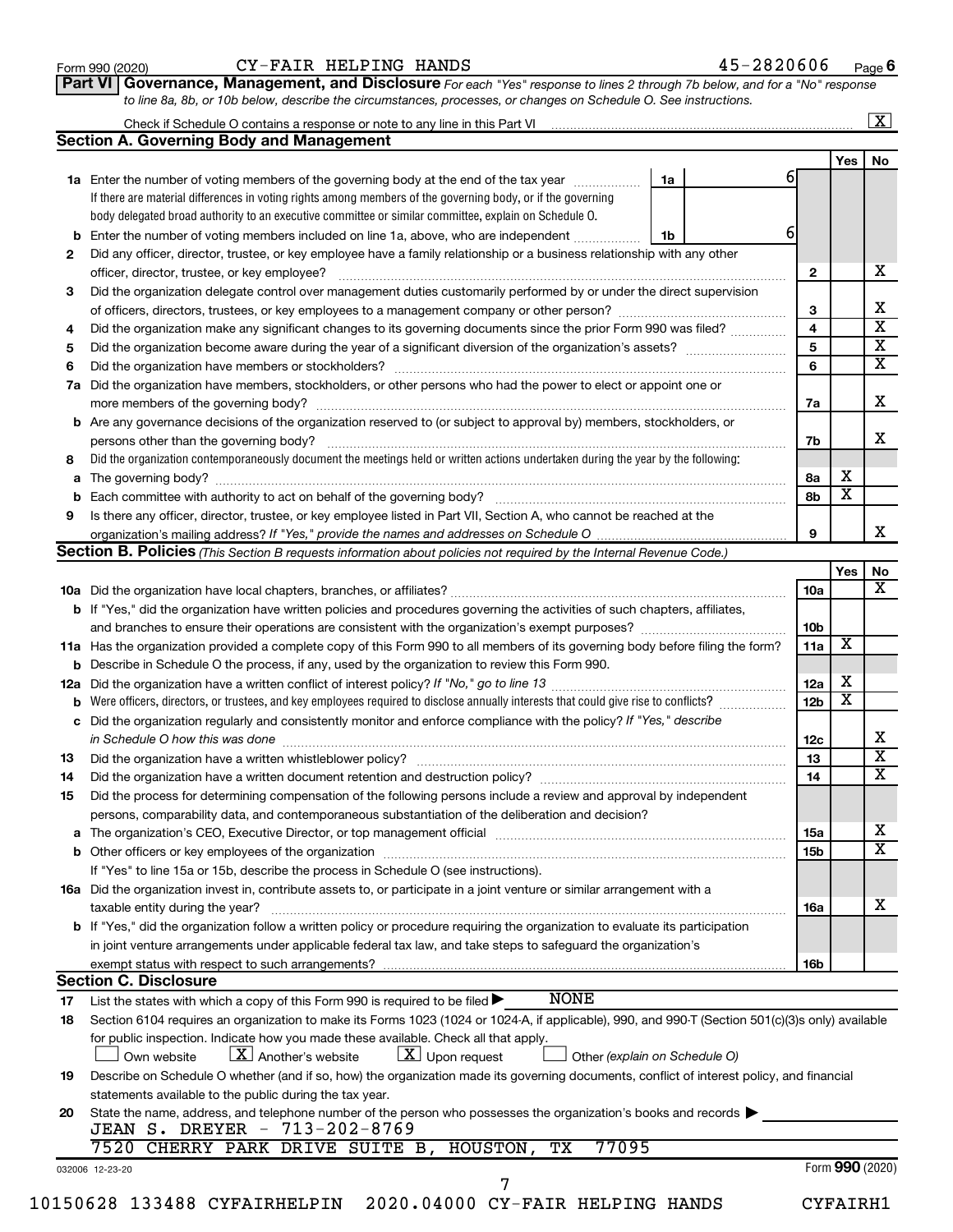$\Box$ 

| Part VII Compensation of Officers, Directors, Trustees, Key Employees, Highest Compensated |  |  |
|--------------------------------------------------------------------------------------------|--|--|
| <b>Employees, and Independent Contractors</b>                                              |  |  |

Check if Schedule O contains a response or note to any line in this Part VII

**Section A. Officers, Directors, Trustees, Key Employees, and Highest Compensated Employees**

**1a**  Complete this table for all persons required to be listed. Report compensation for the calendar year ending with or within the organization's tax year.  $\bullet$  List all of the organization's current officers, directors, trustees (whether individuals or organizations), regardless of amount of compensation.

Enter -0- in columns (D), (E), and (F) if no compensation was paid.

**•** List all of the organization's current key employees, if any. See instructions for definition of "key employee."

• List the organization's five *current* highest compensated employees (other than an officer, director, trustee, or key employee) who received reportable compensation (Box 5 of Form W-2 and/or Box 7 of Form 1099-MISC) of more than \$100,000 from the organization and any related organizations.

 $\bullet$  List all of the organization's former officers, key employees, and highest compensated employees who received more than \$100,000 of reportable compensation from the organization and any related organizations.

**•** List all of the organization's former directors or trustees that received, in the capacity as a former director or trustee of the organization, more than \$10,000 of reportable compensation from the organization and any related organizations.

See instructions for the order in which to list the persons above.

 $\boxed{\textbf{X}}$  Check this box if neither the organization nor any related organization compensated any current officer, director, or trustee.

| (A)                                | (B)                  | (C)                            |                       |             |              |                                                                  |        | (D)                             | (E)             | (F)                         |
|------------------------------------|----------------------|--------------------------------|-----------------------|-------------|--------------|------------------------------------------------------------------|--------|---------------------------------|-----------------|-----------------------------|
| Name and title                     | Average              |                                |                       | Position    |              | (do not check more than one                                      |        | Reportable                      | Reportable      | Estimated                   |
|                                    | hours per            |                                |                       |             |              | box, unless person is both an<br>officer and a director/trustee) |        | compensation                    | compensation    | amount of                   |
|                                    | week                 |                                |                       |             |              |                                                                  |        | from                            | from related    | other                       |
|                                    | (list any            |                                |                       |             |              |                                                                  |        | the                             | organizations   | compensation                |
|                                    | hours for<br>related |                                |                       |             |              |                                                                  |        | organization<br>(W-2/1099-MISC) | (W-2/1099-MISC) | from the                    |
|                                    | organizations        |                                |                       |             |              |                                                                  |        |                                 |                 | organization<br>and related |
|                                    | below                |                                |                       |             |              |                                                                  |        |                                 |                 | organizations               |
|                                    | line)                | Individual trustee or director | Institutional trustee | Officer     | Key employee | Highest compensated<br>employee                                  | Former |                                 |                 |                             |
| (1) JASON ASHBY                    | 5.00                 |                                |                       |             |              |                                                                  |        |                                 |                 |                             |
| CHAIRMAN OF THE BOARD OF DIRECTORS |                      | X                              |                       |             |              |                                                                  |        | $\mathbf 0$ .                   | 0.              | $\mathbf 0$ .               |
| (2) JACQUELINE HUGHES              | 5.00                 |                                |                       |             |              |                                                                  |        |                                 |                 |                             |
| <b>DIRECTOR</b>                    |                      | $\mathbf X$                    |                       |             |              |                                                                  |        | $\mathbf 0$ .                   | $\mathbf 0$ .   | $\mathbf 0$ .               |
| (3) KEVIN POLIVKA                  | 10.00                |                                |                       |             |              |                                                                  |        |                                 |                 |                             |
| VICE-CHAIRMAN & TREASURER          |                      | $\mathbf X$                    |                       | $\mathbf X$ |              |                                                                  |        | 0.                              | 0.              | 0.                          |
| (4) JEAN S. DREYER                 | 50.00                |                                |                       |             |              |                                                                  |        |                                 |                 |                             |
| <b>SECRETARY</b>                   |                      | $\mathbf X$                    |                       | $\mathbf X$ |              |                                                                  |        | 0.                              | 0.              | $\mathbf 0$ .               |
| (5) PATRICIA A. HUDSON             | 50.00                |                                |                       |             |              |                                                                  |        |                                 |                 |                             |
| EXECUTIVE DIRECTOR                 |                      | $\mathbf X$                    |                       |             |              |                                                                  |        | 0.                              | 0.              | $\mathbf 0$ .               |
| (6) BOBBIE JONES                   | 5.00                 |                                |                       |             |              |                                                                  |        |                                 |                 |                             |
| VICE-CHAIRMAN OF THE BOARD         |                      | $\mathbf X$                    |                       |             |              |                                                                  |        | 0.                              | 0.              | $0$ .                       |
| (7) SUZANNE GILMAN                 | 5.00                 |                                |                       |             |              |                                                                  |        |                                 |                 |                             |
| <b>DIRECTOR</b>                    |                      | $\mathbf X$                    |                       |             |              |                                                                  |        | $\mathbf 0$ .                   | 0.              | $\mathbf 0$ .               |
| (8) CARRIE HARRIS                  | 5.00                 |                                |                       |             |              |                                                                  |        |                                 |                 |                             |
| <b>DIRECTOR</b>                    |                      | X                              |                       |             |              |                                                                  |        | 0.                              | 0.              | $\mathbf 0$ .               |
|                                    |                      |                                |                       |             |              |                                                                  |        |                                 |                 |                             |
|                                    |                      |                                |                       |             |              |                                                                  |        |                                 |                 |                             |
|                                    |                      |                                |                       |             |              |                                                                  |        |                                 |                 |                             |
|                                    |                      |                                |                       |             |              |                                                                  |        |                                 |                 |                             |
|                                    |                      |                                |                       |             |              |                                                                  |        |                                 |                 |                             |
|                                    |                      |                                |                       |             |              |                                                                  |        |                                 |                 |                             |
|                                    |                      |                                |                       |             |              |                                                                  |        |                                 |                 |                             |
|                                    |                      |                                |                       |             |              |                                                                  |        |                                 |                 |                             |
|                                    |                      |                                |                       |             |              |                                                                  |        |                                 |                 |                             |
|                                    |                      |                                |                       |             |              |                                                                  |        |                                 |                 |                             |
|                                    |                      |                                |                       |             |              |                                                                  |        |                                 |                 |                             |
|                                    |                      |                                |                       |             |              |                                                                  |        |                                 |                 |                             |
|                                    |                      |                                |                       |             |              |                                                                  |        |                                 |                 |                             |
|                                    |                      |                                |                       |             |              |                                                                  |        |                                 |                 |                             |
|                                    |                      |                                |                       |             |              |                                                                  |        |                                 |                 |                             |
|                                    |                      |                                |                       |             |              |                                                                  |        |                                 |                 |                             |
|                                    |                      |                                |                       |             |              |                                                                  |        |                                 |                 |                             |
|                                    |                      |                                |                       |             |              |                                                                  |        |                                 |                 |                             |
| $0.20007 - 10.02.00$               |                      |                                |                       |             |              |                                                                  |        |                                 |                 | $F_{\text{orm}}$ 990 (2020) |

8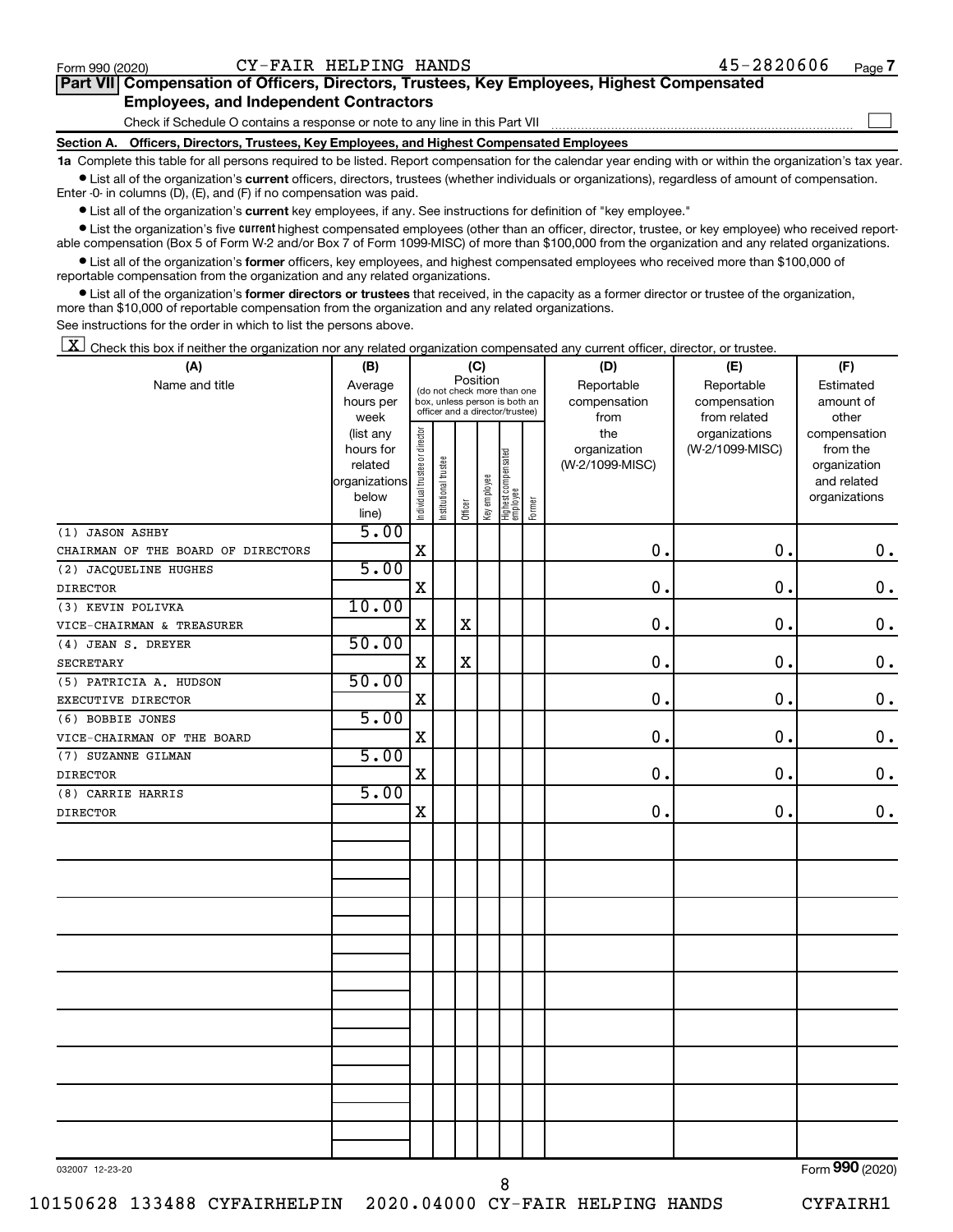|   | CY-FAIR HELPING HANDS<br>Form 990 (2020)                                                                                                                                                                                        |                                                                                                      |                                |                       |                 |              |                                                                                                                                        |        |                                                                              | 45-2820606                                                                     |          |     |                                                                                                             | Page 8                 |
|---|---------------------------------------------------------------------------------------------------------------------------------------------------------------------------------------------------------------------------------|------------------------------------------------------------------------------------------------------|--------------------------------|-----------------------|-----------------|--------------|----------------------------------------------------------------------------------------------------------------------------------------|--------|------------------------------------------------------------------------------|--------------------------------------------------------------------------------|----------|-----|-------------------------------------------------------------------------------------------------------------|------------------------|
|   | <b>Part VII</b><br>Section A. Officers, Directors, Trustees, Key Employees, and Highest Compensated Employees (continued)<br>(A)                                                                                                | (B)                                                                                                  |                                |                       | (C)<br>Position |              |                                                                                                                                        |        | (D)                                                                          | (E)                                                                            |          |     | (F)                                                                                                         |                        |
|   | Name and title                                                                                                                                                                                                                  | Average<br>hours per<br>week<br>(list any<br>hours for<br>related<br>organizations<br>below<br>line) | Individual trustee or director | Institutional trustee | Officer         | Key employee | (do not check more than one<br>box, unless person is both an<br>officer and a director/trustee)<br>  Highest compensated<br>  employee | Former | Reportable<br>compensation<br>from<br>the<br>organization<br>(W-2/1099-MISC) | Reportable<br>compensation<br>from related<br>organizations<br>(W-2/1099-MISC) |          |     | Estimated<br>amount of<br>other<br>compensation<br>from the<br>organization<br>and related<br>organizations |                        |
|   |                                                                                                                                                                                                                                 |                                                                                                      |                                |                       |                 |              |                                                                                                                                        |        |                                                                              |                                                                                |          |     |                                                                                                             |                        |
|   |                                                                                                                                                                                                                                 |                                                                                                      |                                |                       |                 |              |                                                                                                                                        |        |                                                                              |                                                                                |          |     |                                                                                                             |                        |
|   |                                                                                                                                                                                                                                 |                                                                                                      |                                |                       |                 |              |                                                                                                                                        |        |                                                                              |                                                                                |          |     |                                                                                                             |                        |
|   |                                                                                                                                                                                                                                 |                                                                                                      |                                |                       |                 |              |                                                                                                                                        |        |                                                                              |                                                                                |          |     |                                                                                                             |                        |
|   |                                                                                                                                                                                                                                 |                                                                                                      |                                |                       |                 |              |                                                                                                                                        |        |                                                                              |                                                                                |          |     |                                                                                                             |                        |
|   |                                                                                                                                                                                                                                 |                                                                                                      |                                |                       |                 |              |                                                                                                                                        |        |                                                                              |                                                                                |          |     |                                                                                                             |                        |
|   |                                                                                                                                                                                                                                 |                                                                                                      |                                |                       |                 |              |                                                                                                                                        |        |                                                                              |                                                                                |          |     |                                                                                                             |                        |
|   |                                                                                                                                                                                                                                 |                                                                                                      |                                |                       |                 |              |                                                                                                                                        |        |                                                                              |                                                                                |          |     |                                                                                                             |                        |
|   | 1b Subtotal                                                                                                                                                                                                                     |                                                                                                      |                                |                       |                 |              |                                                                                                                                        |        | $\mathbf{0}$ .<br>0.                                                         |                                                                                | 0.<br>σ. |     |                                                                                                             | 0.<br>$\overline{0}$ . |
|   |                                                                                                                                                                                                                                 |                                                                                                      |                                |                       |                 |              |                                                                                                                                        |        | 0.                                                                           |                                                                                | σ.       |     |                                                                                                             | σ.                     |
| 2 | Total number of individuals (including but not limited to those listed above) who received more than \$100,000 of reportable<br>compensation from the organization $\blacktriangleright$                                        |                                                                                                      |                                |                       |                 |              |                                                                                                                                        |        |                                                                              |                                                                                |          |     |                                                                                                             | 0                      |
| З | Did the organization list any former officer, director, trustee, key employee, or highest compensated employee on<br>line 1a? If "Yes," complete Schedule J for such individual                                                 |                                                                                                      |                                |                       |                 |              |                                                                                                                                        |        |                                                                              |                                                                                |          | 3   | Yes                                                                                                         | No<br>x.               |
| 4 | For any individual listed on line 1a, is the sum of reportable compensation and other compensation from the organization<br>and related organizations greater than \$150,000? If "Yes," complete Schedule J for such individual |                                                                                                      |                                |                       |                 |              |                                                                                                                                        |        |                                                                              |                                                                                |          | 4   |                                                                                                             | х                      |
| 5 | Did any person listed on line 1a receive or accrue compensation from any unrelated organization or individual for services                                                                                                      |                                                                                                      |                                |                       |                 |              |                                                                                                                                        |        |                                                                              |                                                                                |          | 5   |                                                                                                             | x                      |
| 1 | <b>Section B. Independent Contractors</b><br>Complete this table for your five highest compensated independent contractors that received more than \$100,000 of compensation from                                               |                                                                                                      |                                |                       |                 |              |                                                                                                                                        |        |                                                                              |                                                                                |          |     |                                                                                                             |                        |
|   | the organization. Report compensation for the calendar year ending with or within the organization's tax year.<br>(A)                                                                                                           |                                                                                                      |                                |                       |                 |              |                                                                                                                                        |        | (B)                                                                          |                                                                                |          | (C) |                                                                                                             |                        |
|   | Name and business address                                                                                                                                                                                                       |                                                                                                      |                                | <b>NONE</b>           |                 |              |                                                                                                                                        |        | Description of services                                                      |                                                                                |          |     | Compensation                                                                                                |                        |
|   |                                                                                                                                                                                                                                 |                                                                                                      |                                |                       |                 |              |                                                                                                                                        |        |                                                                              |                                                                                |          |     |                                                                                                             |                        |
|   |                                                                                                                                                                                                                                 |                                                                                                      |                                |                       |                 |              |                                                                                                                                        |        |                                                                              |                                                                                |          |     |                                                                                                             |                        |
|   |                                                                                                                                                                                                                                 |                                                                                                      |                                |                       |                 |              |                                                                                                                                        |        |                                                                              |                                                                                |          |     |                                                                                                             |                        |
|   |                                                                                                                                                                                                                                 |                                                                                                      |                                |                       |                 |              |                                                                                                                                        |        |                                                                              |                                                                                |          |     |                                                                                                             |                        |
| 2 | Total number of independent contractors (including but not limited to those listed above) who received more than<br>\$100,000 of compensation from the organization                                                             |                                                                                                      |                                |                       |                 |              | 0                                                                                                                                      |        |                                                                              |                                                                                |          |     |                                                                                                             |                        |
|   |                                                                                                                                                                                                                                 |                                                                                                      |                                |                       |                 |              |                                                                                                                                        |        |                                                                              |                                                                                |          |     | Form 990 (2020)                                                                                             |                        |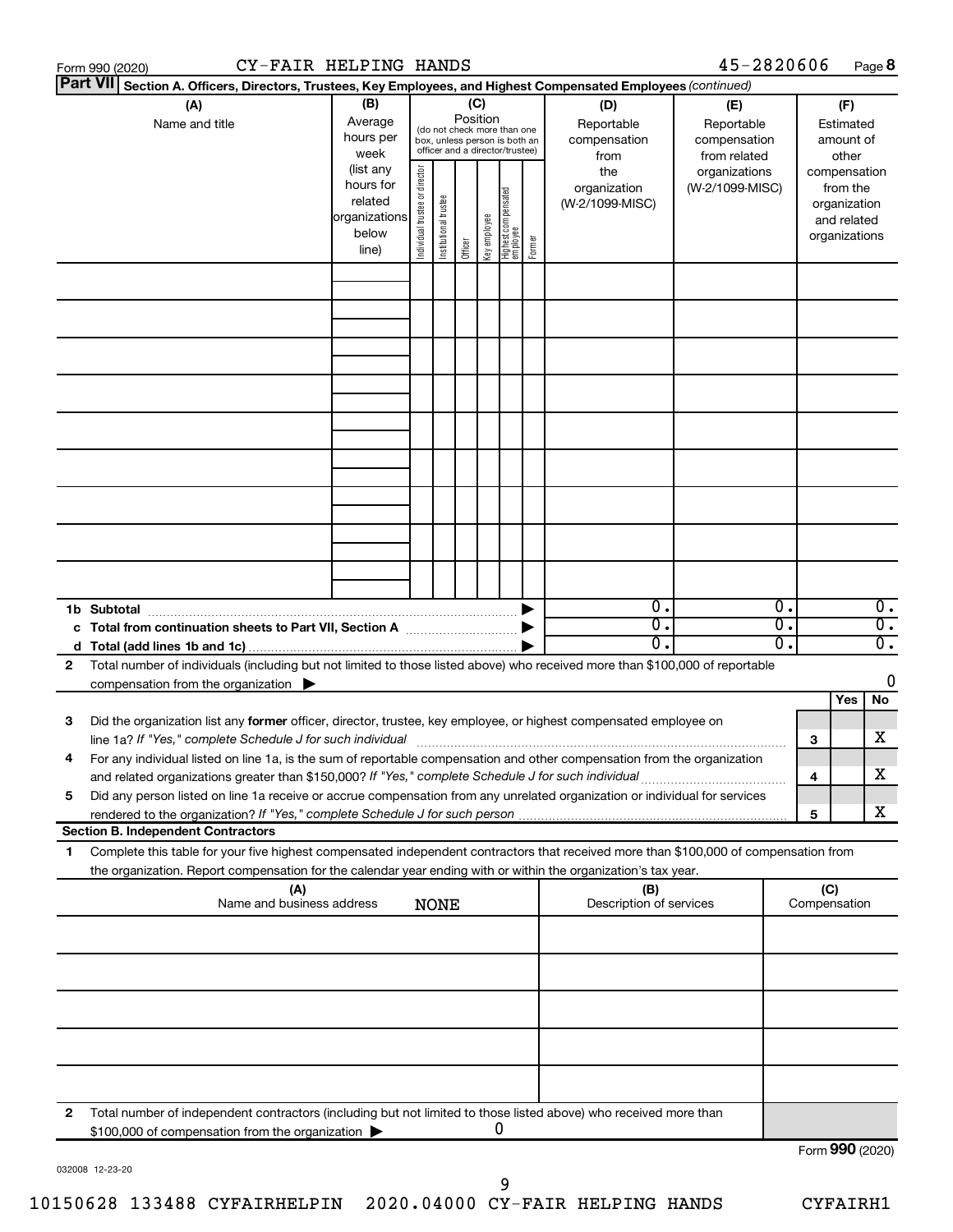| <b>Part VIII</b>                                          |        |                             | <b>Statement of Revenue</b>                                                                                                                                                                                                                                                                                                                                                                                                                                                  |                                                                                                                         |                      |                                  |                      |                                                               |                             |                                                                 |
|-----------------------------------------------------------|--------|-----------------------------|------------------------------------------------------------------------------------------------------------------------------------------------------------------------------------------------------------------------------------------------------------------------------------------------------------------------------------------------------------------------------------------------------------------------------------------------------------------------------|-------------------------------------------------------------------------------------------------------------------------|----------------------|----------------------------------|----------------------|---------------------------------------------------------------|-----------------------------|-----------------------------------------------------------------|
|                                                           |        |                             |                                                                                                                                                                                                                                                                                                                                                                                                                                                                              |                                                                                                                         |                      |                                  |                      |                                                               |                             |                                                                 |
|                                                           |        |                             |                                                                                                                                                                                                                                                                                                                                                                                                                                                                              |                                                                                                                         |                      |                                  | (A)<br>Total revenue | (B)<br>Related or exempt<br>function revenue business revenue | $\overline{C}$<br>Unrelated | (D)<br>Revenue excluded<br>from tax under<br>sections 512 - 514 |
| Contributions, Gifts, Grants<br>and Other Similar Amounts |        | b<br>с<br>d<br>е<br>2a<br>b | 1 a Federated campaigns<br>Membership dues<br>Fundraising events<br>Related organizations<br>Government grants (contributions)<br>f All other contributions, gifts, grants, and<br>similar amounts not included above<br>Noncash contributions included in lines 1a-1f<br><u> 1980 - Johann Barbara, martin amerikan basal dan berasal dan berasal dalam basal dalam basal dan berasal dan</u><br>the control of the control of the control of the control of the control of | 1a<br>1 <sub>b</sub><br>$\ldots \ldots \ldots \ldots \ldots$<br>1 <sub>c</sub><br>1 <sub>d</sub><br>1e<br>1f<br>$1g$ \$ |                      | 269,872.<br><b>Business Code</b> | 269,872.             |                                                               |                             |                                                                 |
| Program Service<br>Revenue                                |        | c<br>d<br>е                 | the contract of the contract of the contract of the contract of the contract of                                                                                                                                                                                                                                                                                                                                                                                              |                                                                                                                         |                      |                                  |                      |                                                               |                             |                                                                 |
|                                                           |        | f                           |                                                                                                                                                                                                                                                                                                                                                                                                                                                                              |                                                                                                                         |                      |                                  |                      |                                                               |                             |                                                                 |
|                                                           | 3<br>4 |                             | Investment income (including dividends, interest, and<br>Income from investment of tax-exempt bond proceeds                                                                                                                                                                                                                                                                                                                                                                  |                                                                                                                         |                      | ▶                                |                      |                                                               |                             |                                                                 |
|                                                           | 5      |                             |                                                                                                                                                                                                                                                                                                                                                                                                                                                                              |                                                                                                                         |                      |                                  |                      |                                                               |                             |                                                                 |
|                                                           |        | b<br>с                      | 6 a Gross rents<br>Less: rental expenses<br>Rental income or (loss)                                                                                                                                                                                                                                                                                                                                                                                                          | (i) Real<br>l 6a<br>6b<br>6с                                                                                            |                      | (ii) Personal                    |                      |                                                               |                             |                                                                 |
|                                                           |        | d                           | Net rental income or (loss)<br>7 a Gross amount from sales of<br>assets other than inventory                                                                                                                                                                                                                                                                                                                                                                                 | (i) Securities<br>7a                                                                                                    |                      | (ii) Other                       |                      |                                                               |                             |                                                                 |
| Revenue                                                   |        |                             | <b>b</b> Less: cost or other basis<br>and sales expenses<br>Gain or (loss)                                                                                                                                                                                                                                                                                                                                                                                                   | 7b<br> 7c                                                                                                               |                      |                                  |                      |                                                               |                             |                                                                 |
|                                                           |        |                             |                                                                                                                                                                                                                                                                                                                                                                                                                                                                              |                                                                                                                         |                      |                                  |                      |                                                               |                             |                                                                 |
| $\check{\epsilon}$                                        |        |                             | 8 a Gross income from fundraising events (not  <br>including \$<br>contributions reported on line 1c). See                                                                                                                                                                                                                                                                                                                                                                   | оf                                                                                                                      | l 8a                 |                                  |                      |                                                               |                             |                                                                 |
|                                                           |        |                             |                                                                                                                                                                                                                                                                                                                                                                                                                                                                              |                                                                                                                         | 8b                   |                                  |                      |                                                               |                             |                                                                 |
|                                                           |        | С                           | Net income or (loss) from fundraising events                                                                                                                                                                                                                                                                                                                                                                                                                                 |                                                                                                                         |                      |                                  |                      |                                                               |                             |                                                                 |
|                                                           |        |                             | 9 a Gross income from gaming activities. See                                                                                                                                                                                                                                                                                                                                                                                                                                 |                                                                                                                         | 9a<br>9 <sub>b</sub> |                                  |                      |                                                               |                             |                                                                 |
|                                                           |        |                             | c Net income or (loss) from gaming activities                                                                                                                                                                                                                                                                                                                                                                                                                                |                                                                                                                         |                      |                                  |                      |                                                               |                             |                                                                 |
|                                                           |        |                             | 10 a Gross sales of inventory, less returns                                                                                                                                                                                                                                                                                                                                                                                                                                  |                                                                                                                         | 10a                  |                                  |                      |                                                               |                             |                                                                 |
|                                                           |        |                             | <b>b</b> Less: cost of goods sold                                                                                                                                                                                                                                                                                                                                                                                                                                            |                                                                                                                         | H <sub>0b</sub>      |                                  |                      |                                                               |                             |                                                                 |
|                                                           |        |                             | c Net income or (loss) from sales of inventory                                                                                                                                                                                                                                                                                                                                                                                                                               |                                                                                                                         |                      |                                  |                      |                                                               |                             |                                                                 |
|                                                           |        |                             |                                                                                                                                                                                                                                                                                                                                                                                                                                                                              |                                                                                                                         |                      | <b>Business Code</b>             |                      |                                                               |                             |                                                                 |
|                                                           | 11 a   |                             | the control of the control of the control of the control of the control of                                                                                                                                                                                                                                                                                                                                                                                                   |                                                                                                                         |                      |                                  |                      |                                                               |                             |                                                                 |
| Miscellaneous<br>Revenue                                  |        | b                           | the control of the control of the control of the control of the control of                                                                                                                                                                                                                                                                                                                                                                                                   |                                                                                                                         |                      |                                  |                      |                                                               |                             |                                                                 |
|                                                           |        | c                           |                                                                                                                                                                                                                                                                                                                                                                                                                                                                              | <u> 1989 - Johann Barbara, martxa al</u>                                                                                |                      |                                  |                      |                                                               |                             |                                                                 |
|                                                           |        |                             |                                                                                                                                                                                                                                                                                                                                                                                                                                                                              |                                                                                                                         |                      |                                  |                      |                                                               |                             |                                                                 |
|                                                           | 12     |                             |                                                                                                                                                                                                                                                                                                                                                                                                                                                                              |                                                                                                                         |                      |                                  | 269,872.             | $\overline{0}$ .                                              | 0.                          | $\overline{0}$ .                                                |
| 032009 12-23-20                                           |        |                             |                                                                                                                                                                                                                                                                                                                                                                                                                                                                              |                                                                                                                         |                      |                                  |                      |                                                               |                             | Form 990 (2020)                                                 |

10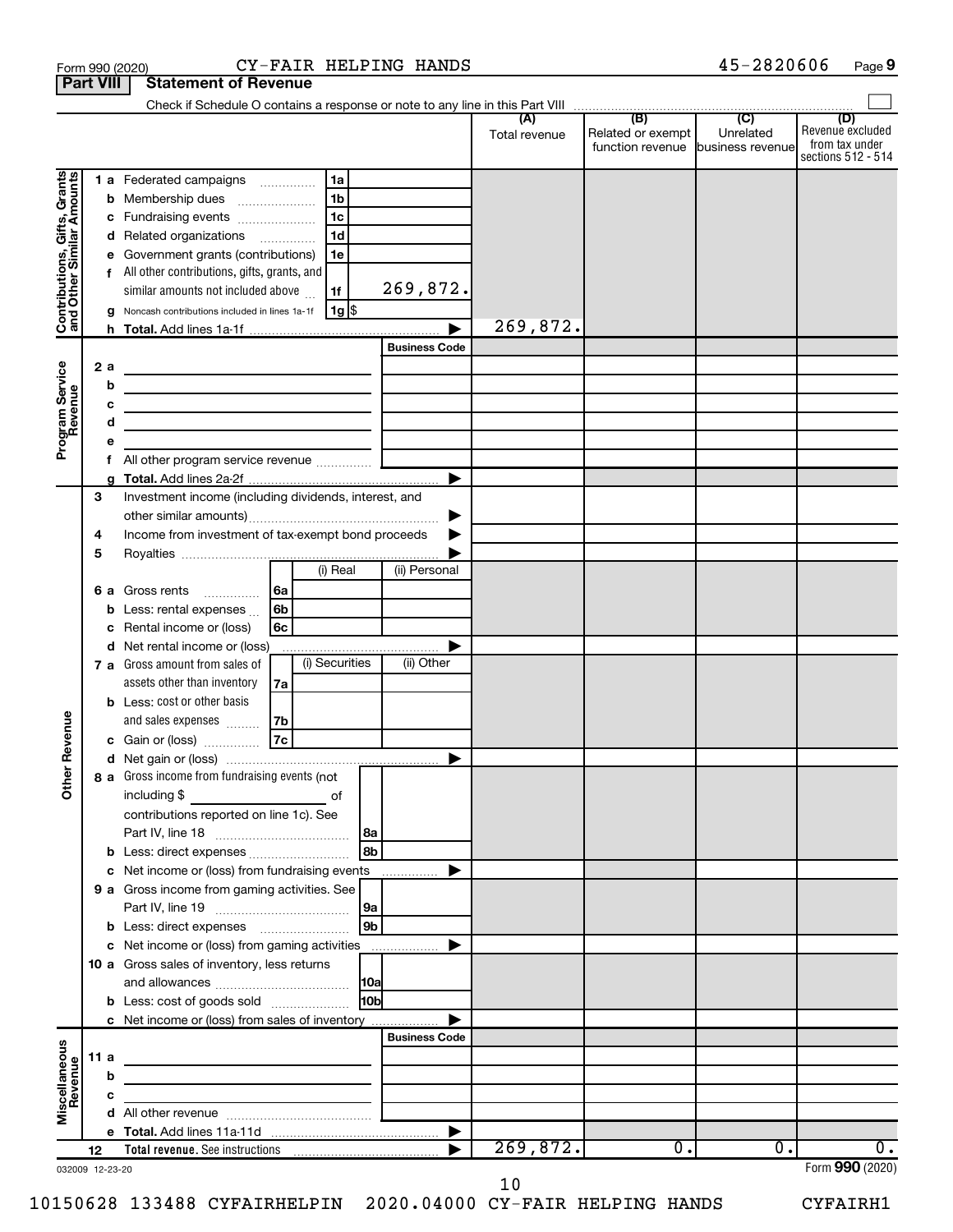|  | Form 990 (2020 |
|--|----------------|
|  |                |

#### Form 990 (2020)  $CY-FAIR$  HELPING HANDS  $45-2820606$  Page **Part IX Statement of Functional Expenses**

*Section 501(c)(3) and 501(c)(4) organizations must complete all columns. All other organizations must complete column (A).*

|              | Do not include amounts reported on lines 6b,<br>7b, 8b, 9b, and 10b of Part VIII.                    | (A)<br>Total expenses | (B)<br>Program service<br>expenses | (C)<br>Management and<br>general expenses | (D)<br>Fundraising<br>expenses |  |  |  |  |  |  |  |  |
|--------------|------------------------------------------------------------------------------------------------------|-----------------------|------------------------------------|-------------------------------------------|--------------------------------|--|--|--|--|--|--|--|--|
| 1.           | Grants and other assistance to domestic organizations                                                |                       |                                    |                                           |                                |  |  |  |  |  |  |  |  |
|              | and domestic governments. See Part IV, line 21                                                       |                       |                                    |                                           |                                |  |  |  |  |  |  |  |  |
| $\mathbf{2}$ | Grants and other assistance to domestic                                                              |                       |                                    |                                           |                                |  |  |  |  |  |  |  |  |
|              | individuals. See Part IV, line 22                                                                    |                       |                                    |                                           |                                |  |  |  |  |  |  |  |  |
| 3            | Grants and other assistance to foreign                                                               |                       |                                    |                                           |                                |  |  |  |  |  |  |  |  |
|              | organizations, foreign governments, and foreign                                                      |                       |                                    |                                           |                                |  |  |  |  |  |  |  |  |
|              | individuals. See Part IV, lines 15 and 16                                                            |                       |                                    |                                           |                                |  |  |  |  |  |  |  |  |
| 4            | Benefits paid to or for members                                                                      |                       |                                    |                                           |                                |  |  |  |  |  |  |  |  |
| 5            | Compensation of current officers, directors,                                                         |                       |                                    |                                           |                                |  |  |  |  |  |  |  |  |
|              | trustees, and key employees                                                                          |                       |                                    |                                           |                                |  |  |  |  |  |  |  |  |
| 6            | Compensation not included above to disqualified                                                      |                       |                                    |                                           |                                |  |  |  |  |  |  |  |  |
|              | persons (as defined under section 4958(f)(1)) and                                                    |                       |                                    |                                           |                                |  |  |  |  |  |  |  |  |
|              | persons described in section 4958(c)(3)(B)                                                           |                       |                                    |                                           |                                |  |  |  |  |  |  |  |  |
| 7            | Other salaries and wages                                                                             |                       |                                    |                                           |                                |  |  |  |  |  |  |  |  |
| 8            | Pension plan accruals and contributions (include                                                     |                       |                                    |                                           |                                |  |  |  |  |  |  |  |  |
|              | section 401(k) and 403(b) employer contributions)                                                    |                       |                                    |                                           |                                |  |  |  |  |  |  |  |  |
| 9            |                                                                                                      |                       |                                    |                                           |                                |  |  |  |  |  |  |  |  |
| 10           |                                                                                                      |                       |                                    |                                           |                                |  |  |  |  |  |  |  |  |
| 11           | Fees for services (nonemployees):                                                                    |                       |                                    |                                           |                                |  |  |  |  |  |  |  |  |
| a            |                                                                                                      |                       |                                    |                                           |                                |  |  |  |  |  |  |  |  |
|              |                                                                                                      |                       |                                    |                                           |                                |  |  |  |  |  |  |  |  |
|              |                                                                                                      |                       |                                    |                                           |                                |  |  |  |  |  |  |  |  |
|              |                                                                                                      |                       |                                    |                                           |                                |  |  |  |  |  |  |  |  |
|              | Professional fundraising services. See Part IV, line 17                                              |                       |                                    |                                           |                                |  |  |  |  |  |  |  |  |
|              | Investment management fees                                                                           |                       |                                    |                                           |                                |  |  |  |  |  |  |  |  |
| g            | Other. (If line 11g amount exceeds 10% of line 25,                                                   |                       |                                    |                                           |                                |  |  |  |  |  |  |  |  |
|              | column (A) amount, list line 11g expenses on Sch 0.)                                                 |                       |                                    |                                           |                                |  |  |  |  |  |  |  |  |
| 12           |                                                                                                      | 253.                  |                                    | 253.                                      |                                |  |  |  |  |  |  |  |  |
| 13           |                                                                                                      |                       |                                    |                                           |                                |  |  |  |  |  |  |  |  |
| 14           |                                                                                                      |                       |                                    |                                           |                                |  |  |  |  |  |  |  |  |
| 15           |                                                                                                      | 55,694.               |                                    | 55,694.                                   |                                |  |  |  |  |  |  |  |  |
| 16           |                                                                                                      |                       |                                    |                                           |                                |  |  |  |  |  |  |  |  |
| 17           | Travel                                                                                               |                       |                                    |                                           |                                |  |  |  |  |  |  |  |  |
| 18           | Payments of travel or entertainment expenses                                                         |                       |                                    |                                           |                                |  |  |  |  |  |  |  |  |
|              | for any federal, state, or local public officials<br>Conferences, conventions, and meetings          |                       |                                    |                                           |                                |  |  |  |  |  |  |  |  |
| 19<br>20     | Interest                                                                                             |                       |                                    |                                           |                                |  |  |  |  |  |  |  |  |
| 21           |                                                                                                      |                       |                                    |                                           |                                |  |  |  |  |  |  |  |  |
| 22           | Depreciation, depletion, and amortization                                                            |                       |                                    |                                           |                                |  |  |  |  |  |  |  |  |
| 23           | Insurance                                                                                            | 1,382.                |                                    | 1,382.                                    |                                |  |  |  |  |  |  |  |  |
| 24           | Other expenses. Itemize expenses not covered                                                         |                       |                                    |                                           |                                |  |  |  |  |  |  |  |  |
|              | above (List miscellaneous expenses on line 24e. If                                                   |                       |                                    |                                           |                                |  |  |  |  |  |  |  |  |
|              | line 24e amount exceeds 10% of line 25, column (A)<br>amount, list line 24e expenses on Schedule O.) |                       |                                    |                                           |                                |  |  |  |  |  |  |  |  |
| a            | HOMELESS INITIATIVE PRO                                                                              | 76,636.               | 76,636.                            |                                           |                                |  |  |  |  |  |  |  |  |
|              | COMMUNITY OUTREACH PROG                                                                              | 44,135.               | 44,135.                            |                                           |                                |  |  |  |  |  |  |  |  |
|              | <b>ADMINISTRATION</b>                                                                                | 8,998.                |                                    | 8,998.                                    |                                |  |  |  |  |  |  |  |  |
| d            | POSTAGE AND SHIPPING                                                                                 | 1,057.                |                                    | 1,057.                                    |                                |  |  |  |  |  |  |  |  |
| е            | All other expenses                                                                                   |                       |                                    |                                           |                                |  |  |  |  |  |  |  |  |
| 25           | Total functional expenses. Add lines 1 through 24e                                                   | 188, 155.             | 120,771.                           | 67,384.                                   | $\overline{0}$ .               |  |  |  |  |  |  |  |  |
| 26           | Joint costs. Complete this line only if the organization                                             |                       |                                    |                                           |                                |  |  |  |  |  |  |  |  |
|              | reported in column (B) joint costs from a combined                                                   |                       |                                    |                                           |                                |  |  |  |  |  |  |  |  |
|              | educational campaign and fundraising solicitation.                                                   |                       |                                    |                                           |                                |  |  |  |  |  |  |  |  |
|              | Check here $\blacktriangleright$<br>if following SOP 98-2 (ASC 958-720)                              |                       |                                    |                                           |                                |  |  |  |  |  |  |  |  |

032010 12-23-20

Form (2020) **990**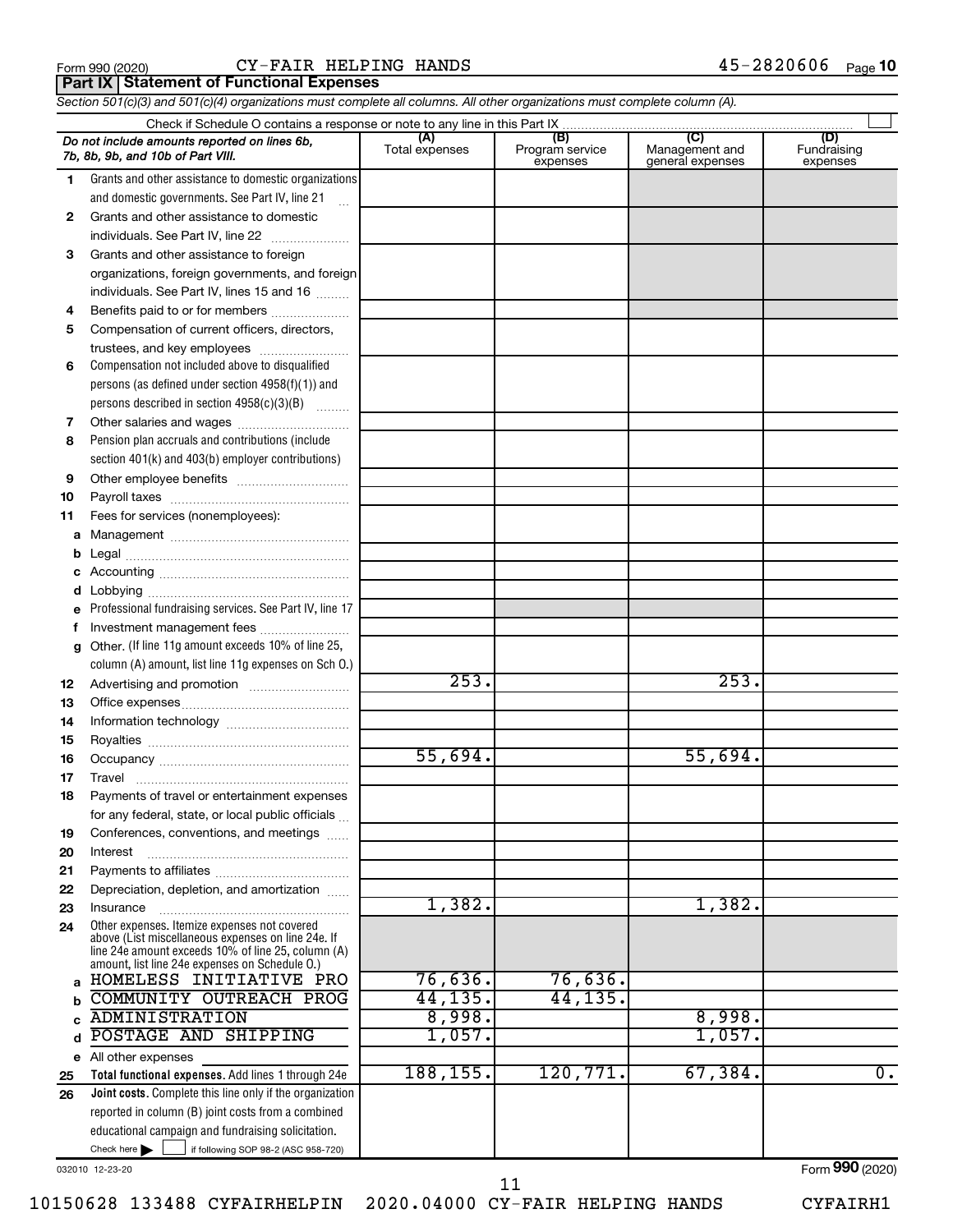### Form 990 (2020)  $CY-FAIR$  HELPING HANDS  $45-2820606$  Page

Check if Schedule O contains a response or note to any line in this Part X

**Part X Balance Sheet**

|                             |          |                                                                                       |     |    | (A)<br>Beginning of year |                          | (B)<br>End of year |
|-----------------------------|----------|---------------------------------------------------------------------------------------|-----|----|--------------------------|--------------------------|--------------------|
|                             | 1        |                                                                                       |     |    | 55,954.                  | $\mathbf{1}$             | 137,671.           |
|                             | 2        |                                                                                       |     |    |                          | $\mathbf{2}$             |                    |
|                             | З        |                                                                                       |     |    |                          | 3                        |                    |
|                             | 4        |                                                                                       |     |    |                          | 4                        |                    |
|                             | 5        | Loans and other receivables from any current or former officer, director,             |     |    |                          |                          |                    |
|                             |          | trustee, key employee, creator or founder, substantial contributor, or 35%            |     |    |                          |                          |                    |
|                             |          | controlled entity or family member of any of these persons                            |     |    |                          | 5                        |                    |
|                             | 6        | Loans and other receivables from other disqualified persons (as defined               |     |    |                          |                          |                    |
|                             |          | under section 4958(f)(1)), and persons described in section 4958(c)(3)(B)             |     |    |                          | 6                        |                    |
|                             | 7        |                                                                                       |     |    |                          | $\overline{\phantom{a}}$ |                    |
| Assets                      | 8        |                                                                                       |     |    |                          | 8                        |                    |
|                             | 9        |                                                                                       |     |    |                          | 9                        |                    |
|                             |          | <b>10a</b> Land, buildings, and equipment: cost or other                              |     |    |                          |                          |                    |
|                             |          | basis. Complete Part VI of Schedule D  10a                                            |     |    |                          |                          |                    |
|                             |          | <b>b</b> Less: accumulated depreciation <i></i>                                       | 10b |    |                          | 10 <sub>c</sub>          |                    |
|                             | 11       |                                                                                       |     | 11 |                          |                          |                    |
|                             | 12       |                                                                                       |     | 12 |                          |                          |                    |
|                             | 13       |                                                                                       |     | 13 |                          |                          |                    |
|                             | 14       |                                                                                       |     |    |                          | 14                       |                    |
|                             | 15       |                                                                                       |     |    | 15                       |                          |                    |
|                             | 16       | <b>Total assets.</b> Add lines 1 through 15 (must equal line 33) <i></i>              |     |    | 55,954.                  | 16                       | 137,671.           |
|                             | 17       |                                                                                       |     |    |                          | 17                       |                    |
|                             | 18       |                                                                                       |     | 18 |                          |                          |                    |
|                             | 19       |                                                                                       |     | 19 |                          |                          |                    |
|                             | 20       |                                                                                       |     |    |                          | 20                       |                    |
|                             | 21       | Escrow or custodial account liability. Complete Part IV of Schedule D                 |     |    |                          | 21                       |                    |
|                             | 22       | Loans and other payables to any current or former officer, director,                  |     |    |                          |                          |                    |
| Liabilities                 |          | trustee, key employee, creator or founder, substantial contributor, or 35%            |     |    |                          |                          |                    |
|                             |          | controlled entity or family member of any of these persons                            |     |    |                          | 22                       |                    |
|                             | 23       | Secured mortgages and notes payable to unrelated third parties                        |     |    |                          | 23                       |                    |
|                             | 24       | Unsecured notes and loans payable to unrelated third parties                          |     |    |                          | 24                       |                    |
|                             | 25       | Other liabilities (including federal income tax, payables to related third            |     |    |                          |                          |                    |
|                             |          | parties, and other liabilities not included on lines 17-24). Complete Part X          |     |    |                          |                          |                    |
|                             |          | of Schedule D                                                                         |     |    | Ο.                       | 25                       | $\overline{0}$ .   |
|                             | 26       |                                                                                       |     |    |                          | 26                       |                    |
|                             |          | Organizations that follow FASB ASC 958, check here $\triangleright \lfloor X \rfloor$ |     |    |                          |                          |                    |
|                             |          | and complete lines 27, 28, 32, and 33.                                                |     |    | 55,954.                  | 27                       | 137,671.           |
|                             | 27       |                                                                                       |     |    |                          | 28                       |                    |
|                             | 28       | Organizations that do not follow FASB ASC 958, check here $\blacktriangleright$       |     |    |                          |                          |                    |
|                             |          | and complete lines 29 through 33.                                                     |     |    |                          |                          |                    |
| Net Assets or Fund Balances |          |                                                                                       |     |    |                          | 29                       |                    |
|                             | 29       | Paid-in or capital surplus, or land, building, or equipment fund                      |     |    |                          | 30                       |                    |
|                             | 30<br>31 | Retained earnings, endowment, accumulated income, or other funds                      |     |    | 31                       |                          |                    |
|                             | 32       |                                                                                       |     |    | 55,954.                  | 32                       | 137,671.           |
|                             | 33       |                                                                                       |     |    | 55,954.                  | 33                       | 137,671.           |
|                             |          |                                                                                       |     |    |                          |                          |                    |

 $\perp$ 

Form (2020) **990**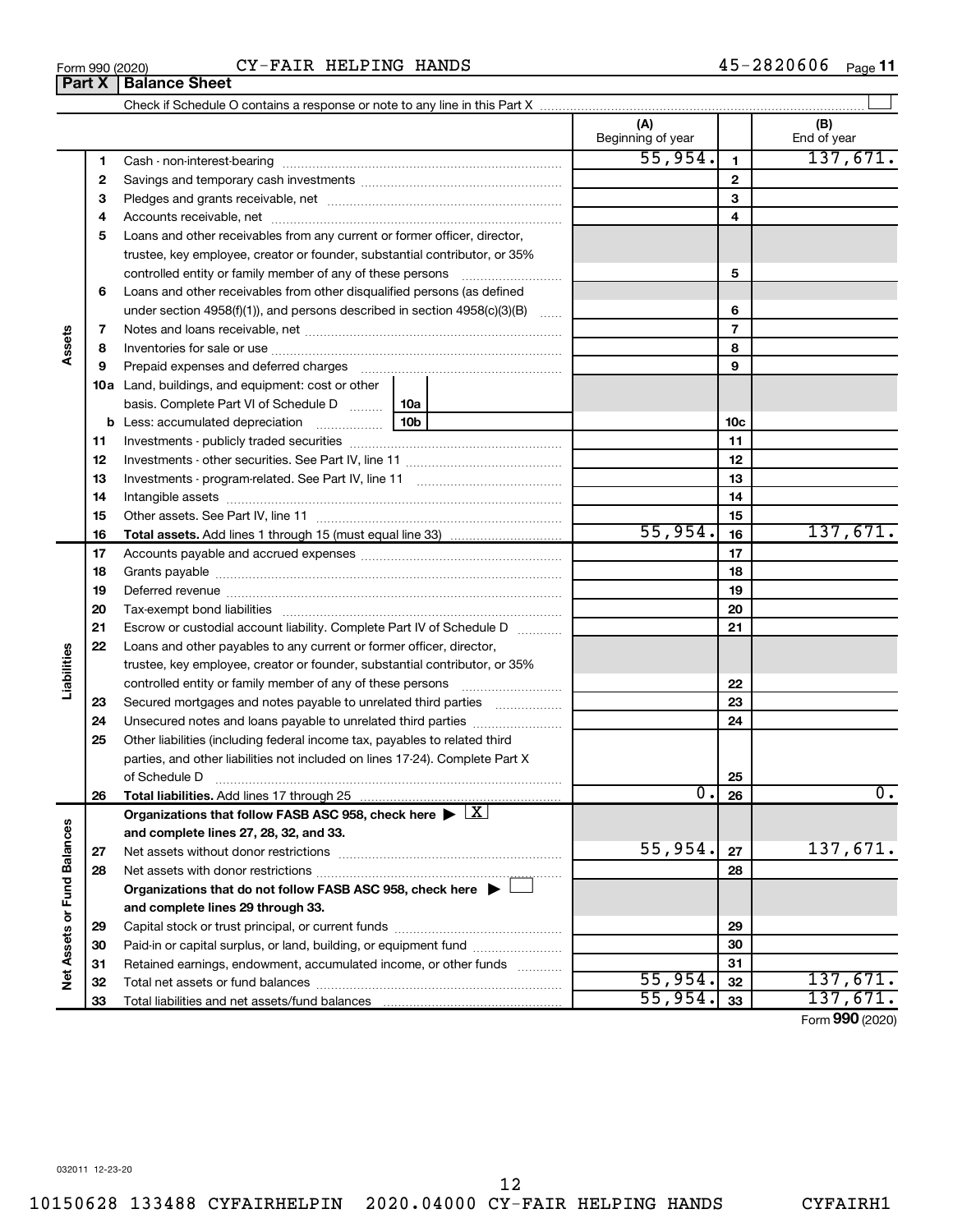|                                                                                                                                 | CY-FAIR HELPING HANDS<br>Form 990 (2020)                                                                                                                                                                                            | 45-2820606              |                |              | Page 12          |  |  |  |  |
|---------------------------------------------------------------------------------------------------------------------------------|-------------------------------------------------------------------------------------------------------------------------------------------------------------------------------------------------------------------------------------|-------------------------|----------------|--------------|------------------|--|--|--|--|
|                                                                                                                                 | Part XI   Reconciliation of Net Assets                                                                                                                                                                                              |                         |                |              |                  |  |  |  |  |
|                                                                                                                                 |                                                                                                                                                                                                                                     |                         |                |              |                  |  |  |  |  |
|                                                                                                                                 |                                                                                                                                                                                                                                     |                         |                |              |                  |  |  |  |  |
| 1                                                                                                                               |                                                                                                                                                                                                                                     | $\mathbf{1}$            | 269,872.       |              |                  |  |  |  |  |
| 2                                                                                                                               |                                                                                                                                                                                                                                     | $\overline{2}$          | 188, 155.      |              |                  |  |  |  |  |
| З                                                                                                                               | Revenue less expenses. Subtract line 2 from line 1                                                                                                                                                                                  | 3                       |                |              | 81,717.          |  |  |  |  |
| 4                                                                                                                               |                                                                                                                                                                                                                                     | $\overline{\mathbf{4}}$ |                | 55,954.      |                  |  |  |  |  |
| 5                                                                                                                               | 5<br>Net unrealized gains (losses) on investments [11] matter than the control of the state of the state of the state of the state of the state of the state of the state of the state of the state of the state of the state of th |                         |                |              |                  |  |  |  |  |
| 6                                                                                                                               |                                                                                                                                                                                                                                     | 6                       |                |              |                  |  |  |  |  |
| 7                                                                                                                               | Investment expenses www.communication.com/www.communication.com/www.communication.com/www.com                                                                                                                                       | $\overline{7}$          |                |              |                  |  |  |  |  |
| 8                                                                                                                               |                                                                                                                                                                                                                                     | 8                       |                |              |                  |  |  |  |  |
| 9                                                                                                                               | Other changes in net assets or fund balances (explain on Schedule O)                                                                                                                                                                | $\mathbf{Q}$            |                |              | $\overline{0}$ . |  |  |  |  |
| 10                                                                                                                              | Net assets or fund balances at end of year. Combine lines 3 through 9 (must equal Part X, line 32,                                                                                                                                  |                         |                |              |                  |  |  |  |  |
|                                                                                                                                 |                                                                                                                                                                                                                                     | 10                      | 137,671.       |              |                  |  |  |  |  |
|                                                                                                                                 | Part XII Financial Statements and Reporting                                                                                                                                                                                         |                         |                |              |                  |  |  |  |  |
|                                                                                                                                 |                                                                                                                                                                                                                                     |                         |                |              |                  |  |  |  |  |
|                                                                                                                                 |                                                                                                                                                                                                                                     |                         |                | Yes          | <b>No</b>        |  |  |  |  |
| 1                                                                                                                               | Accounting method used to prepare the Form 990: $X \subset X$ Cash $\Box$ Accrual $\Box$<br>Other                                                                                                                                   |                         |                |              |                  |  |  |  |  |
|                                                                                                                                 | If the organization changed its method of accounting from a prior year or checked "Other," explain in Schedule O.                                                                                                                   |                         |                |              |                  |  |  |  |  |
|                                                                                                                                 |                                                                                                                                                                                                                                     |                         | 2a             |              | x                |  |  |  |  |
|                                                                                                                                 | If "Yes," check a box below to indicate whether the financial statements for the year were compiled or reviewed on a                                                                                                                |                         |                |              |                  |  |  |  |  |
|                                                                                                                                 | separate basis, consolidated basis, or both:                                                                                                                                                                                        |                         |                |              |                  |  |  |  |  |
|                                                                                                                                 | Both consolidated and separate basis<br>Separate basis<br>Consolidated basis                                                                                                                                                        |                         |                |              |                  |  |  |  |  |
|                                                                                                                                 |                                                                                                                                                                                                                                     |                         | 2 <sub>b</sub> |              | x                |  |  |  |  |
|                                                                                                                                 | If "Yes," check a box below to indicate whether the financial statements for the year were audited on a separate basis,                                                                                                             |                         |                |              |                  |  |  |  |  |
|                                                                                                                                 | consolidated basis, or both:                                                                                                                                                                                                        |                         |                |              |                  |  |  |  |  |
|                                                                                                                                 | Consolidated basis<br>Both consolidated and separate basis<br>Separate basis                                                                                                                                                        |                         |                |              |                  |  |  |  |  |
|                                                                                                                                 | c If "Yes" to line 2a or 2b, does the organization have a committee that assumes responsibility for oversight of the audit,                                                                                                         |                         |                |              |                  |  |  |  |  |
|                                                                                                                                 |                                                                                                                                                                                                                                     |                         | 2c             |              |                  |  |  |  |  |
|                                                                                                                                 | If the organization changed either its oversight process or selection process during the tax year, explain on Schedule O.                                                                                                           |                         |                |              |                  |  |  |  |  |
| 3a As a result of a federal award, was the organization required to undergo an audit or audits as set forth in the Single Audit |                                                                                                                                                                                                                                     |                         |                |              |                  |  |  |  |  |
|                                                                                                                                 |                                                                                                                                                                                                                                     |                         | За             |              | x                |  |  |  |  |
|                                                                                                                                 | <b>b</b> If "Yes," did the organization undergo the required audit or audits? If the organization did not undergo the required audit                                                                                                |                         |                |              |                  |  |  |  |  |
|                                                                                                                                 |                                                                                                                                                                                                                                     |                         | 3b             |              |                  |  |  |  |  |
|                                                                                                                                 |                                                                                                                                                                                                                                     |                         |                | $000 \text{$ |                  |  |  |  |  |

Form (2020) **990**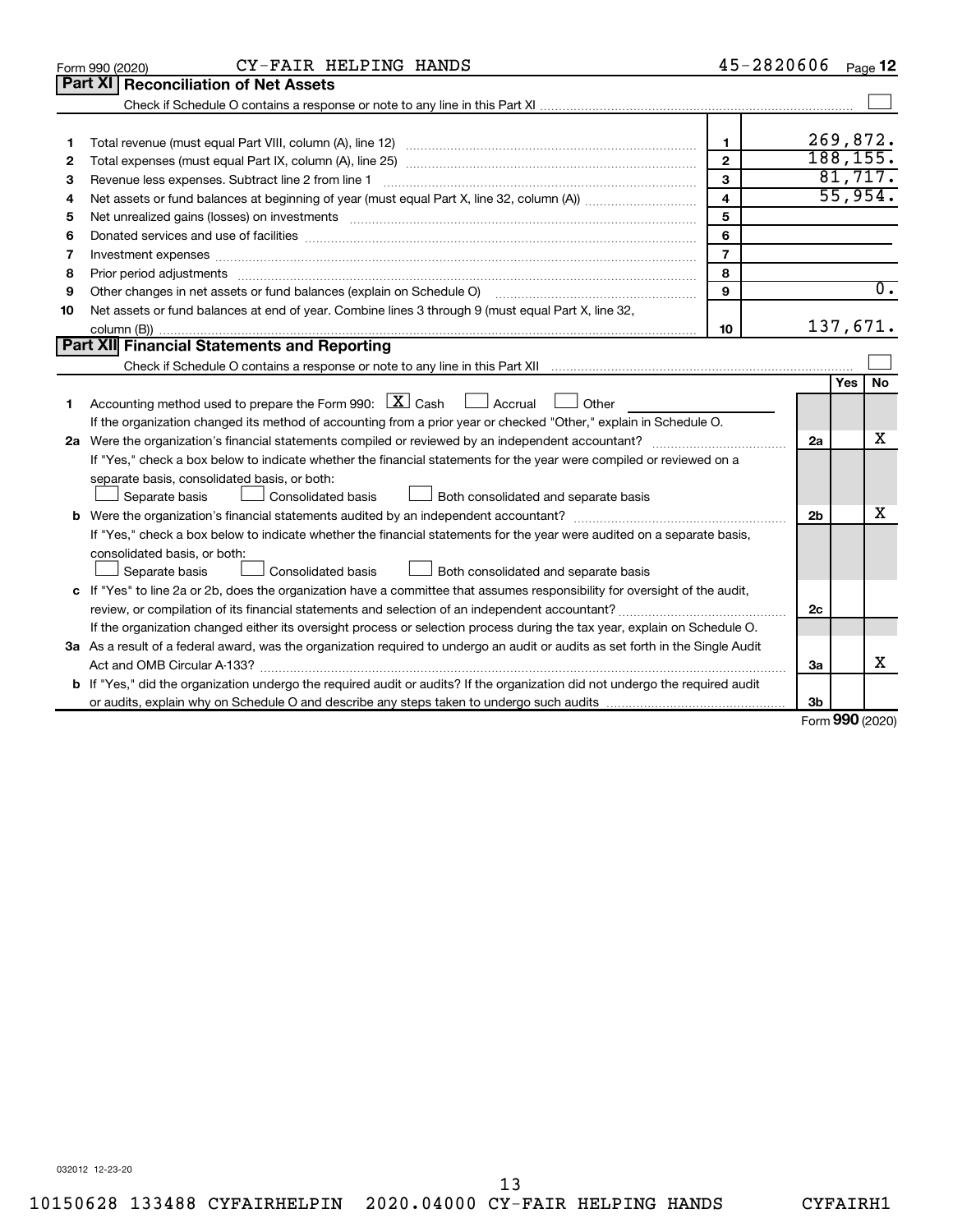| <b>SCHEDULE A</b> |  |
|-------------------|--|
|-------------------|--|

## Form 990 or 990-EZ) **Public Charity Status and Public Support**<br>
Complete if the organization is a section 501(c)(3) organization or a section<br> **2020**

**4947(a)(1) nonexempt charitable trust.**

| <b>Open to Public</b><br>Inspection |
|-------------------------------------|
|                                     |

OMB No. 1545-0047

|                |              | Department of the Treasury<br>Internal Revenue Service                                                                                     |  |                                                                          | Attach to Form 990 or Form 990-EZ.<br>Go to www.irs.gov/Form990 for instructions and the latest information.                                                                                                                     |     |                                                                |                            |  |                                       |  |  |
|----------------|--------------|--------------------------------------------------------------------------------------------------------------------------------------------|--|--------------------------------------------------------------------------|----------------------------------------------------------------------------------------------------------------------------------------------------------------------------------------------------------------------------------|-----|----------------------------------------------------------------|----------------------------|--|---------------------------------------|--|--|
|                |              | Name of the organization                                                                                                                   |  |                                                                          |                                                                                                                                                                                                                                  |     |                                                                |                            |  | <b>Employer identification number</b> |  |  |
|                |              |                                                                                                                                            |  | CY-FAIR HELPING HANDS                                                    |                                                                                                                                                                                                                                  |     |                                                                |                            |  | 45-2820606                            |  |  |
| Part I         |              |                                                                                                                                            |  |                                                                          | Reason for Public Charity Status. (All organizations must complete this part.) See instructions.                                                                                                                                 |     |                                                                |                            |  |                                       |  |  |
|                |              |                                                                                                                                            |  |                                                                          | The organization is not a private foundation because it is: (For lines 1 through 12, check only one box.)                                                                                                                        |     |                                                                |                            |  |                                       |  |  |
| 1              |              |                                                                                                                                            |  |                                                                          | A church, convention of churches, or association of churches described in section 170(b)(1)(A)(i).                                                                                                                               |     |                                                                |                            |  |                                       |  |  |
| 2              |              |                                                                                                                                            |  |                                                                          | A school described in section 170(b)(1)(A)(ii). (Attach Schedule E (Form 990 or 990-EZ).)                                                                                                                                        |     |                                                                |                            |  |                                       |  |  |
| з              |              |                                                                                                                                            |  |                                                                          | A hospital or a cooperative hospital service organization described in section 170(b)(1)(A)(iii).                                                                                                                                |     |                                                                |                            |  |                                       |  |  |
| 4              |              |                                                                                                                                            |  |                                                                          | A medical research organization operated in conjunction with a hospital described in section 170(b)(1)(A)(iii). Enter the hospital's name,                                                                                       |     |                                                                |                            |  |                                       |  |  |
|                |              | city, and state:                                                                                                                           |  |                                                                          |                                                                                                                                                                                                                                  |     |                                                                |                            |  |                                       |  |  |
| 5              |              |                                                                                                                                            |  |                                                                          | An organization operated for the benefit of a college or university owned or operated by a governmental unit described in                                                                                                        |     |                                                                |                            |  |                                       |  |  |
|                |              |                                                                                                                                            |  | section 170(b)(1)(A)(iv). (Complete Part II.)                            |                                                                                                                                                                                                                                  |     |                                                                |                            |  |                                       |  |  |
| 6              |              | A federal, state, or local government or governmental unit described in section 170(b)(1)(A)(v).                                           |  |                                                                          |                                                                                                                                                                                                                                  |     |                                                                |                            |  |                                       |  |  |
| $\overline{7}$ | $\mathbf{X}$ |                                                                                                                                            |  |                                                                          | An organization that normally receives a substantial part of its support from a governmental unit or from the general public described in                                                                                        |     |                                                                |                            |  |                                       |  |  |
|                |              |                                                                                                                                            |  | section 170(b)(1)(A)(vi). (Complete Part II.)                            |                                                                                                                                                                                                                                  |     |                                                                |                            |  |                                       |  |  |
| 8              |              |                                                                                                                                            |  |                                                                          | A community trust described in section 170(b)(1)(A)(vi). (Complete Part II.)                                                                                                                                                     |     |                                                                |                            |  |                                       |  |  |
| 9              |              |                                                                                                                                            |  |                                                                          | An agricultural research organization described in section 170(b)(1)(A)(ix) operated in conjunction with a land-grant college                                                                                                    |     |                                                                |                            |  |                                       |  |  |
|                |              |                                                                                                                                            |  |                                                                          | or university or a non-land-grant college of agriculture (see instructions). Enter the name, city, and state of the college or                                                                                                   |     |                                                                |                            |  |                                       |  |  |
|                |              | university:                                                                                                                                |  |                                                                          |                                                                                                                                                                                                                                  |     |                                                                |                            |  |                                       |  |  |
| 10             |              |                                                                                                                                            |  |                                                                          | An organization that normally receives (1) more than 33 1/3% of its support from contributions, membership fees, and gross receipts from                                                                                         |     |                                                                |                            |  |                                       |  |  |
|                |              |                                                                                                                                            |  |                                                                          | activities related to its exempt functions, subject to certain exceptions; and (2) no more than 33 1/3% of its support from gross investment                                                                                     |     |                                                                |                            |  |                                       |  |  |
|                |              |                                                                                                                                            |  |                                                                          | income and unrelated business taxable income (less section 511 tax) from businesses acquired by the organization after June 30, 1975.                                                                                            |     |                                                                |                            |  |                                       |  |  |
|                |              | See section 509(a)(2). (Complete Part III.)                                                                                                |  |                                                                          |                                                                                                                                                                                                                                  |     |                                                                |                            |  |                                       |  |  |
| 11             |              |                                                                                                                                            |  |                                                                          | An organization organized and operated exclusively to test for public safety. See section 509(a)(4).                                                                                                                             |     |                                                                |                            |  |                                       |  |  |
| 12             |              | An organization organized and operated exclusively for the benefit of, to perform the functions of, or to carry out the purposes of one or |  |                                                                          |                                                                                                                                                                                                                                  |     |                                                                |                            |  |                                       |  |  |
|                |              |                                                                                                                                            |  |                                                                          | more publicly supported organizations described in section 509(a)(1) or section 509(a)(2). See section 509(a)(3). Check the box in                                                                                               |     |                                                                |                            |  |                                       |  |  |
|                |              |                                                                                                                                            |  |                                                                          | lines 12a through 12d that describes the type of supporting organization and complete lines 12e, 12f, and 12g.                                                                                                                   |     |                                                                |                            |  |                                       |  |  |
| а              |              |                                                                                                                                            |  |                                                                          | Type I. A supporting organization operated, supervised, or controlled by its supported organization(s), typically by giving                                                                                                      |     |                                                                |                            |  |                                       |  |  |
|                |              |                                                                                                                                            |  |                                                                          | the supported organization(s) the power to regularly appoint or elect a majority of the directors or trustees of the supporting                                                                                                  |     |                                                                |                            |  |                                       |  |  |
|                |              |                                                                                                                                            |  | organization. You must complete Part IV, Sections A and B.               |                                                                                                                                                                                                                                  |     |                                                                |                            |  |                                       |  |  |
| b              |              |                                                                                                                                            |  |                                                                          | Type II. A supporting organization supervised or controlled in connection with its supported organization(s), by having                                                                                                          |     |                                                                |                            |  |                                       |  |  |
|                |              |                                                                                                                                            |  |                                                                          | control or management of the supporting organization vested in the same persons that control or manage the supported                                                                                                             |     |                                                                |                            |  |                                       |  |  |
|                |              |                                                                                                                                            |  | organization(s). You must complete Part IV, Sections A and C.            |                                                                                                                                                                                                                                  |     |                                                                |                            |  |                                       |  |  |
| с              |              |                                                                                                                                            |  |                                                                          | Type III functionally integrated. A supporting organization operated in connection with, and functionally integrated with,<br>its supported organization(s) (see instructions). You must complete Part IV, Sections A, D, and E. |     |                                                                |                            |  |                                       |  |  |
|                |              |                                                                                                                                            |  |                                                                          | Type III non-functionally integrated. A supporting organization operated in connection with its supported organization(s)                                                                                                        |     |                                                                |                            |  |                                       |  |  |
| d              |              |                                                                                                                                            |  |                                                                          | that is not functionally integrated. The organization generally must satisfy a distribution requirement and an attentiveness                                                                                                     |     |                                                                |                            |  |                                       |  |  |
|                |              |                                                                                                                                            |  |                                                                          | requirement (see instructions). You must complete Part IV, Sections A and D, and Part V.                                                                                                                                         |     |                                                                |                            |  |                                       |  |  |
| е              |              |                                                                                                                                            |  |                                                                          | Check this box if the organization received a written determination from the IRS that it is a Type I, Type II, Type III                                                                                                          |     |                                                                |                            |  |                                       |  |  |
|                |              |                                                                                                                                            |  |                                                                          | functionally integrated, or Type III non-functionally integrated supporting organization.                                                                                                                                        |     |                                                                |                            |  |                                       |  |  |
| f              |              |                                                                                                                                            |  |                                                                          |                                                                                                                                                                                                                                  |     |                                                                |                            |  |                                       |  |  |
|                |              |                                                                                                                                            |  | g Provide the following information about the supported organization(s). |                                                                                                                                                                                                                                  |     |                                                                |                            |  |                                       |  |  |
|                |              | (i) Name of supported                                                                                                                      |  | (ii) EIN                                                                 | (iii) Type of organization                                                                                                                                                                                                       |     | (iv) Is the organization listed<br>in your governing document? | (v) Amount of monetary     |  | (vi) Amount of other                  |  |  |
|                |              | organization                                                                                                                               |  |                                                                          | (described on lines 1-10<br>above (see instructions))                                                                                                                                                                            | Yes | No                                                             | support (see instructions) |  | support (see instructions)            |  |  |
|                |              |                                                                                                                                            |  |                                                                          |                                                                                                                                                                                                                                  |     |                                                                |                            |  |                                       |  |  |
|                |              |                                                                                                                                            |  |                                                                          |                                                                                                                                                                                                                                  |     |                                                                |                            |  |                                       |  |  |
|                |              |                                                                                                                                            |  |                                                                          |                                                                                                                                                                                                                                  |     |                                                                |                            |  |                                       |  |  |
|                |              |                                                                                                                                            |  |                                                                          |                                                                                                                                                                                                                                  |     |                                                                |                            |  |                                       |  |  |
|                |              |                                                                                                                                            |  |                                                                          |                                                                                                                                                                                                                                  |     |                                                                |                            |  |                                       |  |  |
|                |              |                                                                                                                                            |  |                                                                          |                                                                                                                                                                                                                                  |     |                                                                |                            |  |                                       |  |  |
|                |              |                                                                                                                                            |  |                                                                          |                                                                                                                                                                                                                                  |     |                                                                |                            |  |                                       |  |  |
|                |              |                                                                                                                                            |  |                                                                          |                                                                                                                                                                                                                                  |     |                                                                |                            |  |                                       |  |  |
|                |              |                                                                                                                                            |  |                                                                          |                                                                                                                                                                                                                                  |     |                                                                |                            |  |                                       |  |  |
|                |              |                                                                                                                                            |  |                                                                          |                                                                                                                                                                                                                                  |     |                                                                |                            |  |                                       |  |  |
| Total          |              |                                                                                                                                            |  |                                                                          |                                                                                                                                                                                                                                  |     |                                                                |                            |  |                                       |  |  |

LHA For Paperwork Reduction Act Notice, see the Instructions for Form 990 or 990-EZ. 032021 01-25-21 Schedule A (Form 990 or 990-EZ) 2020 14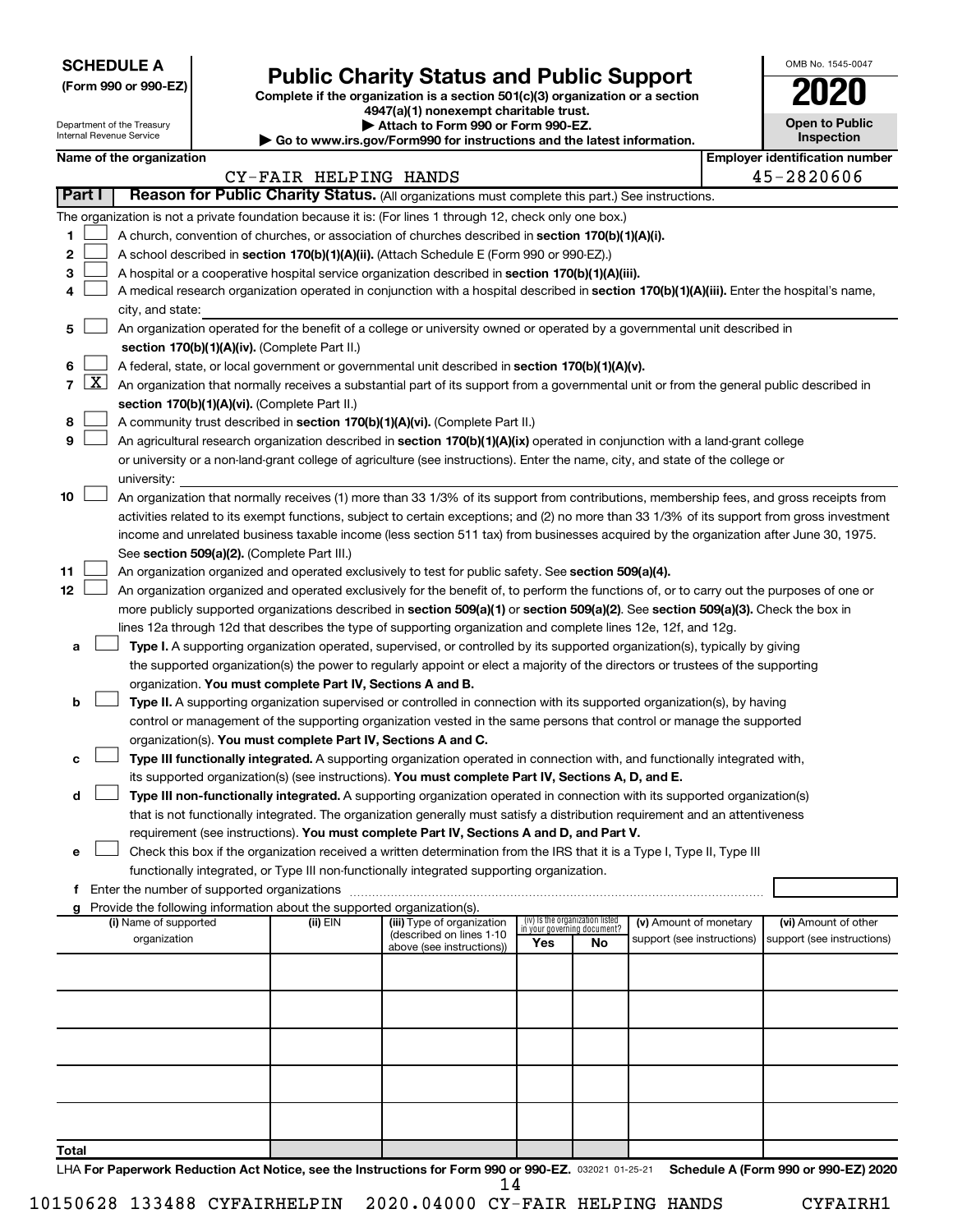#### Schedule A (Form 990 or 990-EZ) 2020  $\text{CY-FAIR}$  HELPING HANDS  $45\text{--}2820606$  Page

45-2820606 Page 2

#### (Complete only if you checked the box on line 5, 7, or 8 of Part I or if the organization failed to qualify under Part III. If the organization **Part II Support Schedule for Organizations Described in Sections 170(b)(1)(A)(iv) and 170(b)(1)(A)(vi)**

fails to qualify under the tests listed below, please complete Part III.)

| <b>Section A. Public Support</b> |                                                                                                                                                                                                                               |          |          |            |            |          |                                          |  |  |  |  |  |
|----------------------------------|-------------------------------------------------------------------------------------------------------------------------------------------------------------------------------------------------------------------------------|----------|----------|------------|------------|----------|------------------------------------------|--|--|--|--|--|
|                                  | Calendar year (or fiscal year beginning in)                                                                                                                                                                                   | (a) 2016 | (b) 2017 | $(c)$ 2018 | $(d)$ 2019 | (e) 2020 | (f) Total                                |  |  |  |  |  |
|                                  | 1 Gifts, grants, contributions, and                                                                                                                                                                                           |          |          |            |            |          |                                          |  |  |  |  |  |
|                                  | membership fees received. (Do not                                                                                                                                                                                             |          |          |            |            |          |                                          |  |  |  |  |  |
|                                  | include any "unusual grants.")                                                                                                                                                                                                | 55,306.  | 71,089.  | 108,026.   | 138, 277.  | 269,872. | 642,570.                                 |  |  |  |  |  |
|                                  | 2 Tax revenues levied for the organ-                                                                                                                                                                                          |          |          |            |            |          |                                          |  |  |  |  |  |
|                                  | ization's benefit and either paid to                                                                                                                                                                                          |          |          |            |            |          |                                          |  |  |  |  |  |
|                                  | or expended on its behalf                                                                                                                                                                                                     |          |          |            |            |          |                                          |  |  |  |  |  |
|                                  | 3 The value of services or facilities                                                                                                                                                                                         |          |          |            |            |          |                                          |  |  |  |  |  |
|                                  | furnished by a governmental unit to                                                                                                                                                                                           |          |          |            |            |          |                                          |  |  |  |  |  |
|                                  | the organization without charge                                                                                                                                                                                               |          |          |            |            |          |                                          |  |  |  |  |  |
|                                  | Total. Add lines 1 through 3                                                                                                                                                                                                  | 55,306.  | 71,089.  | 108,026.   | 138, 277.  | 269,872. | 642,570.                                 |  |  |  |  |  |
| 5.                               | The portion of total contributions                                                                                                                                                                                            |          |          |            |            |          |                                          |  |  |  |  |  |
|                                  | by each person (other than a                                                                                                                                                                                                  |          |          |            |            |          |                                          |  |  |  |  |  |
|                                  | governmental unit or publicly                                                                                                                                                                                                 |          |          |            |            |          |                                          |  |  |  |  |  |
|                                  | supported organization) included                                                                                                                                                                                              |          |          |            |            |          |                                          |  |  |  |  |  |
|                                  | on line 1 that exceeds 2% of the                                                                                                                                                                                              |          |          |            |            |          |                                          |  |  |  |  |  |
|                                  | amount shown on line 11,                                                                                                                                                                                                      |          |          |            |            |          |                                          |  |  |  |  |  |
|                                  | column (f)                                                                                                                                                                                                                    |          |          |            |            |          |                                          |  |  |  |  |  |
|                                  | 6 Public support. Subtract line 5 from line 4.                                                                                                                                                                                |          |          |            |            |          | 642,570.                                 |  |  |  |  |  |
|                                  | <b>Section B. Total Support</b>                                                                                                                                                                                               |          |          |            |            |          |                                          |  |  |  |  |  |
|                                  | Calendar year (or fiscal year beginning in)<br>(a) 2016<br>$(c)$ 2018<br>$(d)$ 2019<br>(b) 2017<br>(e) 2020<br>(f) Total                                                                                                      |          |          |            |            |          |                                          |  |  |  |  |  |
|                                  | <b>7</b> Amounts from line 4                                                                                                                                                                                                  | 55,306.  | 71,089.  | 108,026.   | 138, 277.  | 269,872. | 642,570.                                 |  |  |  |  |  |
| 8                                | Gross income from interest,                                                                                                                                                                                                   |          |          |            |            |          |                                          |  |  |  |  |  |
|                                  | dividends, payments received on                                                                                                                                                                                               |          |          |            |            |          |                                          |  |  |  |  |  |
|                                  | securities loans, rents, royalties,                                                                                                                                                                                           |          |          |            |            |          |                                          |  |  |  |  |  |
|                                  | and income from similar sources                                                                                                                                                                                               |          |          |            |            |          |                                          |  |  |  |  |  |
| 9                                | Net income from unrelated business                                                                                                                                                                                            |          |          |            |            |          |                                          |  |  |  |  |  |
|                                  | activities, whether or not the                                                                                                                                                                                                |          |          |            |            |          |                                          |  |  |  |  |  |
|                                  | business is regularly carried on                                                                                                                                                                                              |          |          |            |            |          |                                          |  |  |  |  |  |
|                                  | <b>10</b> Other income. Do not include gain                                                                                                                                                                                   |          |          |            |            |          |                                          |  |  |  |  |  |
|                                  | or loss from the sale of capital                                                                                                                                                                                              |          |          |            |            |          |                                          |  |  |  |  |  |
|                                  | assets (Explain in Part VI.)                                                                                                                                                                                                  |          |          |            |            |          |                                          |  |  |  |  |  |
|                                  | Total support. Add lines 7 through 10                                                                                                                                                                                         |          |          |            |            |          | 642,570.                                 |  |  |  |  |  |
| 11.                              | Gross receipts from related activities, etc. (see instructions)                                                                                                                                                               |          |          |            |            | 12       |                                          |  |  |  |  |  |
| 12                               | 13 First 5 years. If the Form 990 is for the organization's first, second, third, fourth, or fifth tax year as a section 501(c)(3)                                                                                            |          |          |            |            |          |                                          |  |  |  |  |  |
|                                  | organization, check this box and stop here                                                                                                                                                                                    |          |          |            |            |          |                                          |  |  |  |  |  |
|                                  | Section C. Computation of Public Support Percentage                                                                                                                                                                           |          |          |            |            |          |                                          |  |  |  |  |  |
|                                  |                                                                                                                                                                                                                               |          |          |            |            | 14       | 100.00<br>%                              |  |  |  |  |  |
|                                  |                                                                                                                                                                                                                               |          |          |            |            | 15       | 100.00<br>%                              |  |  |  |  |  |
|                                  | 16a 33 1/3% support test - 2020. If the organization did not check the box on line 13, and line 14 is 33 1/3% or more, check this box and                                                                                     |          |          |            |            |          |                                          |  |  |  |  |  |
|                                  | stop here. The organization qualifies as a publicly supported organization manufaction manufacture or the organization manufacture or the state of the state of the state of the state of the state of the state of the state |          |          |            |            |          | $\blacktriangleright$ $\boxed{\text{X}}$ |  |  |  |  |  |
|                                  | b 33 1/3% support test - 2019. If the organization did not check a box on line 13 or 16a, and line 15 is 33 1/3% or more, check this box                                                                                      |          |          |            |            |          |                                          |  |  |  |  |  |
|                                  |                                                                                                                                                                                                                               |          |          |            |            |          |                                          |  |  |  |  |  |
|                                  | 17a 10% -facts-and-circumstances test - 2020. If the organization did not check a box on line 13, 16a, or 16b, and line 14 is 10% or more,                                                                                    |          |          |            |            |          |                                          |  |  |  |  |  |
|                                  |                                                                                                                                                                                                                               |          |          |            |            |          |                                          |  |  |  |  |  |
|                                  | and if the organization meets the facts-and-circumstances test, check this box and stop here. Explain in Part VI how the organization                                                                                         |          |          |            |            |          |                                          |  |  |  |  |  |
|                                  | meets the facts-and-circumstances test. The organization qualifies as a publicly supported organization                                                                                                                       |          |          |            |            |          |                                          |  |  |  |  |  |
|                                  | <b>b 10%</b> -facts-and-circumstances test - 2019. If the organization did not check a box on line 13, 16a, 16b, or 17a, and line 15 is 10% or                                                                                |          |          |            |            |          |                                          |  |  |  |  |  |
|                                  | more, and if the organization meets the facts-and-circumstances test, check this box and stop here. Explain in Part VI how the                                                                                                |          |          |            |            |          |                                          |  |  |  |  |  |
|                                  | organization meets the facts-and-circumstances test. The organization qualifies as a publicly supported organization                                                                                                          |          |          |            |            |          |                                          |  |  |  |  |  |
|                                  | 18 Private foundation. If the organization did not check a box on line 13, 16a, 16b, 17a, or 17b, check this box and see instructions                                                                                         |          |          |            |            |          |                                          |  |  |  |  |  |

**Schedule A (Form 990 or 990-EZ) 2020**

032022 01-25-21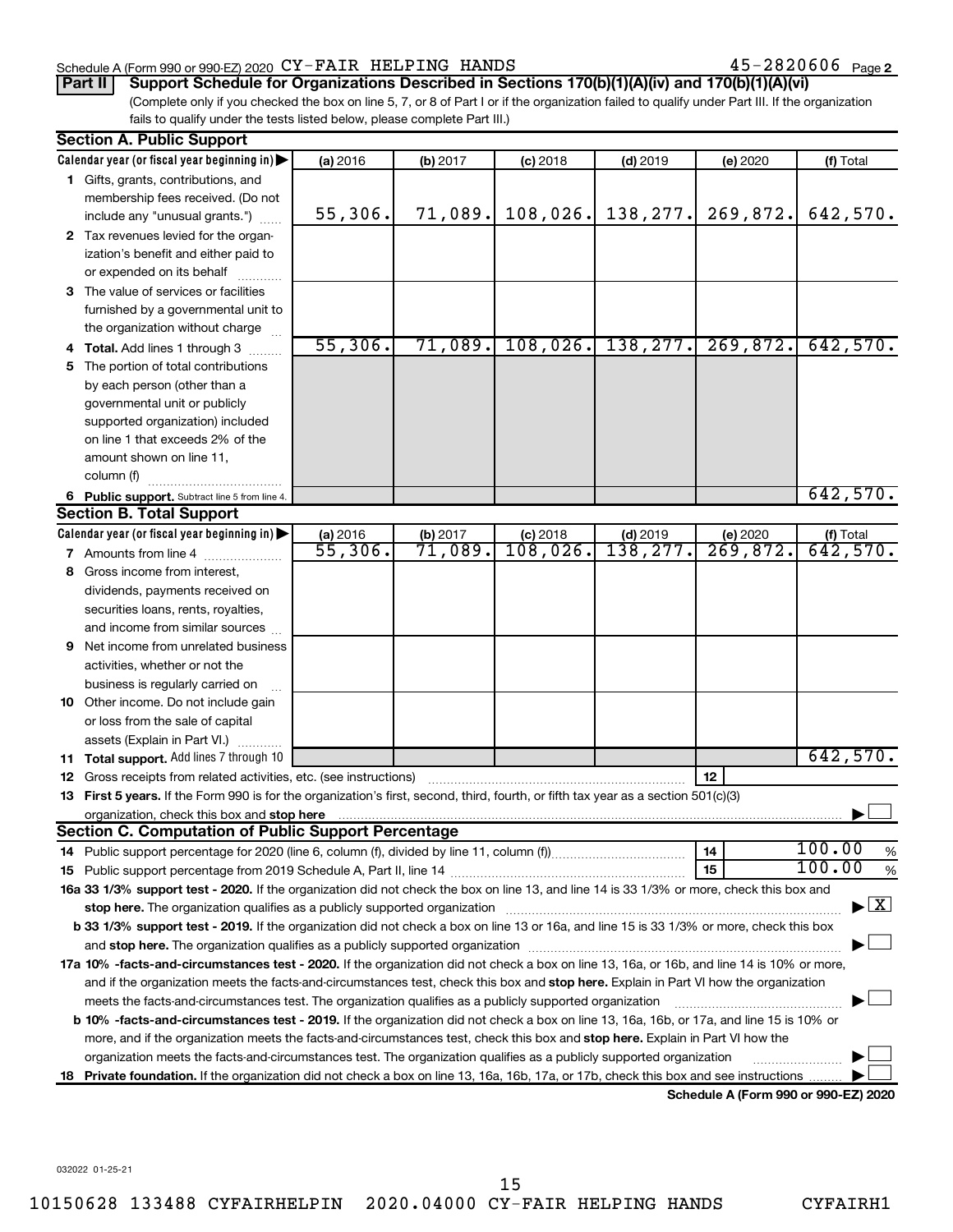#### Schedule A (Form 990 or 990-EZ) 2020  $\text{CY-FAIR}$  HELPING HANDS  $45\text{--}2820606$  Page

(Complete only if you checked the box on line 10 of Part I or if the organization failed to qualify under Part II. If the organization fails to qualify under the tests listed below, please complete Part II.)

| <b>Section A. Public Support</b>                                                                                                                                                                                         |          |          |            |            |          |                                      |
|--------------------------------------------------------------------------------------------------------------------------------------------------------------------------------------------------------------------------|----------|----------|------------|------------|----------|--------------------------------------|
| Calendar year (or fiscal year beginning in)                                                                                                                                                                              | (a) 2016 | (b) 2017 | $(c)$ 2018 | $(d)$ 2019 | (e) 2020 | (f) Total                            |
| 1 Gifts, grants, contributions, and                                                                                                                                                                                      |          |          |            |            |          |                                      |
| membership fees received. (Do not                                                                                                                                                                                        |          |          |            |            |          |                                      |
| include any "unusual grants.")                                                                                                                                                                                           |          |          |            |            |          |                                      |
| 2 Gross receipts from admissions,<br>merchandise sold or services per-<br>formed, or facilities furnished in<br>any activity that is related to the<br>organization's tax-exempt purpose                                 |          |          |            |            |          |                                      |
| 3 Gross receipts from activities that                                                                                                                                                                                    |          |          |            |            |          |                                      |
| are not an unrelated trade or bus-                                                                                                                                                                                       |          |          |            |            |          |                                      |
| iness under section 513                                                                                                                                                                                                  |          |          |            |            |          |                                      |
| 4 Tax revenues levied for the organ-                                                                                                                                                                                     |          |          |            |            |          |                                      |
| ization's benefit and either paid to                                                                                                                                                                                     |          |          |            |            |          |                                      |
| or expended on its behalf                                                                                                                                                                                                |          |          |            |            |          |                                      |
| 5 The value of services or facilities                                                                                                                                                                                    |          |          |            |            |          |                                      |
| furnished by a governmental unit to                                                                                                                                                                                      |          |          |            |            |          |                                      |
| the organization without charge                                                                                                                                                                                          |          |          |            |            |          |                                      |
|                                                                                                                                                                                                                          |          |          |            |            |          |                                      |
| 6 Total. Add lines 1 through 5                                                                                                                                                                                           |          |          |            |            |          |                                      |
| 7a Amounts included on lines 1, 2, and                                                                                                                                                                                   |          |          |            |            |          |                                      |
| 3 received from disqualified persons<br><b>b</b> Amounts included on lines 2 and 3 received<br>from other than disqualified persons that<br>exceed the greater of \$5,000 or 1% of the<br>amount on line 13 for the year |          |          |            |            |          |                                      |
| c Add lines 7a and 7b                                                                                                                                                                                                    |          |          |            |            |          |                                      |
| 8 Public support. (Subtract line 7c from line 6.)                                                                                                                                                                        |          |          |            |            |          |                                      |
| <b>Section B. Total Support</b>                                                                                                                                                                                          |          |          |            |            |          |                                      |
| Calendar year (or fiscal year beginning in)                                                                                                                                                                              | (a) 2016 | (b) 2017 | $(c)$ 2018 | $(d)$ 2019 | (e) 2020 | (f) Total                            |
| 9 Amounts from line 6                                                                                                                                                                                                    |          |          |            |            |          |                                      |
| <b>10a</b> Gross income from interest,<br>dividends, payments received on<br>securities loans, rents, royalties,<br>and income from similar sources                                                                      |          |          |            |            |          |                                      |
| <b>b</b> Unrelated business taxable income                                                                                                                                                                               |          |          |            |            |          |                                      |
| (less section 511 taxes) from businesses<br>acquired after June 30, 1975                                                                                                                                                 |          |          |            |            |          |                                      |
| c Add lines 10a and 10b                                                                                                                                                                                                  |          |          |            |            |          |                                      |
| <b>11</b> Net income from unrelated business<br>activities not included in line 10b,<br>whether or not the business is<br>regularly carried on                                                                           |          |          |            |            |          |                                      |
| <b>12</b> Other income. Do not include gain<br>or loss from the sale of capital<br>assets (Explain in Part VI.) $\cdots$                                                                                                 |          |          |            |            |          |                                      |
| <b>13</b> Total support. (Add lines 9, 10c, 11, and 12.)                                                                                                                                                                 |          |          |            |            |          |                                      |
| 14 First 5 years. If the Form 990 is for the organization's first, second, third, fourth, or fifth tax year as a section 501(c)(3) organization,                                                                         |          |          |            |            |          |                                      |
|                                                                                                                                                                                                                          |          |          |            |            |          |                                      |
| <b>Section C. Computation of Public Support Percentage</b>                                                                                                                                                               |          |          |            |            |          |                                      |
|                                                                                                                                                                                                                          |          |          |            |            | 15       | ℅                                    |
|                                                                                                                                                                                                                          |          |          |            |            | 16       | %                                    |
| Section D. Computation of Investment Income Percentage                                                                                                                                                                   |          |          |            |            |          |                                      |
|                                                                                                                                                                                                                          |          |          |            |            | 17       | %                                    |
| 18 Investment income percentage from 2019 Schedule A, Part III, line 17                                                                                                                                                  |          |          |            |            | 18       | %                                    |
| 19a 33 1/3% support tests - 2020. If the organization did not check the box on line 14, and line 15 is more than 33 1/3%, and line 17 is not                                                                             |          |          |            |            |          |                                      |
| more than 33 1/3%, check this box and stop here. The organization qualifies as a publicly supported organization                                                                                                         |          |          |            |            |          |                                      |
| b 33 1/3% support tests - 2019. If the organization did not check a box on line 14 or line 19a, and line 16 is more than 33 1/3%, and                                                                                    |          |          |            |            |          |                                      |
| line 18 is not more than 33 1/3%, check this box and stop here. The organization qualifies as a publicly supported organization                                                                                          |          |          |            |            |          |                                      |
|                                                                                                                                                                                                                          |          |          |            |            |          |                                      |
| 032023 01-25-21                                                                                                                                                                                                          |          |          | 16         |            |          | Schedule A (Form 990 or 990-EZ) 2020 |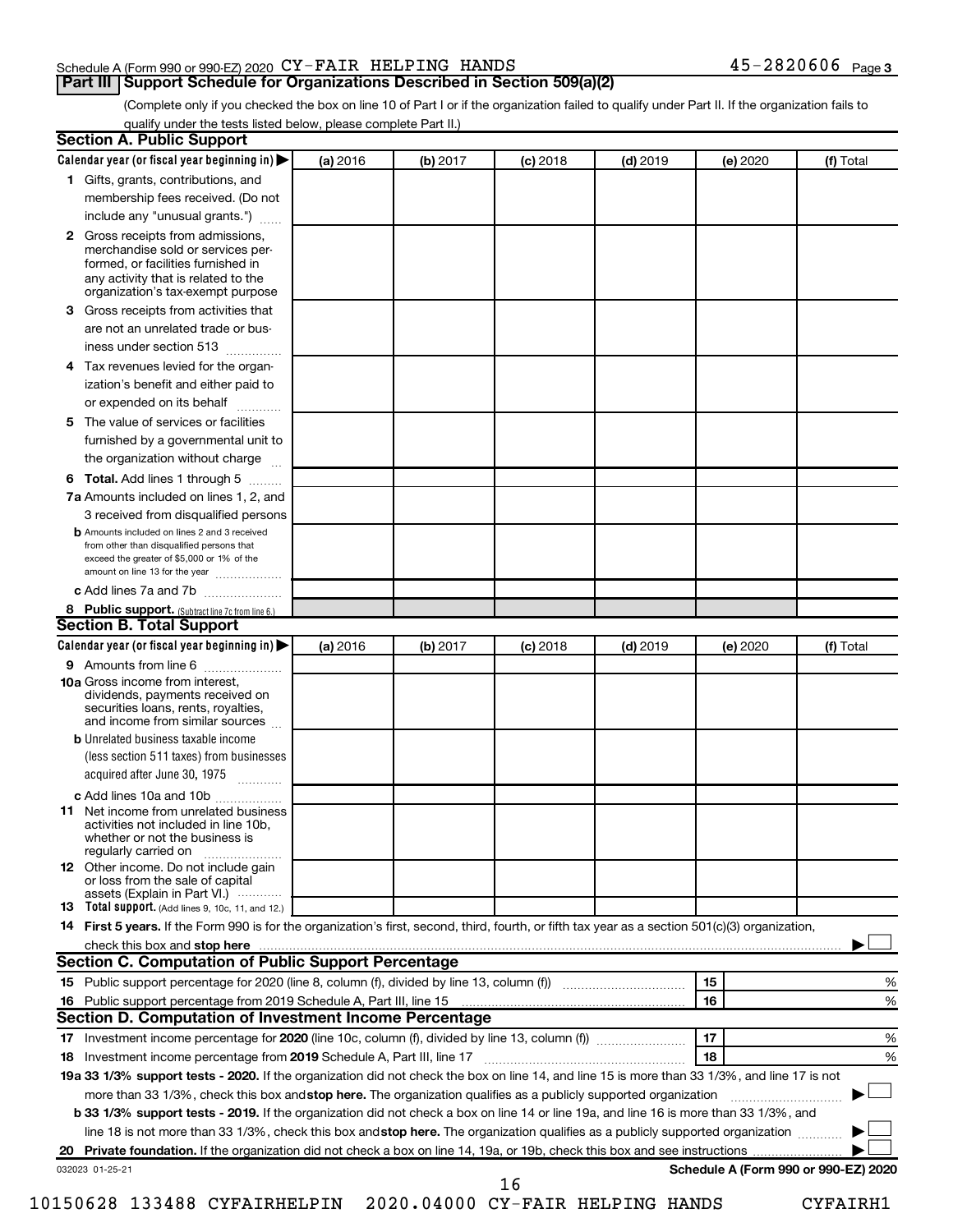**1**

**2**

**3a**

**3b**

**3c**

**4a**

**4b**

**4c**

**5a**

**5b 5c**

**6**

**7**

**8**

**9a**

**9b**

**9c**

**10a**

**10b**

**Yes No**

#### **Part IV Supporting Organizations**

(Complete only if you checked a box in line 12 on Part I. If you checked box 12a, Part I, complete Sections A and B. If you checked box 12b, Part I, complete Sections A and C. If you checked box 12c, Part I, complete Sections A, D, and E. If you checked box 12d, Part I, complete Sections A and D, and complete Part V.)

#### **Section A. All Supporting Organizations**

- **1** Are all of the organization's supported organizations listed by name in the organization's governing documents? If "No," describe in Part VI how the supported organizations are designated. If designated by *class or purpose, describe the designation. If historic and continuing relationship, explain.*
- **2** Did the organization have any supported organization that does not have an IRS determination of status under section 509(a)(1) or (2)? If "Yes," explain in Part **VI** how the organization determined that the supported *organization was described in section 509(a)(1) or (2).*
- **3a** Did the organization have a supported organization described in section 501(c)(4), (5), or (6)? If "Yes," answer *lines 3b and 3c below.*
- **b** Did the organization confirm that each supported organization qualified under section 501(c)(4), (5), or (6) and satisfied the public support tests under section 509(a)(2)? If "Yes," describe in Part VI when and how the *organization made the determination.*
- **c** Did the organization ensure that all support to such organizations was used exclusively for section 170(c)(2)(B) purposes? If "Yes," explain in Part VI what controls the organization put in place to ensure such use.
- **4 a** *If* Was any supported organization not organized in the United States ("foreign supported organization")? *"Yes," and if you checked box 12a or 12b in Part I, answer lines 4b and 4c below.*
- **b** Did the organization have ultimate control and discretion in deciding whether to make grants to the foreign supported organization? If "Yes," describe in Part VI how the organization had such control and discretion *despite being controlled or supervised by or in connection with its supported organizations.*
- **c** Did the organization support any foreign supported organization that does not have an IRS determination under sections 501(c)(3) and 509(a)(1) or (2)? If "Yes," explain in Part VI what controls the organization used *to ensure that all support to the foreign supported organization was used exclusively for section 170(c)(2)(B) purposes.*
- **5a** Did the organization add, substitute, or remove any supported organizations during the tax year? If "Yes," answer lines 5b and 5c below (if applicable). Also, provide detail in **Part VI,** including (i) the names and EIN *numbers of the supported organizations added, substituted, or removed; (ii) the reasons for each such action; (iii) the authority under the organization's organizing document authorizing such action; and (iv) how the action was accomplished (such as by amendment to the organizing document).*
- **b Type I or Type II only.** Was any added or substituted supported organization part of a class already designated in the organization's organizing document?
- **c Substitutions only.**  Was the substitution the result of an event beyond the organization's control?
- **6** Did the organization provide support (whether in the form of grants or the provision of services or facilities) to **Part VI.** support or benefit one or more of the filing organization's supported organizations? If "Yes," provide detail in anyone other than (i) its supported organizations, (ii) individuals that are part of the charitable class benefited by one or more of its supported organizations, or (iii) other supporting organizations that also
- **7** Did the organization provide a grant, loan, compensation, or other similar payment to a substantial contributor regard to a substantial contributor? If "Yes," complete Part I of Schedule L (Form 990 or 990-EZ). (as defined in section 4958(c)(3)(C)), a family member of a substantial contributor, or a 35% controlled entity with
- **8** Did the organization make a loan to a disqualified person (as defined in section 4958) not described in line 7? *If "Yes," complete Part I of Schedule L (Form 990 or 990-EZ).*
- **9 a** Was the organization controlled directly or indirectly at any time during the tax year by one or more in section 509(a)(1) or (2))? If "Yes," provide detail in **Part VI.** disqualified persons, as defined in section 4946 (other than foundation managers and organizations described
- **b** Did one or more disqualified persons (as defined in line 9a) hold a controlling interest in any entity in which the supporting organization had an interest? If "Yes," provide detail in Part VI.
- **c** Did a disqualified person (as defined in line 9a) have an ownership interest in, or derive any personal benefit from, assets in which the supporting organization also had an interest? If "Yes," provide detail in Part VI.
- **10 a** Was the organization subject to the excess business holdings rules of section 4943 because of section supporting organizations)? If "Yes," answer line 10b below. 4943(f) (regarding certain Type II supporting organizations, and all Type III non-functionally integrated
	- **b** Did the organization have any excess business holdings in the tax year? (Use Schedule C, Form 4720, to *determine whether the organization had excess business holdings.)*

032024 01-25-21

**Schedule A (Form 990 or 990-EZ) 2020**

10150628 133488 CYFAIRHELPIN 2020.04000 CY-FAIR HELPING HANDS CYFAIRH1

17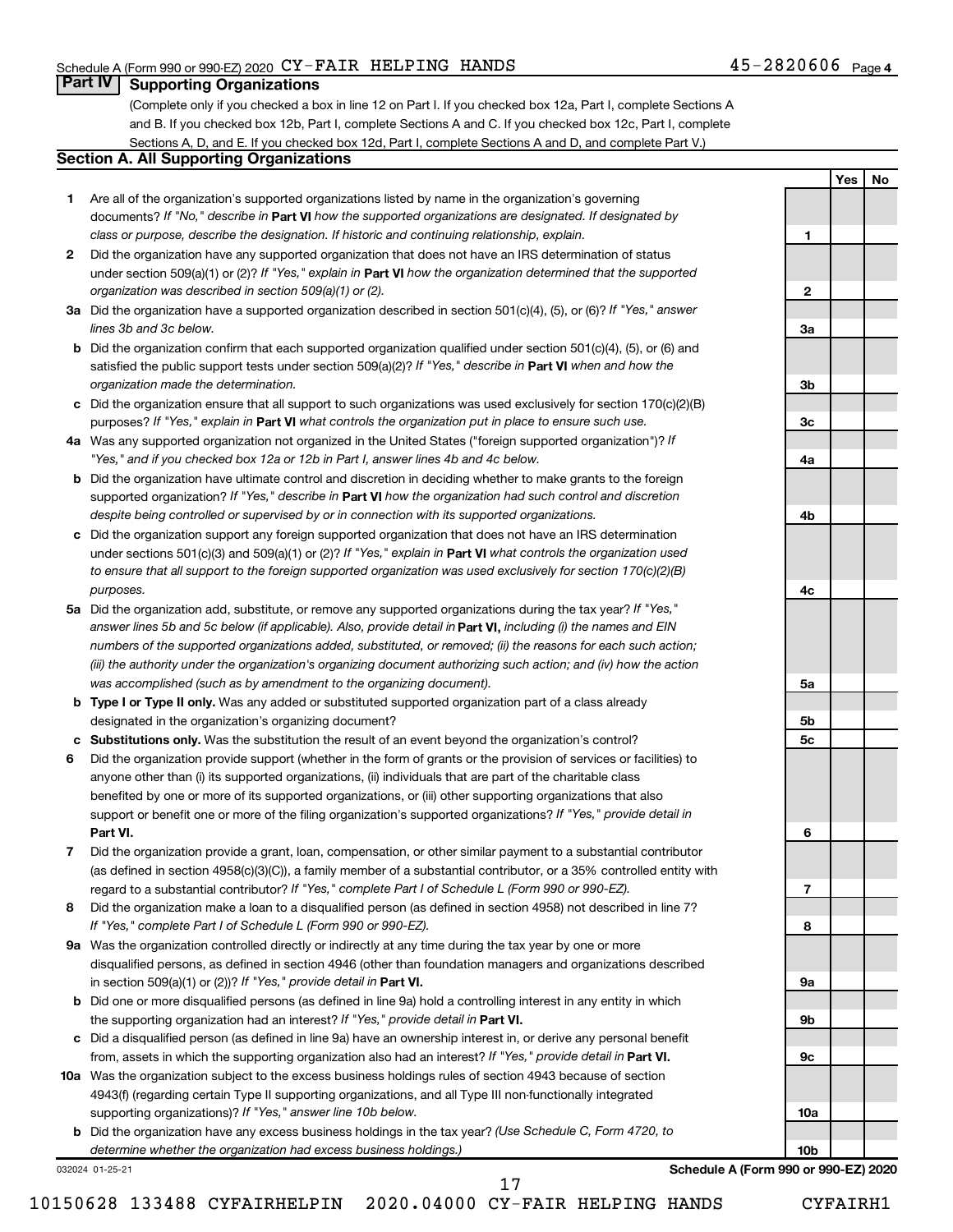|              | <b>Supporting Organizations (continued)</b><br>Part IV                                                                                                                                                                                                                                                                                                                                                                                                                                                                                                                                                                                                                                                                                                                   |                 |     |    |
|--------------|--------------------------------------------------------------------------------------------------------------------------------------------------------------------------------------------------------------------------------------------------------------------------------------------------------------------------------------------------------------------------------------------------------------------------------------------------------------------------------------------------------------------------------------------------------------------------------------------------------------------------------------------------------------------------------------------------------------------------------------------------------------------------|-----------------|-----|----|
|              |                                                                                                                                                                                                                                                                                                                                                                                                                                                                                                                                                                                                                                                                                                                                                                          |                 | Yes | No |
| 11           | Has the organization accepted a gift or contribution from any of the following persons?                                                                                                                                                                                                                                                                                                                                                                                                                                                                                                                                                                                                                                                                                  |                 |     |    |
|              | a A person who directly or indirectly controls, either alone or together with persons described in lines 11b and                                                                                                                                                                                                                                                                                                                                                                                                                                                                                                                                                                                                                                                         |                 |     |    |
|              | 11c below, the governing body of a supported organization?                                                                                                                                                                                                                                                                                                                                                                                                                                                                                                                                                                                                                                                                                                               | 11a             |     |    |
|              | <b>b</b> A family member of a person described in line 11a above?                                                                                                                                                                                                                                                                                                                                                                                                                                                                                                                                                                                                                                                                                                        | 11 <sub>b</sub> |     |    |
|              | c A 35% controlled entity of a person described in line 11a or 11b above?If "Yes" to line 11a, 11b, or 11c, provide                                                                                                                                                                                                                                                                                                                                                                                                                                                                                                                                                                                                                                                      |                 |     |    |
|              | detail in Part VI.                                                                                                                                                                                                                                                                                                                                                                                                                                                                                                                                                                                                                                                                                                                                                       | 11c             |     |    |
|              | <b>Section B. Type I Supporting Organizations</b>                                                                                                                                                                                                                                                                                                                                                                                                                                                                                                                                                                                                                                                                                                                        |                 |     |    |
|              |                                                                                                                                                                                                                                                                                                                                                                                                                                                                                                                                                                                                                                                                                                                                                                          |                 | Yes | No |
| 1            | Did the governing body, members of the governing body, officers acting in their official capacity, or membership of one or<br>more supported organizations have the power to regularly appoint or elect at least a majority of the organization's officers,<br>directors, or trustees at all times during the tax year? If "No," describe in Part VI how the supported organization(s)<br>effectively operated, supervised, or controlled the organization's activities. If the organization had more than one supported<br>organization, describe how the powers to appoint and/or remove officers, directors, or trustees were allocated among the<br>supported organizations and what conditions or restrictions, if any, applied to such powers during the tax year. | 1               |     |    |
| $\mathbf{2}$ | Did the organization operate for the benefit of any supported organization other than the supported                                                                                                                                                                                                                                                                                                                                                                                                                                                                                                                                                                                                                                                                      |                 |     |    |
|              | organization(s) that operated, supervised, or controlled the supporting organization? If "Yes," explain in                                                                                                                                                                                                                                                                                                                                                                                                                                                                                                                                                                                                                                                               |                 |     |    |
|              | Part VI how providing such benefit carried out the purposes of the supported organization(s) that operated.                                                                                                                                                                                                                                                                                                                                                                                                                                                                                                                                                                                                                                                              |                 |     |    |
|              | supervised, or controlled the supporting organization.                                                                                                                                                                                                                                                                                                                                                                                                                                                                                                                                                                                                                                                                                                                   | $\mathbf{2}$    |     |    |
|              | <b>Section C. Type II Supporting Organizations</b>                                                                                                                                                                                                                                                                                                                                                                                                                                                                                                                                                                                                                                                                                                                       |                 |     |    |
|              |                                                                                                                                                                                                                                                                                                                                                                                                                                                                                                                                                                                                                                                                                                                                                                          |                 | Yes | No |
| 1            | Were a majority of the organization's directors or trustees during the tax year also a majority of the directors                                                                                                                                                                                                                                                                                                                                                                                                                                                                                                                                                                                                                                                         |                 |     |    |
|              | or trustees of each of the organization's supported organization(s)? If "No," describe in Part VI how control                                                                                                                                                                                                                                                                                                                                                                                                                                                                                                                                                                                                                                                            |                 |     |    |
|              | or management of the supporting organization was vested in the same persons that controlled or managed                                                                                                                                                                                                                                                                                                                                                                                                                                                                                                                                                                                                                                                                   |                 |     |    |
|              | the supported organization(s).                                                                                                                                                                                                                                                                                                                                                                                                                                                                                                                                                                                                                                                                                                                                           | 1               |     |    |
|              | <b>Section D. All Type III Supporting Organizations</b>                                                                                                                                                                                                                                                                                                                                                                                                                                                                                                                                                                                                                                                                                                                  |                 |     |    |
|              |                                                                                                                                                                                                                                                                                                                                                                                                                                                                                                                                                                                                                                                                                                                                                                          |                 | Yes | No |
|              |                                                                                                                                                                                                                                                                                                                                                                                                                                                                                                                                                                                                                                                                                                                                                                          |                 |     |    |
| 1            | Did the organization provide to each of its supported organizations, by the last day of the fifth month of the                                                                                                                                                                                                                                                                                                                                                                                                                                                                                                                                                                                                                                                           |                 |     |    |
|              | organization's tax year, (i) a written notice describing the type and amount of support provided during the prior tax                                                                                                                                                                                                                                                                                                                                                                                                                                                                                                                                                                                                                                                    |                 |     |    |
|              | year, (ii) a copy of the Form 990 that was most recently filed as of the date of notification, and (iii) copies of the                                                                                                                                                                                                                                                                                                                                                                                                                                                                                                                                                                                                                                                   |                 |     |    |
|              | organization's governing documents in effect on the date of notification, to the extent not previously provided?                                                                                                                                                                                                                                                                                                                                                                                                                                                                                                                                                                                                                                                         | 1               |     |    |
| $\mathbf{2}$ | Were any of the organization's officers, directors, or trustees either (i) appointed or elected by the supported                                                                                                                                                                                                                                                                                                                                                                                                                                                                                                                                                                                                                                                         |                 |     |    |
|              | organization(s) or (ii) serving on the governing body of a supported organization? If "No," explain in Part VI how                                                                                                                                                                                                                                                                                                                                                                                                                                                                                                                                                                                                                                                       |                 |     |    |
|              | the organization maintained a close and continuous working relationship with the supported organization(s).                                                                                                                                                                                                                                                                                                                                                                                                                                                                                                                                                                                                                                                              | $\mathbf{2}$    |     |    |
| 3            | By reason of the relationship described in line 2, above, did the organization's supported organizations have a                                                                                                                                                                                                                                                                                                                                                                                                                                                                                                                                                                                                                                                          |                 |     |    |
|              | significant voice in the organization's investment policies and in directing the use of the organization's                                                                                                                                                                                                                                                                                                                                                                                                                                                                                                                                                                                                                                                               |                 |     |    |
|              | income or assets at all times during the tax year? If "Yes," describe in Part VI the role the organization's                                                                                                                                                                                                                                                                                                                                                                                                                                                                                                                                                                                                                                                             |                 |     |    |
|              | supported organizations played in this regard.                                                                                                                                                                                                                                                                                                                                                                                                                                                                                                                                                                                                                                                                                                                           | 3               |     |    |
|              | Section E. Type III Functionally Integrated Supporting Organizations                                                                                                                                                                                                                                                                                                                                                                                                                                                                                                                                                                                                                                                                                                     |                 |     |    |
| 1            | Check the box next to the method that the organization used to satisfy the Integral Part Test during the yealsee instructions).                                                                                                                                                                                                                                                                                                                                                                                                                                                                                                                                                                                                                                          |                 |     |    |
| a            | The organization satisfied the Activities Test. Complete line 2 below.                                                                                                                                                                                                                                                                                                                                                                                                                                                                                                                                                                                                                                                                                                   |                 |     |    |
| b            | The organization is the parent of each of its supported organizations. Complete line 3 below.                                                                                                                                                                                                                                                                                                                                                                                                                                                                                                                                                                                                                                                                            |                 |     |    |
| c            | The organization supported a governmental entity. Describe in Part VI how you supported a governmental entity (see instructions).                                                                                                                                                                                                                                                                                                                                                                                                                                                                                                                                                                                                                                        |                 |     |    |
| 2            | Activities Test. Answer lines 2a and 2b below.                                                                                                                                                                                                                                                                                                                                                                                                                                                                                                                                                                                                                                                                                                                           |                 | Yes | No |
| а            | Did substantially all of the organization's activities during the tax year directly further the exempt purposes of                                                                                                                                                                                                                                                                                                                                                                                                                                                                                                                                                                                                                                                       |                 |     |    |
|              | the supported organization(s) to which the organization was responsive? If "Yes," then in Part VI identify                                                                                                                                                                                                                                                                                                                                                                                                                                                                                                                                                                                                                                                               |                 |     |    |
|              | those supported organizations and explain how these activities directly furthered their exempt purposes,                                                                                                                                                                                                                                                                                                                                                                                                                                                                                                                                                                                                                                                                 |                 |     |    |
|              | how the organization was responsive to those supported organizations, and how the organization determined                                                                                                                                                                                                                                                                                                                                                                                                                                                                                                                                                                                                                                                                |                 |     |    |
|              | that these activities constituted substantially all of its activities.                                                                                                                                                                                                                                                                                                                                                                                                                                                                                                                                                                                                                                                                                                   | 2a              |     |    |
| b            | Did the activities described in line 2a, above, constitute activities that, but for the organization's involvement,                                                                                                                                                                                                                                                                                                                                                                                                                                                                                                                                                                                                                                                      |                 |     |    |
|              | one or more of the organization's supported organization(s) would have been engaged in? If "Yes," explain in                                                                                                                                                                                                                                                                                                                                                                                                                                                                                                                                                                                                                                                             |                 |     |    |
|              | Part VI the reasons for the organization's position that its supported organization(s) would have engaged in                                                                                                                                                                                                                                                                                                                                                                                                                                                                                                                                                                                                                                                             |                 |     |    |
|              | these activities but for the organization's involvement.                                                                                                                                                                                                                                                                                                                                                                                                                                                                                                                                                                                                                                                                                                                 | 2b              |     |    |
| 3            | Parent of Supported Organizations. Answer lines 3a and 3b below.                                                                                                                                                                                                                                                                                                                                                                                                                                                                                                                                                                                                                                                                                                         |                 |     |    |
| а            | Did the organization have the power to regularly appoint or elect a majority of the officers, directors, or                                                                                                                                                                                                                                                                                                                                                                                                                                                                                                                                                                                                                                                              |                 |     |    |
|              | trustees of each of the supported organizations? If "Yes" or "No" provide details in Part VI.                                                                                                                                                                                                                                                                                                                                                                                                                                                                                                                                                                                                                                                                            | За              |     |    |
|              | <b>b</b> Did the organization exercise a substantial degree of direction over the policies, programs, and activities of each                                                                                                                                                                                                                                                                                                                                                                                                                                                                                                                                                                                                                                             |                 |     |    |
|              | of its supported organizations? If "Yes," describe in Part VI the role played by the organization in this regard.                                                                                                                                                                                                                                                                                                                                                                                                                                                                                                                                                                                                                                                        | Зb              |     |    |
|              | Schedule A (Form 990 or 990-EZ) 2020<br>032025 01-25-21                                                                                                                                                                                                                                                                                                                                                                                                                                                                                                                                                                                                                                                                                                                  |                 |     |    |

10150628 133488 CYFAIRHELPIN 2020.04000 CY-FAIR HELPING HANDS CYFAIRH1

18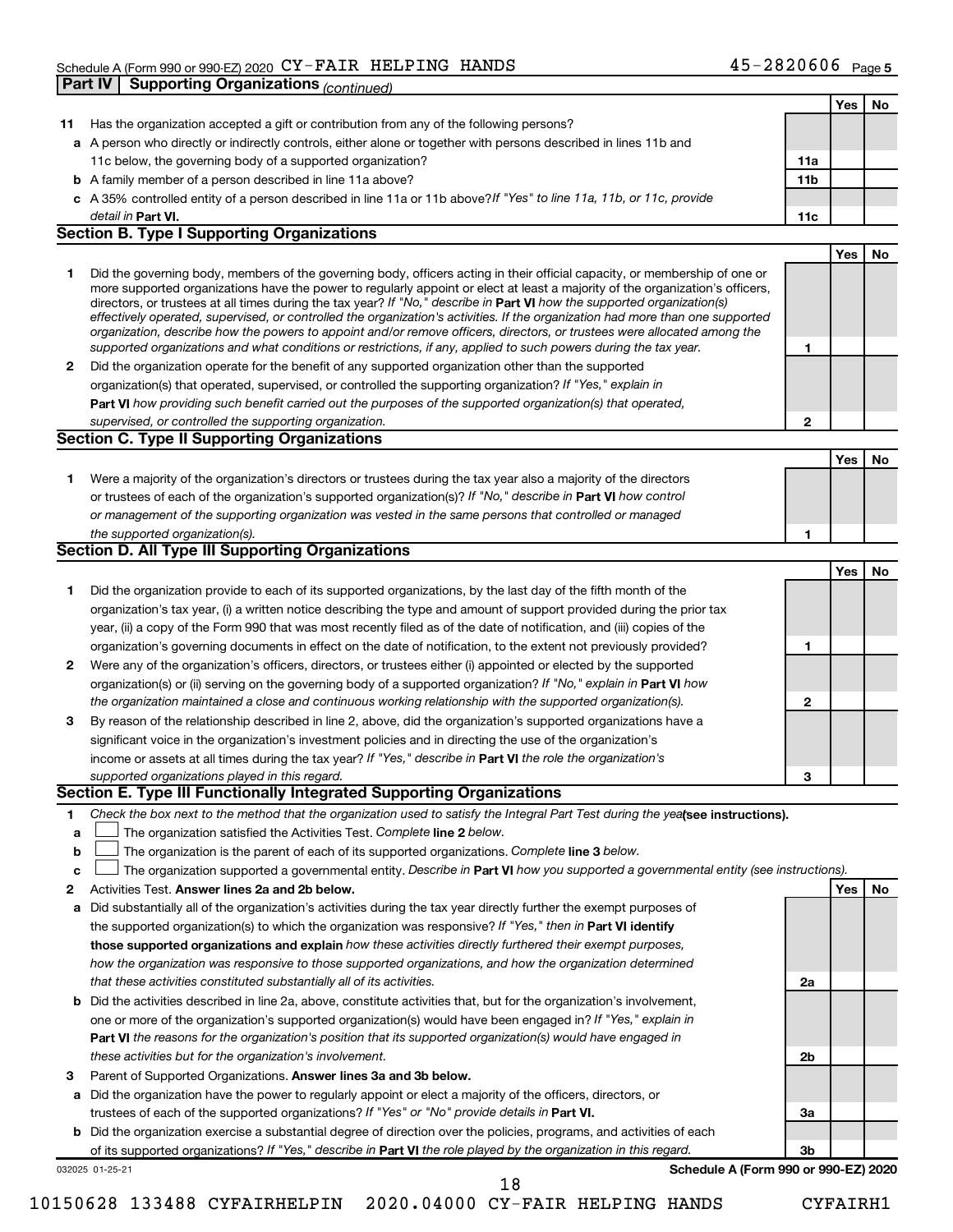#### Schedule A (Form 990 or 990-EZ) 2020  $\text{CY-FAIR}$  HELPING HANDS  $45\text{--}2820606$  Page **Part V Type III Non-Functionally Integrated 509(a)(3) Supporting Organizations**

1 **Letter See instructions.** Check here if the organization satisfied the Integral Part Test as a qualifying trust on Nov. 20, 1970 (*explain in* Part **VI**). See instructions. All other Type III non-functionally integrated supporting organizations must complete Sections A through E.

|              | Section A - Adjusted Net Income                                             | (A) Prior Year | (B) Current Year<br>(optional) |                                |
|--------------|-----------------------------------------------------------------------------|----------------|--------------------------------|--------------------------------|
| 1            | Net short-term capital gain                                                 | 1              |                                |                                |
| 2            | Recoveries of prior-year distributions                                      | $\mathbf{2}$   |                                |                                |
| 3            | Other gross income (see instructions)                                       | 3              |                                |                                |
| 4            | Add lines 1 through 3.                                                      | 4              |                                |                                |
| 5            | Depreciation and depletion                                                  | 5              |                                |                                |
| 6            | Portion of operating expenses paid or incurred for production or            |                |                                |                                |
|              | collection of gross income or for management, conservation, or              |                |                                |                                |
|              | maintenance of property held for production of income (see instructions)    | 6              |                                |                                |
| 7            | Other expenses (see instructions)                                           | $\overline{7}$ |                                |                                |
| 8            | Adjusted Net Income (subtract lines 5, 6, and 7 from line 4)                | 8              |                                |                                |
|              | <b>Section B - Minimum Asset Amount</b>                                     |                | (A) Prior Year                 | (B) Current Year<br>(optional) |
| 1.           | Aggregate fair market value of all non-exempt-use assets (see               |                |                                |                                |
|              | instructions for short tax year or assets held for part of year):           |                |                                |                                |
|              | a Average monthly value of securities                                       | 1a             |                                |                                |
|              | <b>b</b> Average monthly cash balances                                      | 1 <sub>b</sub> |                                |                                |
|              | c Fair market value of other non-exempt-use assets                          | 1c             |                                |                                |
|              | <b>d</b> Total (add lines 1a, 1b, and 1c)                                   | 1d             |                                |                                |
|              | e Discount claimed for blockage or other factors                            |                |                                |                                |
|              | (explain in detail in <b>Part VI</b> ):                                     |                |                                |                                |
| 2            | Acquisition indebtedness applicable to non-exempt-use assets                | $\mathbf{2}$   |                                |                                |
| 3            | Subtract line 2 from line 1d.                                               | 3              |                                |                                |
| 4            | Cash deemed held for exempt use. Enter 0.015 of line 3 (for greater amount, |                |                                |                                |
|              | see instructions)                                                           | 4              |                                |                                |
| 5            | Net value of non-exempt-use assets (subtract line 4 from line 3)            | 5              |                                |                                |
| 6            | Multiply line 5 by 0.035.                                                   | 6              |                                |                                |
| 7            | Recoveries of prior-year distributions                                      | $\overline{7}$ |                                |                                |
| 8            | <b>Minimum Asset Amount (add line 7 to line 6)</b>                          | 8              |                                |                                |
|              | <b>Section C - Distributable Amount</b>                                     |                |                                | <b>Current Year</b>            |
| 1            | Adjusted net income for prior year (from Section A, line 8, column A)       | 1              |                                |                                |
| $\mathbf{2}$ | Enter 0.85 of line 1.                                                       | $\mathbf{2}$   |                                |                                |
| 3            | Minimum asset amount for prior year (from Section B, line 8, column A)      | 3              |                                |                                |
| 4            | Enter greater of line 2 or line 3.                                          | 4              |                                |                                |
| 5            | Income tax imposed in prior year                                            | 5              |                                |                                |
| 6            | Distributable Amount. Subtract line 5 from line 4, unless subject to        |                |                                |                                |
|              | emergency temporary reduction (see instructions).                           | 6              |                                |                                |
|              |                                                                             |                |                                |                                |

**7** Check here if the current year is the organization's first as a non-functionally integrated Type III supporting organization (see † instructions).

**Schedule A (Form 990 or 990-EZ) 2020**

032026 01-25-21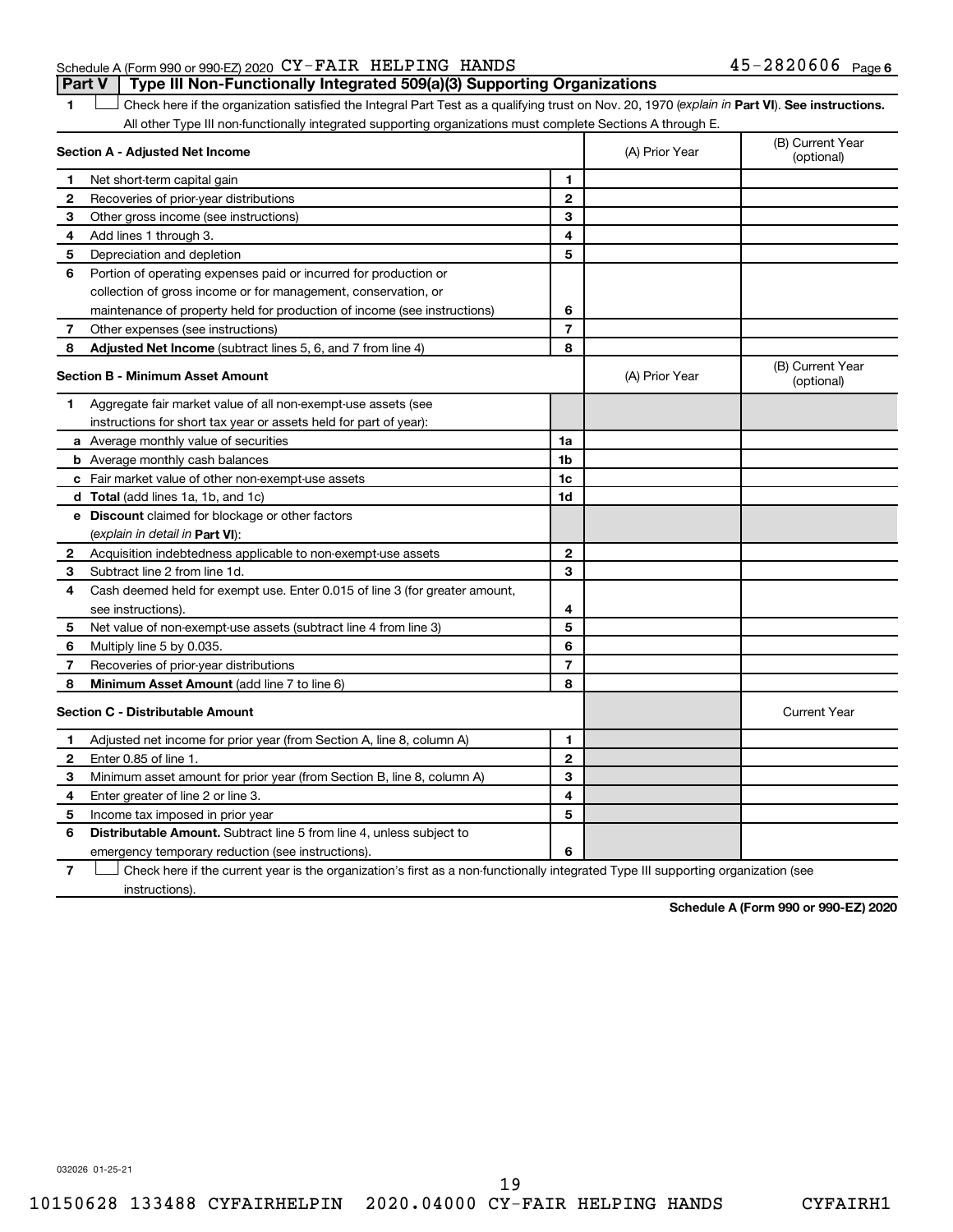#### Schedule A (Form 990 or 990-EZ) 2020 C Y - FAIR HELP ING HANDS 4 D – Z 8 Z U 0 U 0 Page CY-FAIR HELPING HANDS 45-2820606

|    | Type III Non-Functionally Integrated 509(a)(3) Supporting Organizations (continued)<br>Part V |                                    |                                               |                                                  |  |  |  |
|----|-----------------------------------------------------------------------------------------------|------------------------------------|-----------------------------------------------|--------------------------------------------------|--|--|--|
|    | <b>Section D - Distributions</b>                                                              |                                    |                                               | <b>Current Year</b>                              |  |  |  |
| 1  | Amounts paid to supported organizations to accomplish exempt purposes                         |                                    | 1                                             |                                                  |  |  |  |
| 2  | Amounts paid to perform activity that directly furthers exempt purposes of supported          |                                    |                                               |                                                  |  |  |  |
|    | organizations, in excess of income from activity                                              |                                    | 2                                             |                                                  |  |  |  |
| 3  | Administrative expenses paid to accomplish exempt purposes of supported organizations         | 3                                  |                                               |                                                  |  |  |  |
| 4  | Amounts paid to acquire exempt-use assets                                                     | 4                                  |                                               |                                                  |  |  |  |
| 5  | Qualified set-aside amounts (prior IRS approval required - provide details in Part VI)        |                                    | 5                                             |                                                  |  |  |  |
| 6  | Other distributions ( <i>describe in Part VI</i> ). See instructions.                         |                                    | 6                                             |                                                  |  |  |  |
| 7  | Total annual distributions. Add lines 1 through 6.                                            |                                    | 7                                             |                                                  |  |  |  |
| 8  | Distributions to attentive supported organizations to which the organization is responsive    |                                    |                                               |                                                  |  |  |  |
|    | ( <i>provide details in Part VI</i> ). See instructions.                                      |                                    | 8                                             |                                                  |  |  |  |
| 9  | Distributable amount for 2020 from Section C, line 6                                          |                                    | 9                                             |                                                  |  |  |  |
| 10 | Line 8 amount divided by line 9 amount                                                        |                                    | 10                                            |                                                  |  |  |  |
|    | <b>Section E - Distribution Allocations (see instructions)</b>                                | (i)<br><b>Excess Distributions</b> | (ii)<br><b>Underdistributions</b><br>Pre-2020 | (iii)<br><b>Distributable</b><br>Amount for 2020 |  |  |  |
| 1  | Distributable amount for 2020 from Section C, line 6                                          |                                    |                                               |                                                  |  |  |  |
| 2  | Underdistributions, if any, for years prior to 2020 (reason-                                  |                                    |                                               |                                                  |  |  |  |
|    | able cause required - explain in Part VI). See instructions.                                  |                                    |                                               |                                                  |  |  |  |
| 3  | Excess distributions carryover, if any, to 2020                                               |                                    |                                               |                                                  |  |  |  |
|    | a From 2015                                                                                   |                                    |                                               |                                                  |  |  |  |
|    | $b$ From 2016                                                                                 |                                    |                                               |                                                  |  |  |  |
|    | c From 2017                                                                                   |                                    |                                               |                                                  |  |  |  |
|    | <b>d</b> From 2018                                                                            |                                    |                                               |                                                  |  |  |  |
|    | e From 2019                                                                                   |                                    |                                               |                                                  |  |  |  |
|    | f Total of lines 3a through 3e                                                                |                                    |                                               |                                                  |  |  |  |
|    | g Applied to underdistributions of prior years                                                |                                    |                                               |                                                  |  |  |  |
|    | h Applied to 2020 distributable amount                                                        |                                    |                                               |                                                  |  |  |  |
| Ť. | Carryover from 2015 not applied (see instructions)                                            |                                    |                                               |                                                  |  |  |  |
|    | Remainder. Subtract lines 3g, 3h, and 3i from line 3f.                                        |                                    |                                               |                                                  |  |  |  |
| 4  | Distributions for 2020 from Section D,                                                        |                                    |                                               |                                                  |  |  |  |
|    | line $7:$                                                                                     |                                    |                                               |                                                  |  |  |  |
|    | a Applied to underdistributions of prior years                                                |                                    |                                               |                                                  |  |  |  |
|    | <b>b</b> Applied to 2020 distributable amount                                                 |                                    |                                               |                                                  |  |  |  |
|    | c Remainder. Subtract lines 4a and 4b from line 4.                                            |                                    |                                               |                                                  |  |  |  |
| 5  | Remaining underdistributions for years prior to 2020, if                                      |                                    |                                               |                                                  |  |  |  |
|    | any. Subtract lines 3g and 4a from line 2. For result greater                                 |                                    |                                               |                                                  |  |  |  |
|    | than zero, explain in Part VI. See instructions.                                              |                                    |                                               |                                                  |  |  |  |
| 6  | Remaining underdistributions for 2020. Subtract lines 3h                                      |                                    |                                               |                                                  |  |  |  |
|    | and 4b from line 1. For result greater than zero, explain in                                  |                                    |                                               |                                                  |  |  |  |
|    | <b>Part VI.</b> See instructions.                                                             |                                    |                                               |                                                  |  |  |  |
| 7  | Excess distributions carryover to 2021. Add lines 3j                                          |                                    |                                               |                                                  |  |  |  |
|    | and 4c.                                                                                       |                                    |                                               |                                                  |  |  |  |
| 8  | Breakdown of line 7:                                                                          |                                    |                                               |                                                  |  |  |  |
|    | a Excess from 2016                                                                            |                                    |                                               |                                                  |  |  |  |
|    | <b>b</b> Excess from 2017                                                                     |                                    |                                               |                                                  |  |  |  |
|    | c Excess from 2018                                                                            |                                    |                                               |                                                  |  |  |  |
|    | d Excess from 2019                                                                            |                                    |                                               |                                                  |  |  |  |
|    | e Excess from 2020                                                                            |                                    |                                               |                                                  |  |  |  |

**Schedule A (Form 990 or 990-EZ) 2020**

032027 01-25-21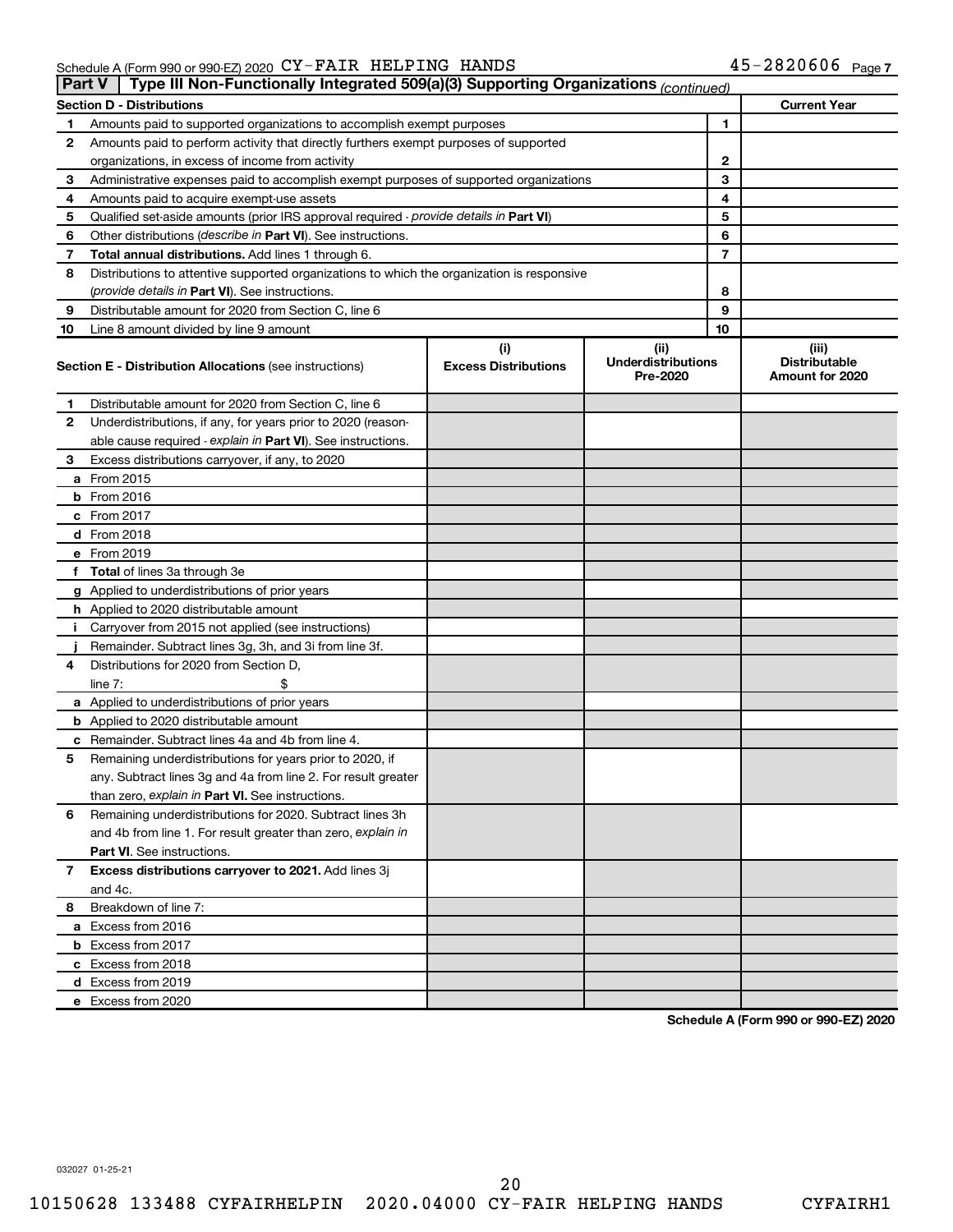#### Schedule A (Form 990 or 990-EZ) 2020  $\text{CY-FAIR}$  HELPING HANDS  $\text{45--2820606}$   $\text{Page}$

| (See instructions.) | <b>Supplemental Information.</b> Provide the explanations required by Part II, line 10; Part II, line 17a or 17b; Part III, line 12;<br>Part IV, Section A, lines 1, 2, 3b, 3c, 4b, 4c, 5a, 6, 9a, 9b, 9c, 11a, 11b, and 11c; Part IV,<br>Section D, lines 5, 6, and 8; and Part V, Section E, lines 2, 5, and 6. Also complete this part for any additional information. |  |                                      |  |
|---------------------|---------------------------------------------------------------------------------------------------------------------------------------------------------------------------------------------------------------------------------------------------------------------------------------------------------------------------------------------------------------------------|--|--------------------------------------|--|
|                     |                                                                                                                                                                                                                                                                                                                                                                           |  |                                      |  |
|                     |                                                                                                                                                                                                                                                                                                                                                                           |  |                                      |  |
|                     |                                                                                                                                                                                                                                                                                                                                                                           |  |                                      |  |
|                     |                                                                                                                                                                                                                                                                                                                                                                           |  |                                      |  |
|                     |                                                                                                                                                                                                                                                                                                                                                                           |  |                                      |  |
|                     |                                                                                                                                                                                                                                                                                                                                                                           |  |                                      |  |
|                     |                                                                                                                                                                                                                                                                                                                                                                           |  |                                      |  |
|                     |                                                                                                                                                                                                                                                                                                                                                                           |  |                                      |  |
|                     |                                                                                                                                                                                                                                                                                                                                                                           |  |                                      |  |
|                     |                                                                                                                                                                                                                                                                                                                                                                           |  |                                      |  |
|                     |                                                                                                                                                                                                                                                                                                                                                                           |  |                                      |  |
|                     |                                                                                                                                                                                                                                                                                                                                                                           |  |                                      |  |
|                     |                                                                                                                                                                                                                                                                                                                                                                           |  |                                      |  |
|                     |                                                                                                                                                                                                                                                                                                                                                                           |  |                                      |  |
|                     |                                                                                                                                                                                                                                                                                                                                                                           |  |                                      |  |
|                     |                                                                                                                                                                                                                                                                                                                                                                           |  |                                      |  |
|                     |                                                                                                                                                                                                                                                                                                                                                                           |  |                                      |  |
|                     |                                                                                                                                                                                                                                                                                                                                                                           |  |                                      |  |
|                     |                                                                                                                                                                                                                                                                                                                                                                           |  |                                      |  |
|                     |                                                                                                                                                                                                                                                                                                                                                                           |  |                                      |  |
|                     |                                                                                                                                                                                                                                                                                                                                                                           |  |                                      |  |
|                     |                                                                                                                                                                                                                                                                                                                                                                           |  |                                      |  |
|                     |                                                                                                                                                                                                                                                                                                                                                                           |  |                                      |  |
|                     |                                                                                                                                                                                                                                                                                                                                                                           |  |                                      |  |
|                     |                                                                                                                                                                                                                                                                                                                                                                           |  |                                      |  |
|                     |                                                                                                                                                                                                                                                                                                                                                                           |  |                                      |  |
|                     |                                                                                                                                                                                                                                                                                                                                                                           |  |                                      |  |
|                     |                                                                                                                                                                                                                                                                                                                                                                           |  |                                      |  |
|                     |                                                                                                                                                                                                                                                                                                                                                                           |  |                                      |  |
|                     |                                                                                                                                                                                                                                                                                                                                                                           |  |                                      |  |
|                     |                                                                                                                                                                                                                                                                                                                                                                           |  |                                      |  |
|                     |                                                                                                                                                                                                                                                                                                                                                                           |  |                                      |  |
|                     |                                                                                                                                                                                                                                                                                                                                                                           |  |                                      |  |
|                     |                                                                                                                                                                                                                                                                                                                                                                           |  |                                      |  |
|                     |                                                                                                                                                                                                                                                                                                                                                                           |  |                                      |  |
|                     |                                                                                                                                                                                                                                                                                                                                                                           |  |                                      |  |
|                     |                                                                                                                                                                                                                                                                                                                                                                           |  |                                      |  |
|                     |                                                                                                                                                                                                                                                                                                                                                                           |  |                                      |  |
|                     |                                                                                                                                                                                                                                                                                                                                                                           |  |                                      |  |
|                     |                                                                                                                                                                                                                                                                                                                                                                           |  |                                      |  |
|                     |                                                                                                                                                                                                                                                                                                                                                                           |  |                                      |  |
|                     |                                                                                                                                                                                                                                                                                                                                                                           |  | Schedule A (Form 990 or 990-EZ) 2020 |  |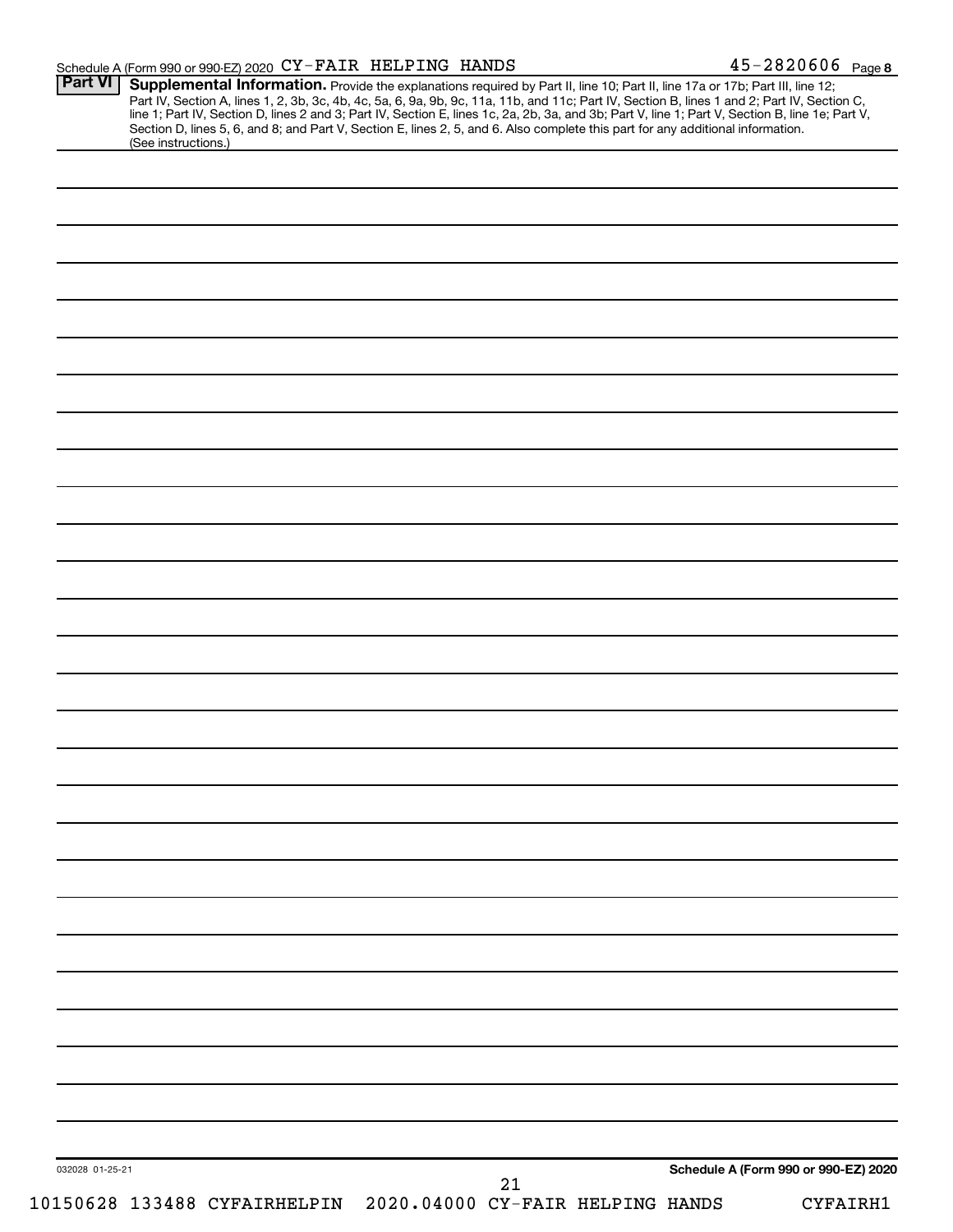Name of the organization

Department of the Treasury Internal Revenue Service

### **Schedule B Schedule of Contributors**

**or 990-PF) | Attach to Form 990, Form 990-EZ, or Form 990-PF. | Go to www.irs.gov/Form990 for the latest information.** OMB No. 1545-0047

**2020**

**Employer identification number**

|  | $-2820606$ |  |  |
|--|------------|--|--|
|  |            |  |  |

|                                       | CY-FAIR HELPING HANDS                                                              | 45-2820606 |
|---------------------------------------|------------------------------------------------------------------------------------|------------|
| <b>Organization type (check one):</b> |                                                                                    |            |
| Filers of:                            | Section:                                                                           |            |
| Form 990 or 990-EZ                    | $ \mathbf{X} $ 501(c)( 3) (enter number) organization                              |            |
|                                       | $4947(a)(1)$ nonexempt charitable trust <b>not</b> treated as a private foundation |            |
|                                       | 527 political organization                                                         |            |
| Form 990-PF                           | 501(c)(3) exempt private foundation                                                |            |
|                                       | 4947(a)(1) nonexempt charitable trust treated as a private foundation              |            |
|                                       |                                                                                    |            |

501(c)(3) taxable private foundation

 $\Box$ 

Check if your organization is covered by the General Rule or a Special Rule. **Note:**  Only a section 501(c)(7), (8), or (10) organization can check boxes for both the General Rule and a Special Rule. See instructions.

#### **General Rule**

 $\Box$ 

 $\Box$ 

For an organization filing Form 990, 990-EZ, or 990-PF that received, during the year, contributions totaling \$5,000 or more (in money or property) from any one contributor. Complete Parts I and II. See instructions for determining a contributor's total contributions.

#### **Special Rules**

any one contributor, during the year, total contributions of the greater of (1) \$5,000; or (2) 2% of the amount on (i) Form 990, Part VIII, line 1h;  $\boxed{\text{X}}$  For an organization described in section 501(c)(3) filing Form 990 or 990-EZ that met the 33 1/3% support test of the regulations under sections 509(a)(1) and 170(b)(1)(A)(vi), that checked Schedule A (Form 990 or 990-EZ), Part II, line 13, 16a, or 16b, and that received from or (ii) Form 990-EZ, line 1. Complete Parts I and II.

For an organization described in section 501(c)(7), (8), or (10) filing Form 990 or 990-EZ that received from any one contributor, during the year, total contributions of more than \$1,000 exclusively for religious, charitable, scientific, literary, or educational purposes, or for the prevention of cruelty to children or animals. Complete Parts I (entering "N/A" in column (b) instead of the contributor name and address), II, and III.  $\Box$ 

purpose. Don't complete any of the parts unless the General Rule applies to this organization because it received nonexclusively year, contributions exclusively for religious, charitable, etc., purposes, but no such contributions totaled more than \$1,000. If this box is checked, enter here the total contributions that were received during the year for an exclusively religious, charitable, etc., For an organization described in section 501(c)(7), (8), or (10) filing Form 990 or 990-EZ that received from any one contributor, during the religious, charitable, etc., contributions totaling \$5,000 or more during the year  $~\ldots\ldots\ldots\ldots\ldots\ldots\ldots\ldots\blacktriangleright~$ \$

**Caution:**  An organization that isn't covered by the General Rule and/or the Special Rules doesn't file Schedule B (Form 990, 990-EZ, or 990-PF),  **must** but it answer "No" on Part IV, line 2, of its Form 990; or check the box on line H of its Form 990-EZ or on its Form 990-PF, Part I, line 2, to certify that it doesn't meet the filing requirements of Schedule B (Form 990, 990-EZ, or 990-PF).

**For Paperwork Reduction Act Notice, see the instructions for Form 990, 990-EZ, or 990-PF. Schedule B (Form 990, 990-EZ, or 990-PF) (2020)** LHA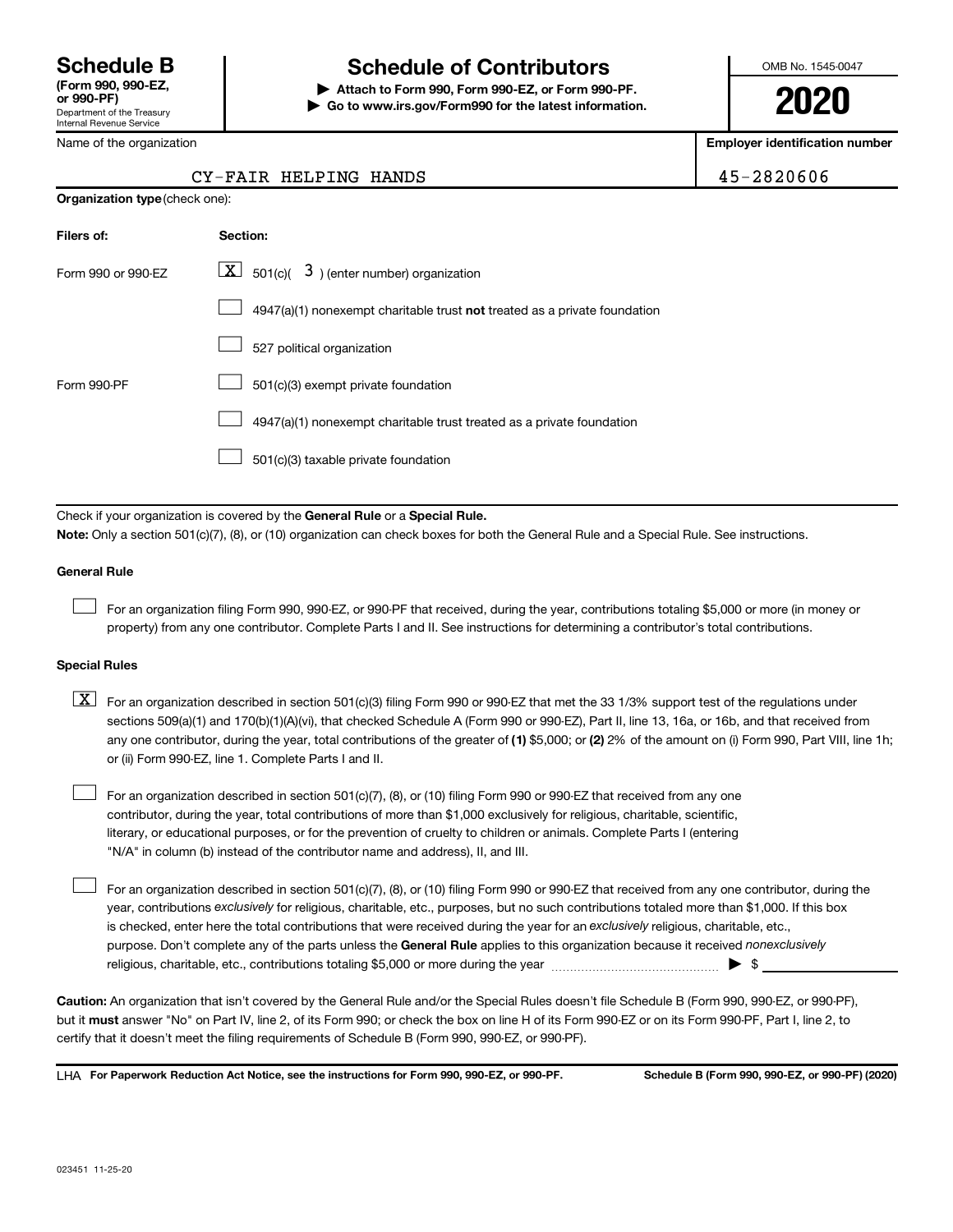#### Schedule B (Form 990, 990-EZ, or 990-PF) (2020)

Name of organization

**Employer identification number**

CY-FAIR HELPING HANDS 45-2820606

| Part I               | <b>Contributors</b> (see instructions). Use duplicate copies of Part I if additional space is needed. |                                   |                                                                                                                                                            |  |  |  |
|----------------------|-------------------------------------------------------------------------------------------------------|-----------------------------------|------------------------------------------------------------------------------------------------------------------------------------------------------------|--|--|--|
| (a)<br>No.           | (b)<br>Name, address, and ZIP + 4                                                                     | (c)<br><b>Total contributions</b> | (d)<br>Type of contribution                                                                                                                                |  |  |  |
| 1                    | YOURCAUSE, LLC TRUSTEE/CHEVRON<br>6111 W PARKWAY SUITE 1000YC<br>PLANO, TX 75093                      | 5,400.<br>\$                      | $\mathbf{X}$<br>Person<br>Payroll<br>Noncash<br>(Complete Part II for<br>noncash contributions.)                                                           |  |  |  |
| (a)<br>No.           | (b)<br>Name, address, and ZIP + 4                                                                     | (c)<br><b>Total contributions</b> | (d)<br>Type of contribution                                                                                                                                |  |  |  |
| $\overline{a}$       | BRUMLEY GUINAN GUNTER FOUNDATION<br>4054 CARIBBEAN STREET<br>OXNARD, CA 93035                         | 6,000.<br>\$                      | $\mathbf{X}$<br>Person<br>Payroll<br>Noncash<br>(Complete Part II for<br>noncash contributions.)                                                           |  |  |  |
| (a)<br>No.           | (b)<br>Name, address, and ZIP + 4                                                                     | (c)<br><b>Total contributions</b> | (d)<br>Type of contribution                                                                                                                                |  |  |  |
| 3                    | 100 WOMEN WHO CARE<br>14115 PARK ANTIQUE LANE<br>CYPRESS, TX 77429                                    | 6,010.<br>\$                      | $\mathbf{X}$<br>Person<br>Pavroll<br>Noncash<br>(Complete Part II for<br>noncash contributions.)                                                           |  |  |  |
| (a)<br>No.           | (b)<br>Name, address, and ZIP + 4                                                                     | (c)<br><b>Total contributions</b> | (d)<br>Type of contribution                                                                                                                                |  |  |  |
| 4                    | NETWORK FOR GOOD<br>1140 CONNECTICUT AVE NW<br>WASHINGTON, DC 20036                                   | 6,368.<br>\$                      | $\mathbf{X}$<br>Person<br>Pavroll<br><b>Noncash</b><br>(Complete Part II for<br>noncash contributions.)                                                    |  |  |  |
| (a)<br>No.           | (b)<br>Name, address, and ZIP + 4                                                                     | (c)<br><b>Total contributions</b> | (d)<br>Type of contribution                                                                                                                                |  |  |  |
| 5                    | BRENDA AND KEVIN POLIVKA<br>16722 ALLEMAND DRIVE<br>TX 77429<br>CYPRESS,                              | 6,500.<br>\$                      | $\mathbf{X}$<br>Person<br><b>Payroll</b><br><b>Noncash</b><br>(Complete Part II for<br>noncash contributions.)                                             |  |  |  |
| (a)<br>No.           | (b)<br>Name, address, and ZIP + 4                                                                     | (c)<br><b>Total contributions</b> | (d)<br>Type of contribution                                                                                                                                |  |  |  |
|                      |                                                                                                       |                                   |                                                                                                                                                            |  |  |  |
| 6<br>023452 11-25-20 | MARK HALL<br>15622 JUNIPER HOLLOW WAY<br>CYPRESS, TX 77433                                            | 10,000.<br>\$                     | $\mathbf{X}$<br>Person<br><b>Payroll</b><br>Noncash<br>(Complete Part II for<br>noncash contributions.)<br>Schedule B (Form 990, 990-EZ, or 990-PF) (2020) |  |  |  |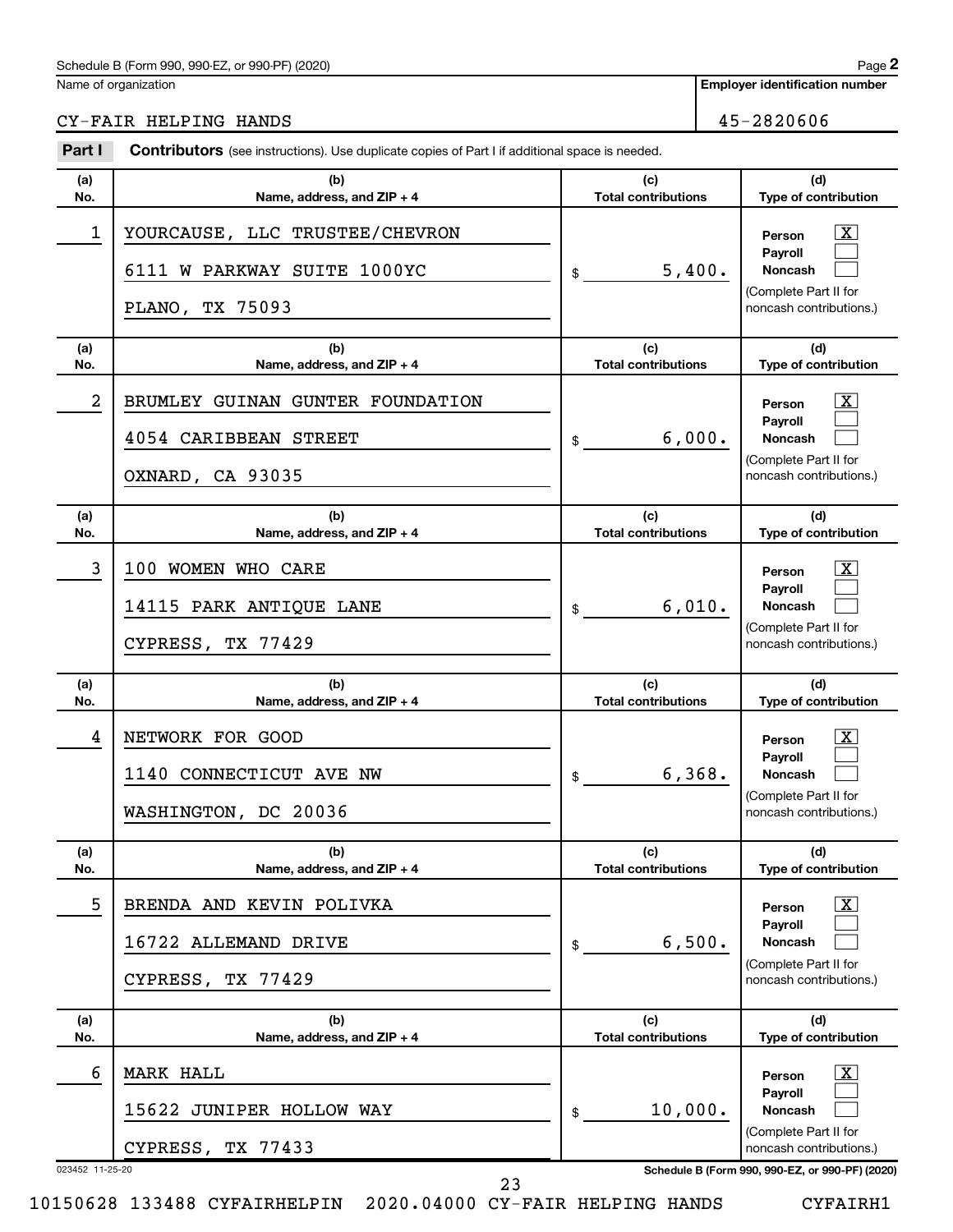#### Schedule B (Form 990, 990-EZ, or 990-PF) (2020)

Name of organization

### CY-FAIR HELPING HANDS 45-2820606

| Part I          | Contributors (see instructions). Use duplicate copies of Part I if additional space is needed. |                                   |                                                                                                                                            |
|-----------------|------------------------------------------------------------------------------------------------|-----------------------------------|--------------------------------------------------------------------------------------------------------------------------------------------|
| (a)<br>No.      | (b)<br>Name, address, and ZIP + 4                                                              | (c)<br><b>Total contributions</b> | (d)<br>Type of contribution                                                                                                                |
| 7               | RMS ELECTRIC<br>1802 NANCE STREET<br>HOUSTON, TX 77020                                         | 10,000.<br>\$                     | $\mathbf{X}$<br>Person<br>Payroll<br>Noncash<br>(Complete Part II for<br>noncash contributions.)                                           |
| (a)<br>No.      | (b)<br>Name, address, and ZIP + 4                                                              | (c)<br><b>Total contributions</b> | (d)<br>Type of contribution                                                                                                                |
| 8               | THE FOUNDRY<br>8350 JONES ROAD<br>HOUSTON, TX 77065                                            | 10,400.<br>\$                     | $\mathbf{X}$<br>Person<br>Payroll<br>Noncash<br>(Complete Part II for<br>noncash contributions.)                                           |
| (a)<br>No.      | (b)<br>Name, address, and ZIP + 4                                                              | (c)<br><b>Total contributions</b> | (d)<br>Type of contribution                                                                                                                |
| 9               | BAYOU CITY FELLOWSHIP<br>12715 TELGE ROAD<br>CYPRESS, TX 77429                                 | 26, 250.<br>\$                    | $\mathbf{X}$<br>Person<br>Payroll<br>Noncash<br>(Complete Part II for<br>noncash contributions.)                                           |
| (a)<br>No.      | (b)<br>Name, address, and ZIP + 4                                                              | (c)<br><b>Total contributions</b> | (d)<br>Type of contribution                                                                                                                |
|                 |                                                                                                | \$                                | Person<br>Payroll<br>Noncash<br>(Complete Part II for<br>noncash contributions.)                                                           |
| (a)<br>No.      | (b)<br>Name, address, and ZIP + 4                                                              | (c)<br><b>Total contributions</b> | (d)<br>Type of contribution                                                                                                                |
|                 |                                                                                                | \$                                | Person<br>Payroll<br>Noncash<br>(Complete Part II for<br>noncash contributions.)                                                           |
| (a)<br>No.      | (b)<br>Name, address, and ZIP + 4                                                              | (c)<br><b>Total contributions</b> | (d)<br>Type of contribution                                                                                                                |
| 023452 11-25-20 |                                                                                                | \$                                | Person<br>Payroll<br><b>Noncash</b><br>(Complete Part II for<br>noncash contributions.)<br>Schedule B (Form 990, 990-EZ, or 990-PF) (2020) |
|                 | 24                                                                                             |                                   |                                                                                                                                            |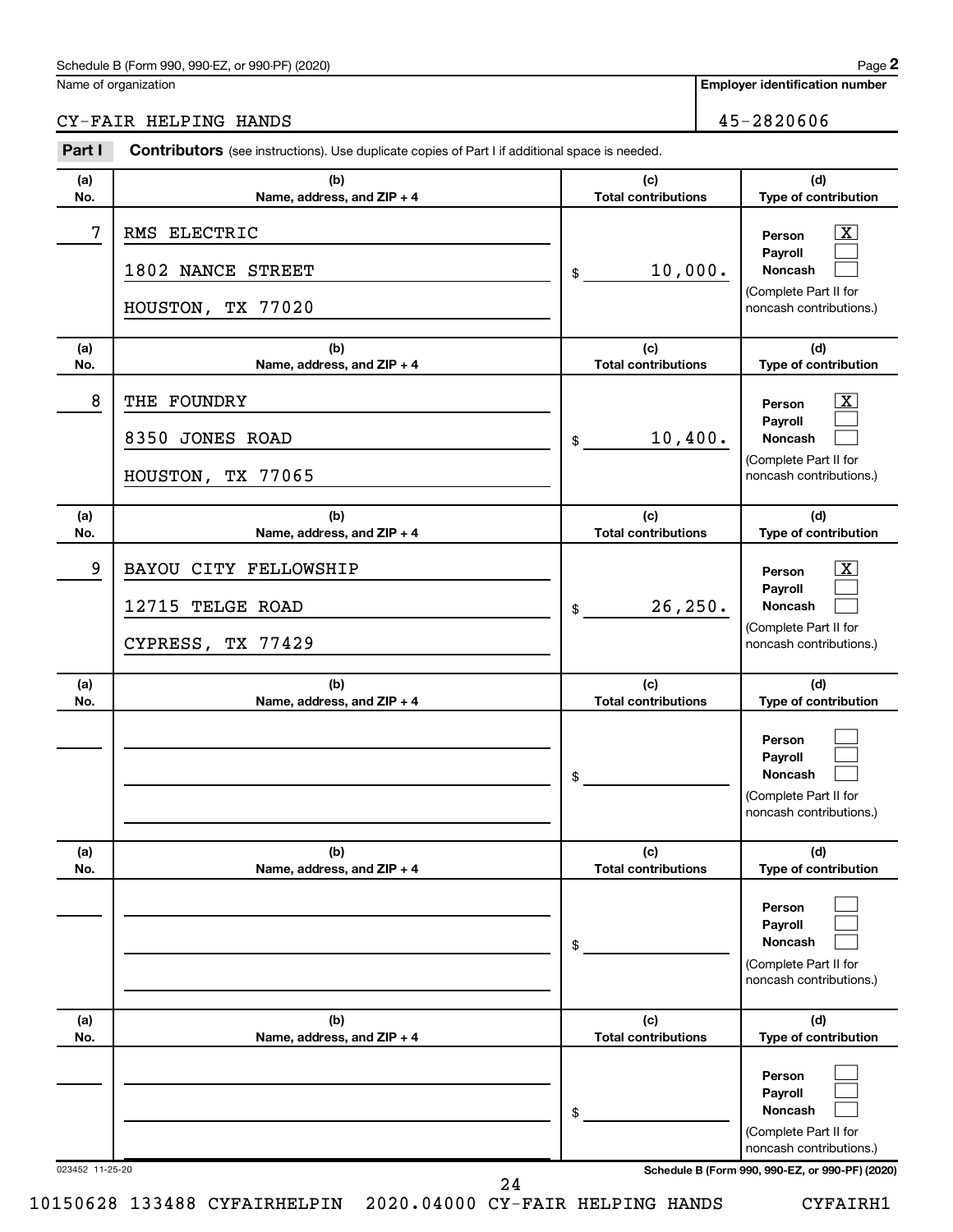Name of organization

**Employer identification number**

CY-FAIR HELPING HANDS 45-2820606

Part II Noncash Property (see instructions). Use duplicate copies of Part II if additional space is needed.

| No.<br>from<br>Part I        | (b)<br>Description of noncash property given | (c)<br>FMV (or estimate)<br>(See instructions.) | (d)<br>Date received                            |
|------------------------------|----------------------------------------------|-------------------------------------------------|-------------------------------------------------|
|                              |                                              |                                                 |                                                 |
|                              |                                              | \$                                              |                                                 |
| (a)<br>No.<br>from<br>Part I | (b)<br>Description of noncash property given | (c)<br>FMV (or estimate)<br>(See instructions.) | (d)<br>Date received                            |
|                              |                                              |                                                 |                                                 |
|                              |                                              | \$                                              |                                                 |
| (a)<br>No.<br>from<br>Part I | (b)<br>Description of noncash property given | (c)<br>FMV (or estimate)<br>(See instructions.) | (d)<br>Date received                            |
|                              |                                              |                                                 |                                                 |
|                              |                                              | \$                                              |                                                 |
| (a)<br>No.<br>from<br>Part I | (b)<br>Description of noncash property given | (c)<br>FMV (or estimate)<br>(See instructions.) | (d)<br>Date received                            |
|                              |                                              |                                                 |                                                 |
|                              |                                              | $\circ$                                         |                                                 |
| (a)<br>No.<br>from<br>Part I | (b)<br>Description of noncash property given | (c)<br>FMV (or estimate)<br>(See instructions.) | (d)<br>Date received                            |
|                              |                                              |                                                 |                                                 |
|                              |                                              | \$                                              |                                                 |
| (a)<br>No.<br>from<br>Part I | (b)<br>Description of noncash property given | (c)<br>FMV (or estimate)<br>(See instructions.) | (d)<br>Date received                            |
|                              |                                              |                                                 |                                                 |
| 023453 11-25-20              |                                              | \$                                              | Schedule B (Form 990, 990-EZ, or 990-PF) (2020) |

**3**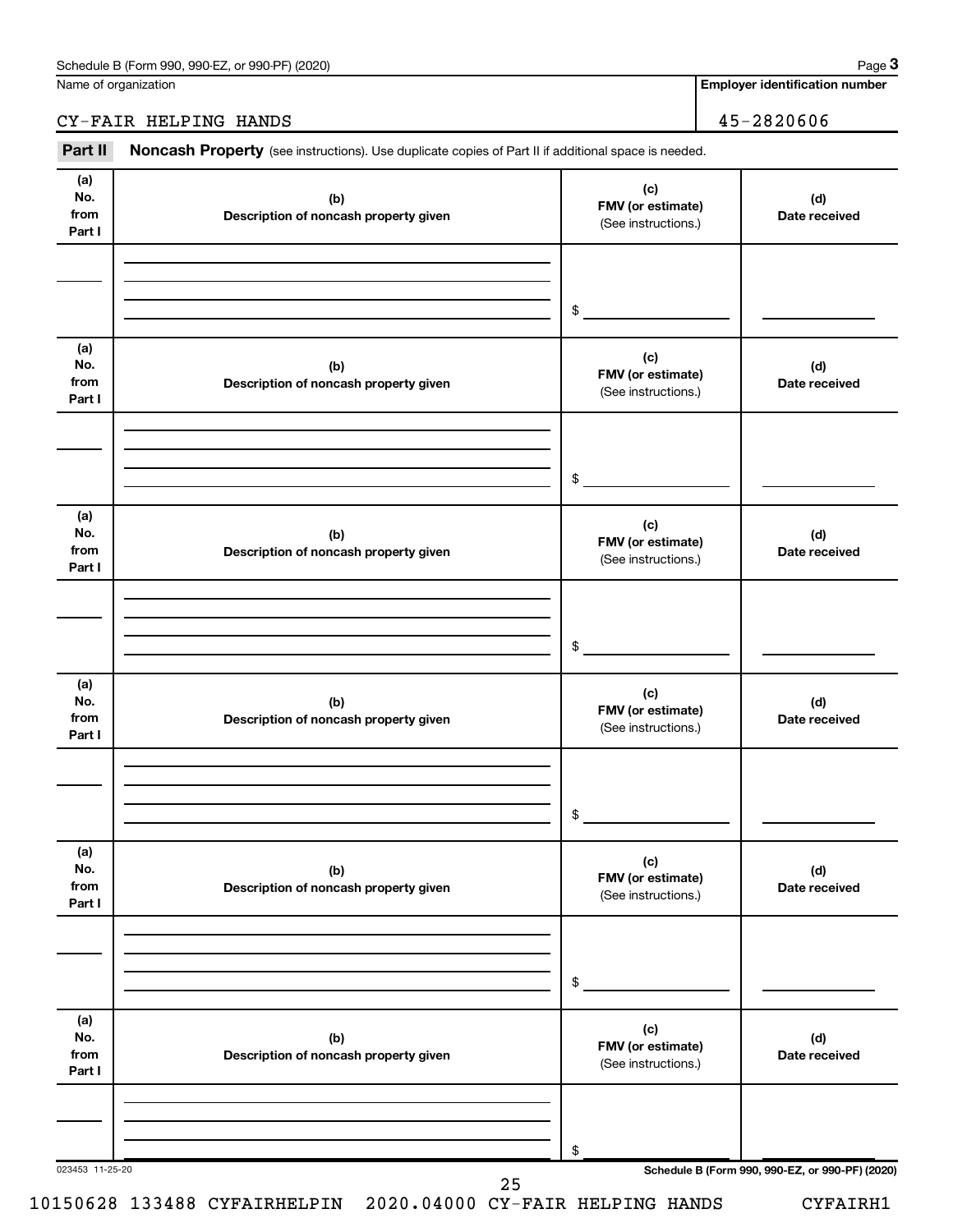**4**

|                            | Name of organization                                                                                                                                                                                                                                                                                                                                                                                                                                                                                                                 |                      |  | <b>Employer identification number</b>           |  |  |
|----------------------------|--------------------------------------------------------------------------------------------------------------------------------------------------------------------------------------------------------------------------------------------------------------------------------------------------------------------------------------------------------------------------------------------------------------------------------------------------------------------------------------------------------------------------------------|----------------------|--|-------------------------------------------------|--|--|
|                            | CY-FAIR HELPING HANDS                                                                                                                                                                                                                                                                                                                                                                                                                                                                                                                |                      |  | 45-2820606                                      |  |  |
| Part III                   | Exclusively religious, charitable, etc., contributions to organizations described in section 501(c)(7), (8), or (10) that total more than \$1,000 for the year<br>from any one contributor. Complete columns (a) through (e) and the following line entry. For organizations<br>completing Part III, enter the total of exclusively religious, charitable, etc., contributions of \$1,000 or less for the year. (Enter this info. once.) $\blacktriangleright$ \$<br>Use duplicate copies of Part III if additional space is needed. |                      |  |                                                 |  |  |
| (a) No.<br>from<br>Part I  | (b) Purpose of gift                                                                                                                                                                                                                                                                                                                                                                                                                                                                                                                  | (c) Use of gift      |  | (d) Description of how gift is held             |  |  |
|                            |                                                                                                                                                                                                                                                                                                                                                                                                                                                                                                                                      | (e) Transfer of gift |  |                                                 |  |  |
|                            | Transferee's name, address, and ZIP + 4                                                                                                                                                                                                                                                                                                                                                                                                                                                                                              |                      |  | Relationship of transferor to transferee        |  |  |
| (a) No.<br>`from<br>Part I | (b) Purpose of gift                                                                                                                                                                                                                                                                                                                                                                                                                                                                                                                  | (c) Use of gift      |  | (d) Description of how gift is held             |  |  |
|                            |                                                                                                                                                                                                                                                                                                                                                                                                                                                                                                                                      |                      |  |                                                 |  |  |
|                            | (e) Transfer of gift                                                                                                                                                                                                                                                                                                                                                                                                                                                                                                                 |                      |  |                                                 |  |  |
|                            | Transferee's name, address, and ZIP + 4                                                                                                                                                                                                                                                                                                                                                                                                                                                                                              |                      |  | Relationship of transferor to transferee        |  |  |
| $(a)$ No.                  |                                                                                                                                                                                                                                                                                                                                                                                                                                                                                                                                      |                      |  |                                                 |  |  |
| `from<br>Part I            | (b) Purpose of gift                                                                                                                                                                                                                                                                                                                                                                                                                                                                                                                  | (c) Use of gift      |  | (d) Description of how gift is held             |  |  |
|                            |                                                                                                                                                                                                                                                                                                                                                                                                                                                                                                                                      | (e) Transfer of gift |  |                                                 |  |  |
|                            | Transferee's name, address, and ZIP + 4                                                                                                                                                                                                                                                                                                                                                                                                                                                                                              |                      |  | Relationship of transferor to transferee        |  |  |
| (a) No.<br>from<br>Part I  | (b) Purpose of gift                                                                                                                                                                                                                                                                                                                                                                                                                                                                                                                  | (c) Use of gift      |  | (d) Description of how gift is held             |  |  |
|                            |                                                                                                                                                                                                                                                                                                                                                                                                                                                                                                                                      |                      |  |                                                 |  |  |
|                            |                                                                                                                                                                                                                                                                                                                                                                                                                                                                                                                                      | (e) Transfer of gift |  |                                                 |  |  |
|                            | Transferee's name, address, and ZIP + 4                                                                                                                                                                                                                                                                                                                                                                                                                                                                                              |                      |  | Relationship of transferor to transferee        |  |  |
|                            |                                                                                                                                                                                                                                                                                                                                                                                                                                                                                                                                      |                      |  |                                                 |  |  |
| 023454 11-25-20            |                                                                                                                                                                                                                                                                                                                                                                                                                                                                                                                                      | 26                   |  | Schedule B (Form 990, 990-EZ, or 990-PF) (2020) |  |  |